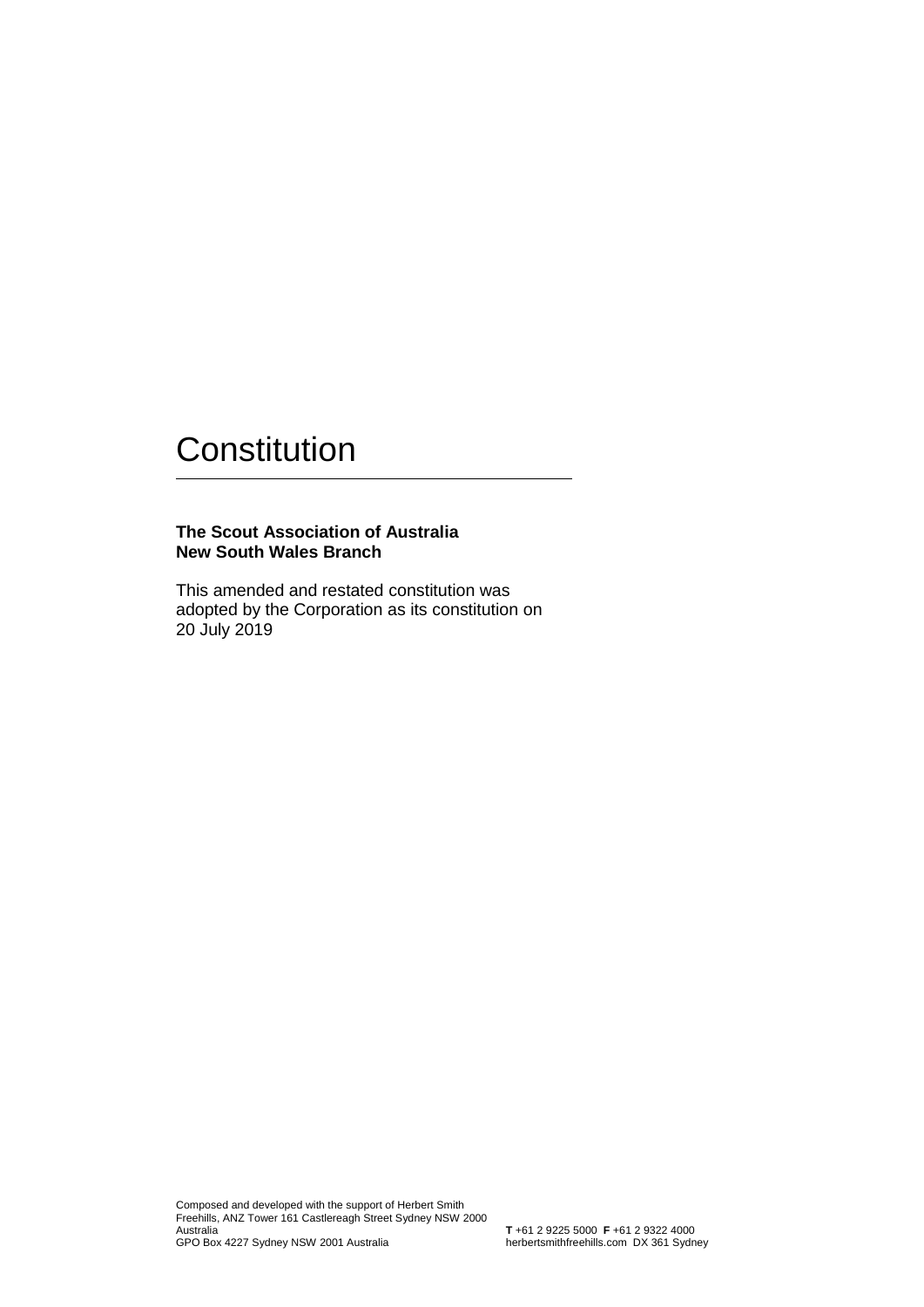# Contents

# Table of contents

| 1              |                                     | <b>Preliminary</b>             | 4  |  |
|----------------|-------------------------------------|--------------------------------|----|--|
|                | 1.1                                 |                                |    |  |
|                | 1.2                                 |                                |    |  |
|                | 1.3                                 |                                |    |  |
|                | 1.4                                 |                                |    |  |
|                | 1.5                                 |                                |    |  |
|                | 1.6                                 |                                |    |  |
| $\overline{2}$ | <b>Membership of Branch Council</b> |                                |    |  |
|                | 2.1                                 |                                |    |  |
|                | 2.2                                 |                                |    |  |
|                | 2.3                                 |                                |    |  |
|                | 2.4                                 |                                |    |  |
|                | 2.5                                 |                                |    |  |
| 3              |                                     | <b>Branch Council meetings</b> | 14 |  |
|                | 3.1                                 |                                |    |  |
|                | 3.2                                 |                                |    |  |
|                | 3.3                                 |                                |    |  |
|                | 3.4                                 |                                |    |  |
|                | 3.5                                 |                                |    |  |
|                | 3.6                                 |                                |    |  |
|                | 3.7                                 |                                |    |  |
| 4              | <b>The Board</b>                    |                                |    |  |
|                | 4.1                                 |                                |    |  |
|                | 4.2                                 |                                |    |  |
|                | 4.3                                 |                                |    |  |
|                | 4.4                                 |                                |    |  |
|                | 4.5                                 |                                |    |  |
|                | 4.6                                 |                                |    |  |
| 5              | <b>Board proceedings</b>            |                                |    |  |
|                | 5.1                                 |                                |    |  |
|                | 5.2                                 |                                |    |  |
|                | 5.3                                 |                                |    |  |
|                | 5.4                                 |                                |    |  |
|                | 5.5                                 |                                |    |  |
|                | 5.6                                 |                                |    |  |
|                | 5.7                                 |                                |    |  |
|                | 5.8                                 |                                |    |  |
|                | 5.9                                 |                                |    |  |
|                | 5.10                                |                                |    |  |
|                | 5.11                                |                                |    |  |
|                | 5.12                                |                                |    |  |
|                |                                     |                                |    |  |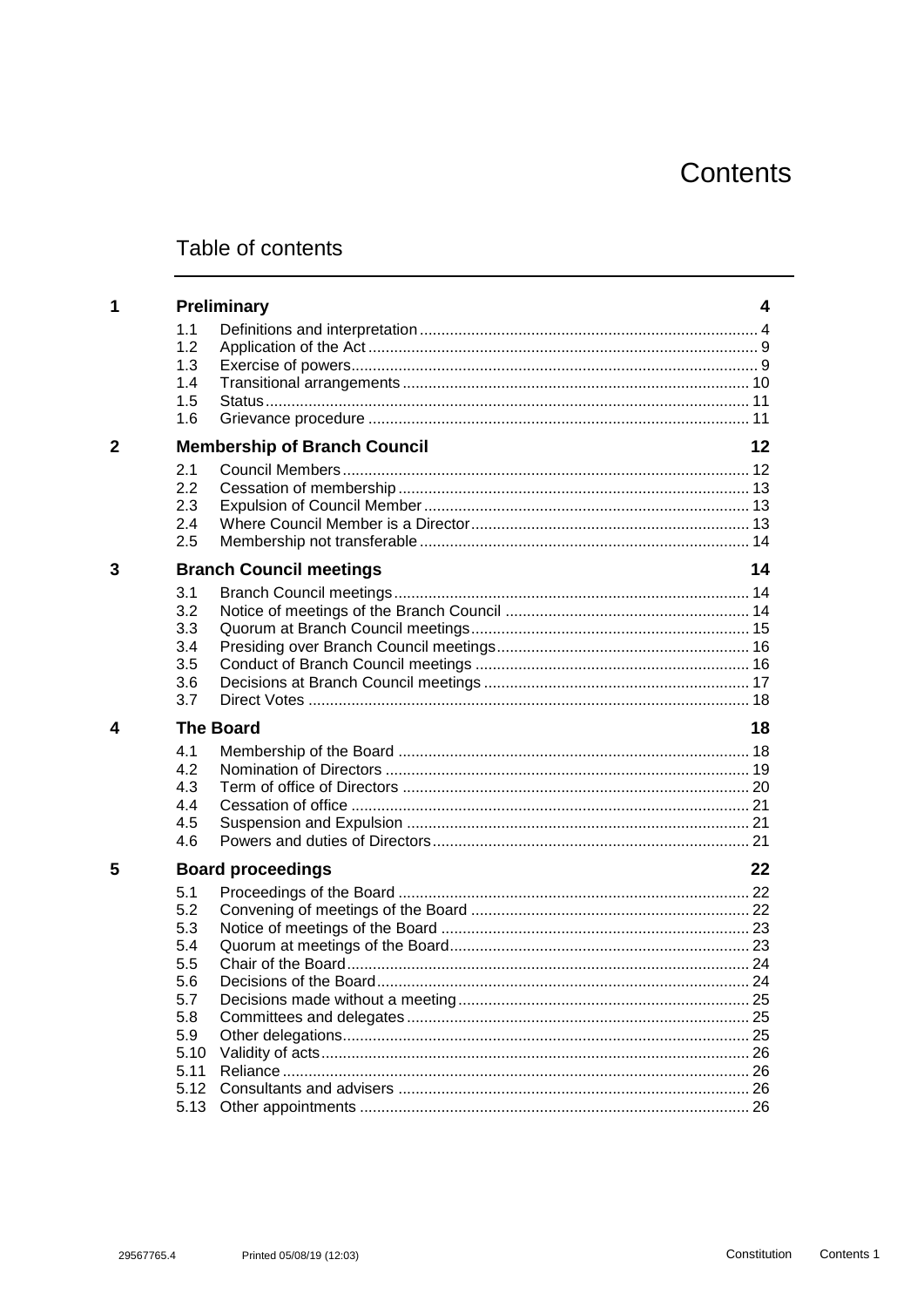| 6  | <b>National Executive Committee</b> |                                                                           |    |
|----|-------------------------------------|---------------------------------------------------------------------------|----|
| 7  | <b>Officers</b>                     |                                                                           | 27 |
|    | 7.1                                 |                                                                           |    |
|    | 7.2                                 |                                                                           |    |
|    | 7.3                                 |                                                                           |    |
| 8  |                                     | <b>Auditors and accounts</b>                                              | 28 |
| 9  |                                     | <b>Life Councillors</b>                                                   | 28 |
| 10 |                                     | <b>Region Councils</b>                                                    | 28 |
| 11 | <b>Districts</b>                    |                                                                           |    |
| 12 | <b>By-laws</b>                      |                                                                           | 29 |
| 13 | <b>Property</b>                     |                                                                           |    |
| 14 | Indemnity and insurance             |                                                                           |    |
|    | 14.1                                |                                                                           |    |
|    |                                     |                                                                           |    |
|    | 14.4                                |                                                                           |    |
|    | 14.5                                |                                                                           |    |
|    | 14.6                                |                                                                           |    |
|    | 14.7                                |                                                                           |    |
|    | 14.8                                |                                                                           |    |
| 15 |                                     | <b>Minutes and records</b>                                                | 31 |
|    | 15.1                                |                                                                           |    |
|    | 15.3                                |                                                                           |    |
|    | 15.4                                |                                                                           |    |
|    | 15.5                                |                                                                           |    |
| 16 |                                     | <b>Execution of documents</b>                                             | 32 |
|    | 16.1                                |                                                                           |    |
|    |                                     |                                                                           |    |
|    |                                     |                                                                           |    |
|    |                                     |                                                                           | 33 |
| 17 |                                     | <b>Alteration of constitution</b>                                         | 33 |
| 18 | <b>Notices</b>                      |                                                                           |    |
|    | 18.1                                |                                                                           |    |
|    | 18.2                                |                                                                           |    |
|    | 18.3                                | Notices by Council Members or Directors to the Branch Council or Board 34 |    |
|    | 18.4                                |                                                                           |    |
|    |                                     |                                                                           |    |
|    | 18.7                                |                                                                           |    |
| 19 | <b>General</b>                      |                                                                           | 35 |
|    | 19.1                                |                                                                           |    |
|    |                                     |                                                                           |    |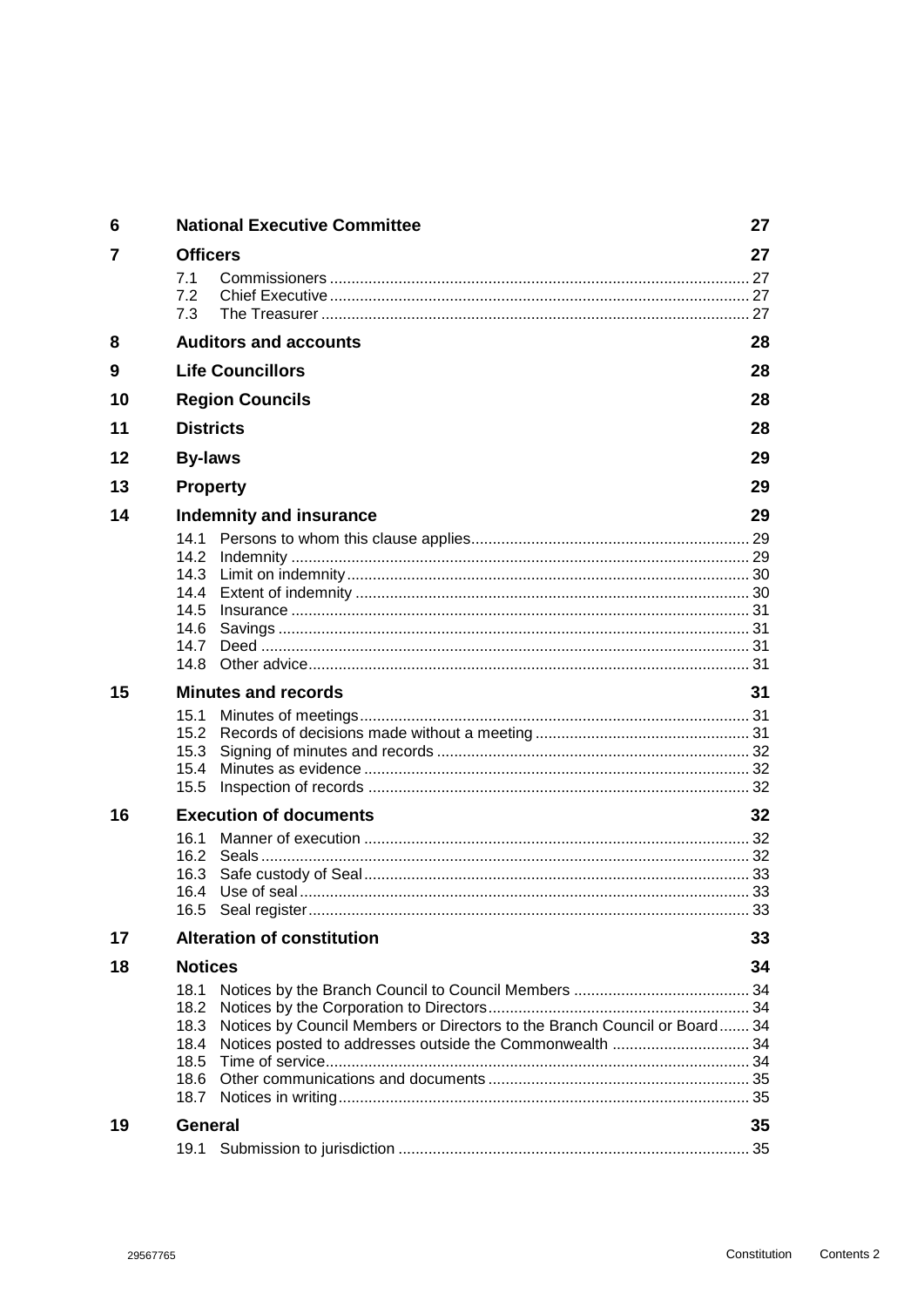| 20 | <b>Deductible Gift Recipient status</b> | 35 |
|----|-----------------------------------------|----|
|    |                                         |    |
|    |                                         |    |
|    |                                         |    |
|    |                                         |    |
|    |                                         |    |
|    |                                         |    |
|    |                                         |    |
|    |                                         |    |

# **Annexure A – [Act of Incorporation](#page-38-0)**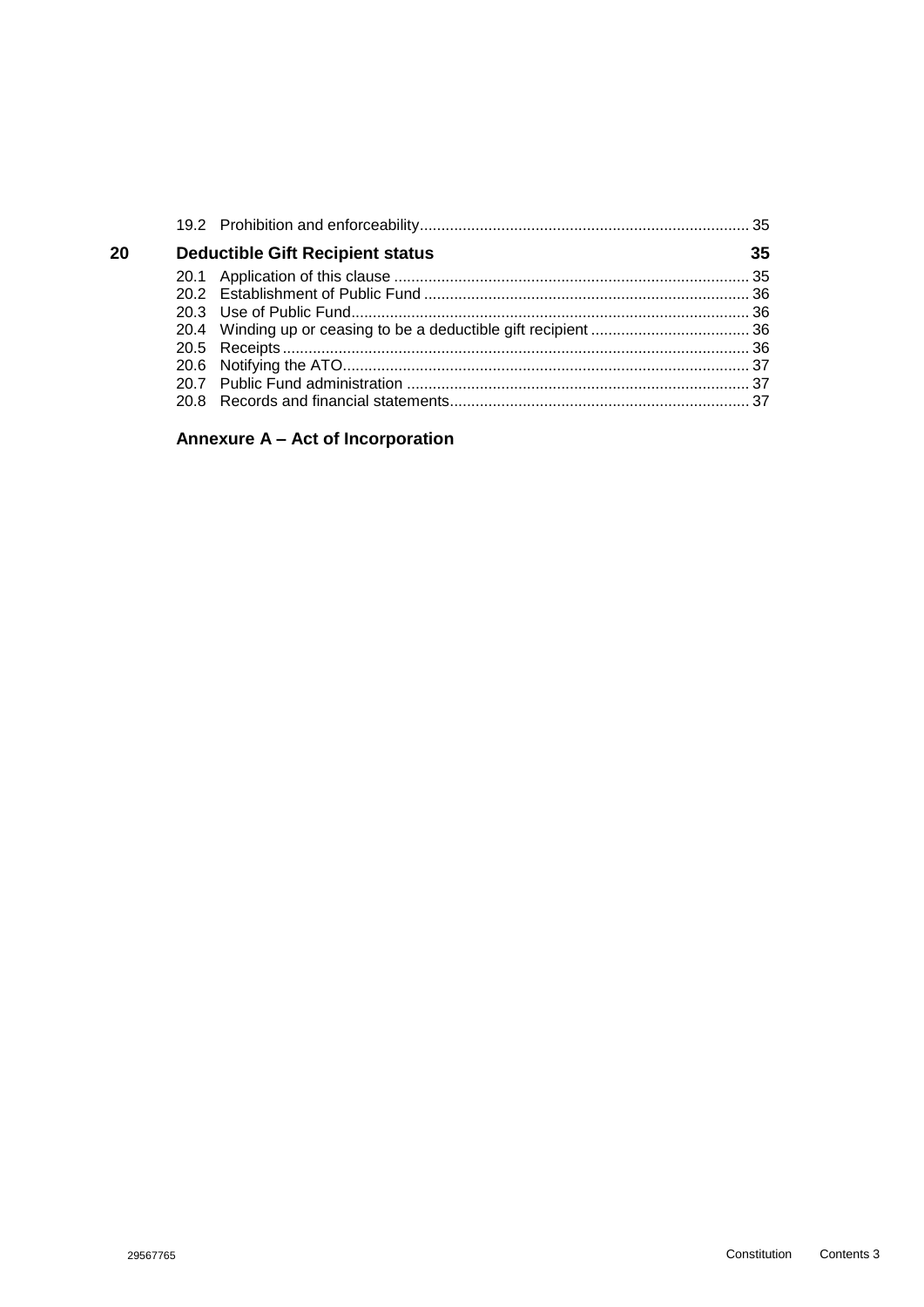# The Scout Association of Australia New South Wales Branch **Constitution**

#### **Preamble**

- A. The Scout Association (formerly known as the Boy Scouts Association) (the *British Association*) was incorporated in the United Kingdom by a Royal Charter granted on 4 January 1912.
- B. Pursuant to powers granted to it by the Royal Charter, the British Association established a local branch for the State of New South Wales.
- C. The Corporation was incorporated by the *"Scout Association of Australia (New South Wales Branch) Incorporation Act 1928" (*NSW*)* (the *Act*).
- D. Subsequently, the Scout Association of Australia (formerly known as the Australian Boy Scouts Association) (the *National Association*) was inaugurated on 15 December 1959 and incorporated by a Royal Charter granted on 23 August 1967 (the *Royal Charter*).
- E. Section 5 of the Act provides that the Corporation shall control the Scout Movement in New South Wales and shall have power to do all things deemed necessary or requisite for providing and maintaining an efficient organisation for the purposes of the National Association in New South Wales including the performance and exercise of all such duties as may be delegated to it by the National Association under the provisions of the Royal Charter.
- F. This constitution amends and restates the constitution of the Corporation with effect from 19 July 2014.

# <span id="page-4-0"></span>1 Preliminary

#### <span id="page-4-1"></span>**1.1 Definitions and interpretation**

(a) In this constitution:

**Act** means the *"Scout Association of Australia (New South Wales Branch) Incorporation Act 1928"* (NSW), as amended (attached to this constitution as Annexure A);

**Assistant Branch Commissioner** means a Scouter appointed by the Chief Commissioner;

**Assistant Chief Commissioner** means a Scouter appointed by the Chief Commissioner;

**Background Check** means an appropriate investigation into whether a person is fit and proper or suitable to hold a relevant office taking into account the purpose and objectives of the Scout Movement in New South Wales, including such queries as the Board may from time to time prescribe;

**Baden Powell Guild**, **New South Wales Branch** means an assembly of former Scouters and friends of the Scout Movement;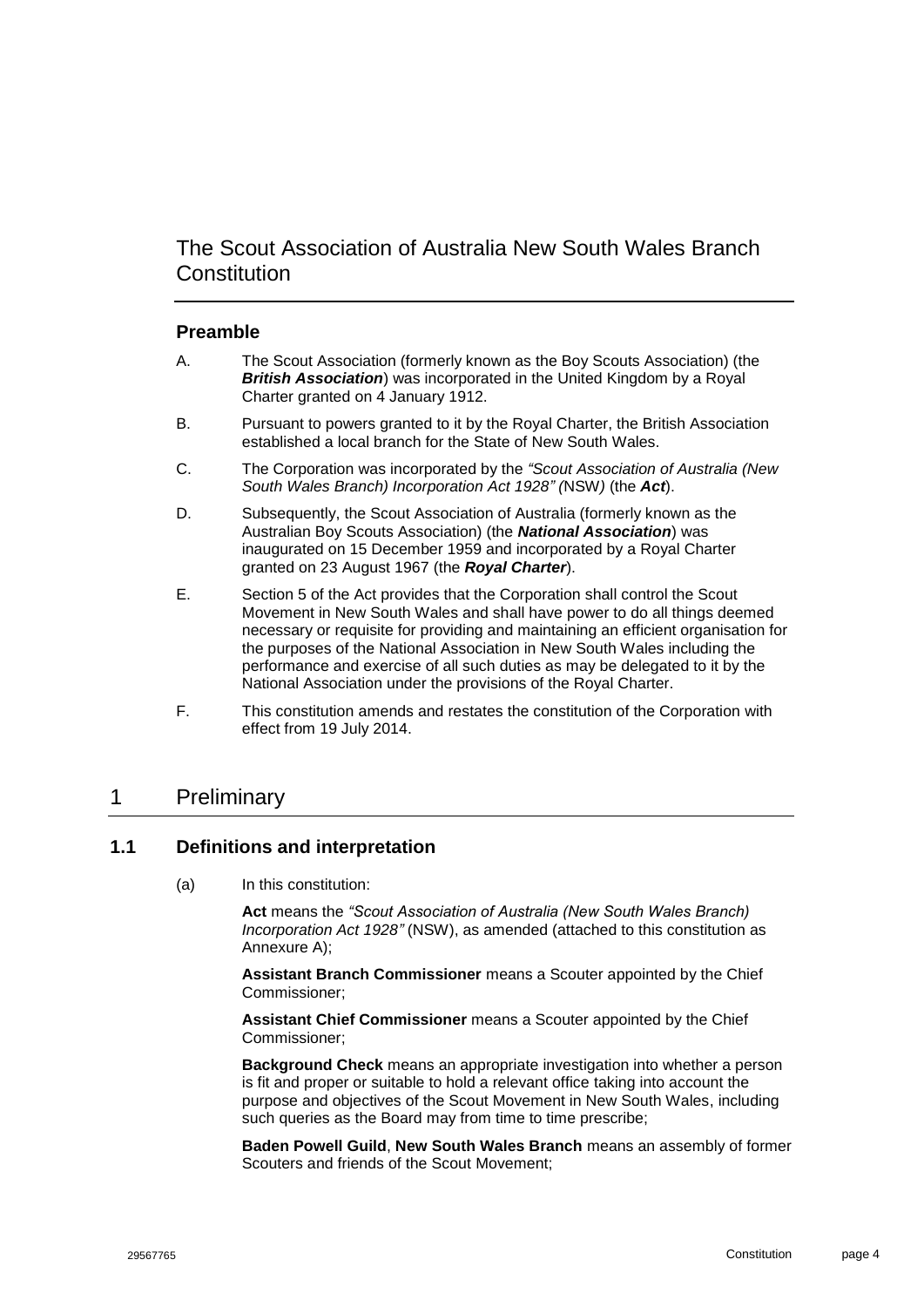**Board** means the board of Directors of the Corporation, formerly known as the State Executive Committee or the SEC and referred to in the Act as the Executive Committee;

**Branch** means the Scout Association of Australia New South Wales Branch;

**Branch Commissioner** means a Scouter appointed by the Chief Commissioner;

**Branch Council** means the council of the Corporation;

**Branch Council AGM** means the annual general meeting of the Branch Council held pursuant to this constitution;

**Branch Council Special General Meeting** means a general meeting of the Branch Council other than the AGM;

**Business Day** means a day other than Saturday, Sunday or a day gazetted as a public holiday in New South Wales;

**Chief Commissioner** means a Scouter appointed as such pursuant to clause [7.1;](#page-27-2)

**Chief Executive** means the chief executive appointed pursuant to clause [7.2;](#page-27-3)

**Chief Scout** means a position held by the Governor or an appointed alternative;

**Commissioner** means the Commissioner of Taxation, a Second Commissioner of Taxation or a Deputy Commissioner of Taxation for the purposes of ITAA 97;

**Commonwealth** means the Commonwealth of Australia and its external territories;

**Corporation** means The Scout Association of Australia, New South Wales Branch, incorporated under the Act, as amended;

**Corporations Act** means the Corporations Act 2001 (Cth);

**Council Member** means a member of the Branch Council;

**Country Region Representative** means a member appointed as such**;**

**Deductible Contribution** means a contribution of money or property as described in item 7 or item 8 of the table in section 30 15 of the ITAA 97 in relation to a fundraising event held for the principal purpose of the Corporation;

**Deputy Chief Commissioner** means a Scouter appointed by the Chief Commissioner;

**Direct Vote** means a vote cast at a Branch Council meeting pursuant to clause [3.7;](#page-18-0)

**Director** means a director of the Board (formerly known as an Executive Member);

**District** means an area of responsibility within a Region so designated by the Board and from time to time the by-laws;

#### **Ex Officio Director** means:

- (1) the Chief Commissioner;
- (2) a Deputy Chief Commissioner nominated for that purpose by the Chief Commissioner;
- (3) a Region Commissioner nominated for that purpose by the Region Commissioners' Forum;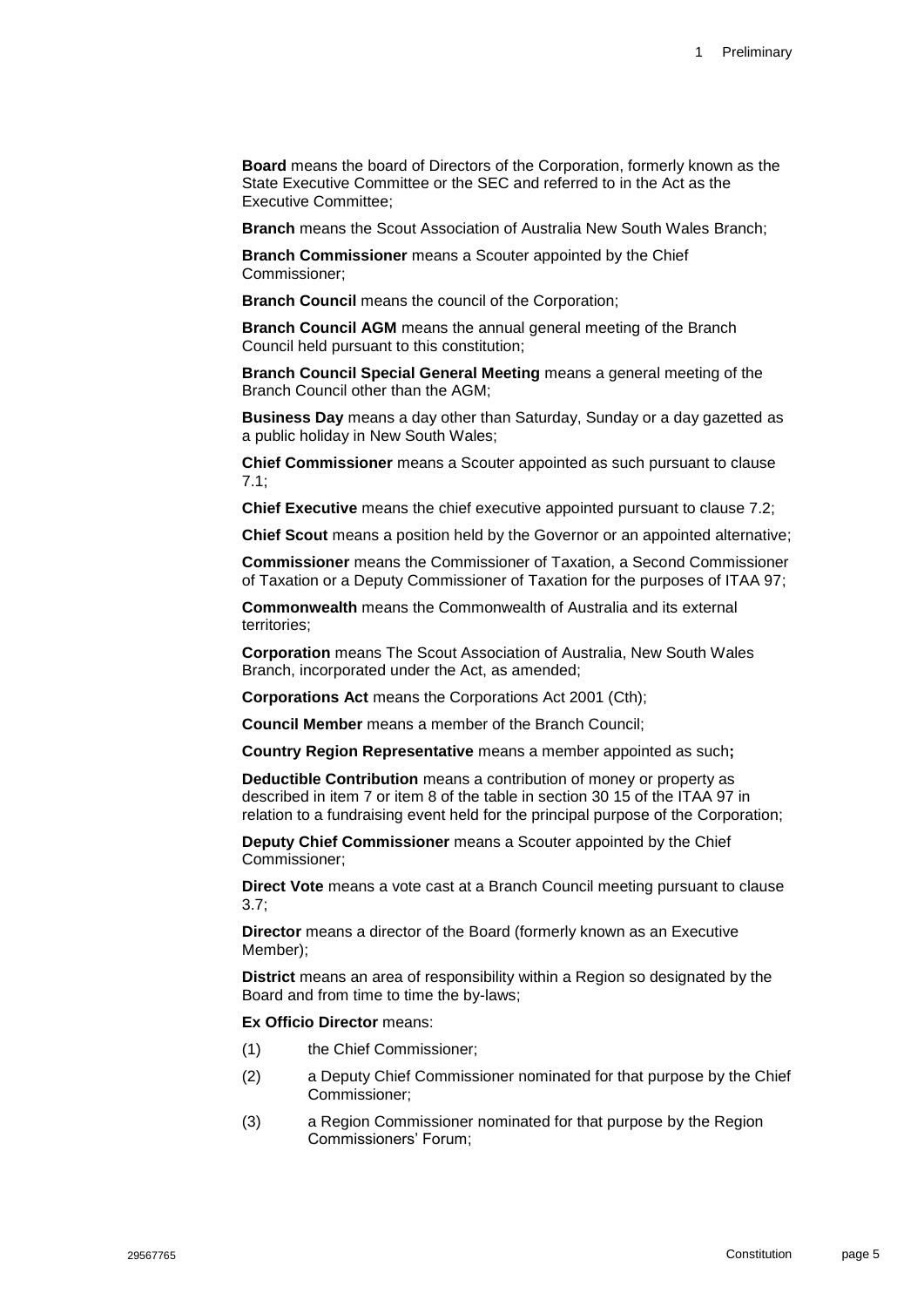- (4) a Region Chair nominated for that purpose by the Region Chairs' Forum;
- (5) a Country Region Representative nominated by the Region Commissioners' Forum; and
- (6) a Young Adult nominated by the Chief Commissioner for that purpose,

and, except for the Chief Commissioner, elected in accordance with clause [3.1\(b\)\(4\);](#page-14-4)

**Financial Year End of the Corporation** is at midnight on 31 March in each year or such other time as the Board, with the approval of the Branch Council, shall determine;

**Formation** means a level within the Corporation registered as such by the Board;

**Gift** means a contribution of money or property as described in item 1 of the table in section 30-15 of the ITAA 97;

**ITAA 97** means the *Income Tax Assessment Act 1997* (Cth);

**Life Councillor** means a life councillor appointed in accordance with clause [9;](#page-28-1)

**Member** means a person holding valid membership of the Corporation as defined in Policy and Rules published by the Scout Association of Australia;

**Misconduct Event** means an event that occurs in relation to a person if:

- (1) the person's membership of any section of the Scout Movement in New South Wales is finally cancelled (taking into account any appeal process) as a result of a complaint process established from time to time by the Corporation;
- (2) the person is convicted of a serious criminal offence or is dealt with under legislation relating to the protection of children;
- (3) if two thirds of the full Board agree that the person intentionally, recklessly or negligently breached a provision of this constitution (other than payment of any subscription fee); or
- (4) if two thirds of the full Board agree that the person conducted himself or herself in a way that is prejudicial to the interests or reputation of the Corporation;

**National Association** means The Scout Association of Australia incorporated by Royal Charter dated 23 August 1967;

**National Chief Executive** means the chief executive of the National Association;

**National Executive Committee** means the national executive committee of the National Association;

**National Council** means the national council of the National Association**;**

**New South Wales Branch Rover Council** means the assembly of New South Wales Branch Rover Scouts;

**Non-Executive Director** means a Director who is nominated pursuant to clause [4.2\(b\)](#page-20-1) and elected pursuant to clause [3.1\(b\)\(4\);](#page-14-4)

**Officer** has the meaning given to that expression in clause [14.1;](#page-29-3)

**Proceedings** means: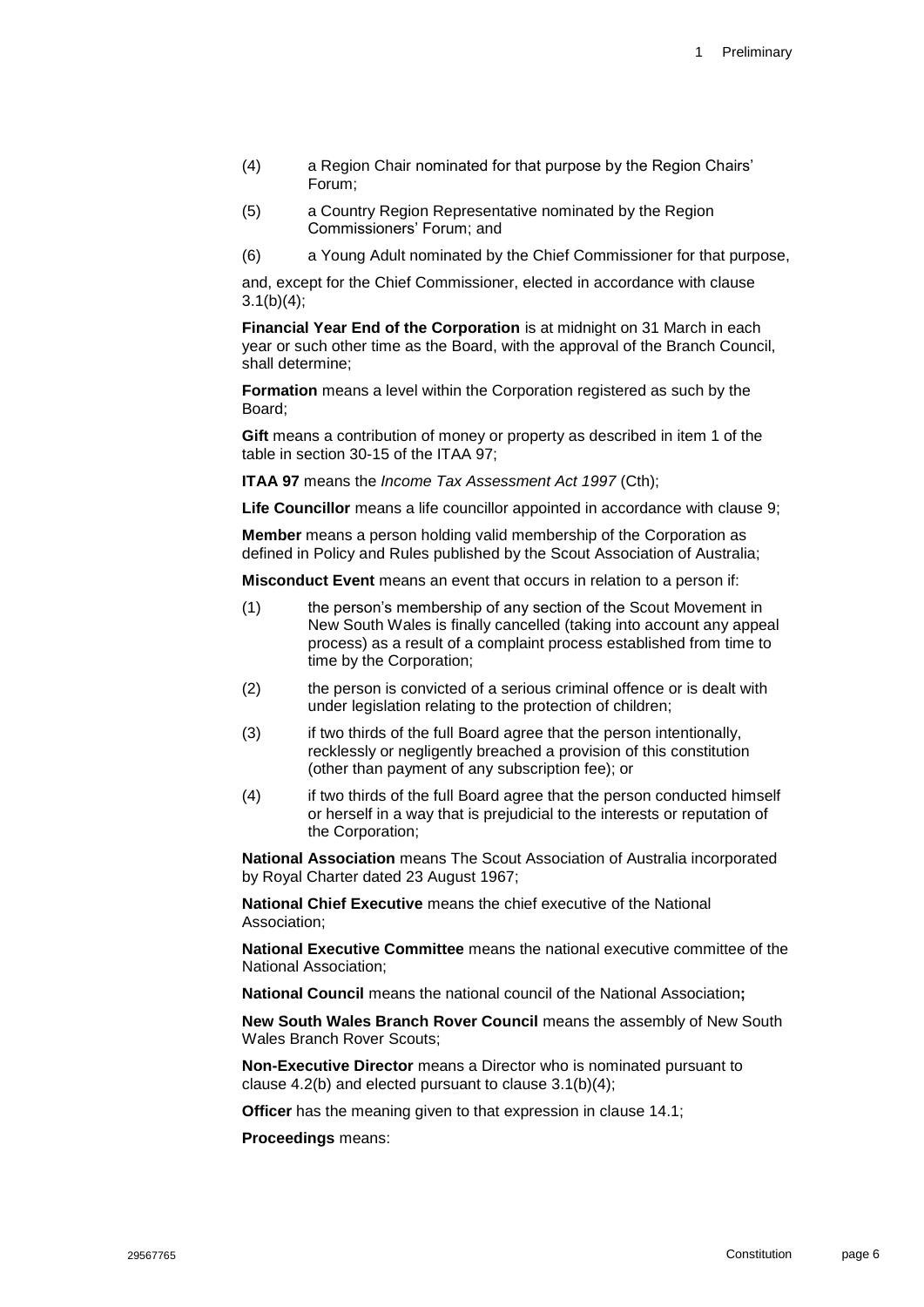- (1) any hearing, conference, dispute, inquiry or investigation of a court, arbitrator, mediator, tribunal or governmental or administrative body; or
- (2) any procedural step preceding or otherwise relating to such a hearing, conference, dispute, inquiry or investigation,

in which the Officer is involved:

- (3) as a party, witness or otherwise; and
- (4) because the Officer is or was a Director or officer of the Corporation;

**Region** means an area of responsibility so designated by the Board and from time to time the by-laws;

**Region Chair** means a person elected as such by the Region;

**Region Chairs' Forum** means the assembly of Region Chairs;

**Region Commissioner** means a Scouter appointed by the Chief Commissioner;

**Region Commissioners' Forum** means the assembly of Region Commissioners;

**Region Council** means the regional councils constituted by the Board in accordance with clause [10;](#page-28-2)

**Region President** means a person elected by the Region in accordance with any applicable policy;

**Responsible Person** means an individual who:

- (1) performs a significant public function;
- (2) is a member of a professional body having a code of ethics or rules of conduct;
- (3) is officially charged with spiritual functions by a religious institution;
- (4) is a director of a company whose shares are listed on the Australian Securities Exchange;
- (5) has received formal recognition from government for services to the community;
- (6) is an individual before whom a statutory declaration may be made; or
- (7) is approved as a Responsible Person by the Commissioner.

**Royal Charter** means the Royal Charter of the Australian Boy Scouts Association granted by Her Majesty Queen Elizabeth II on 23 August 1967;

**Rover Scout** means a member of a Rover Scout Crew between the age of 18 years and 25 years;

**Rover Crew** means an assembly of Rover Scouts registered as such by the Board;

**Scouter** means an adult appointed as such;

**Scout Movement** means the Scout Movement as defined in the policy and rules issued by the National Association, as amended from time to time;

**Seal** means any common seal or duplicate seal of the Corporation;

**Special Business** of a meeting means business of which specific notice must be given: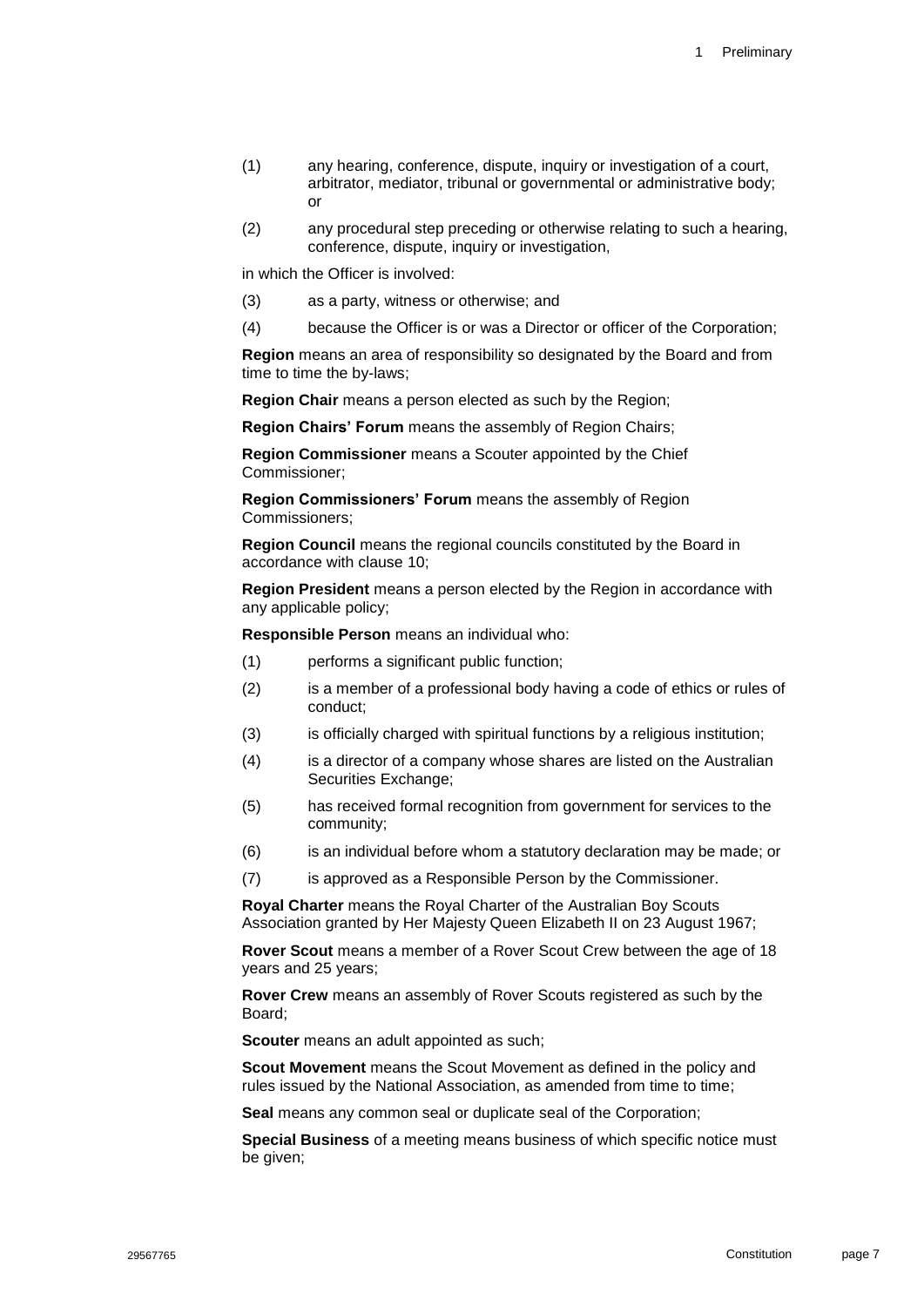**Supporter** means a person identified as a supporter of the Corporation as defined in Policy and Rules published by the Scout Association of Australia;

**Treasurer** means a person elected by the Branch Council in accordance with [3.1\(b\)\(5\)](#page-14-5) and who must be a Non-Executive Director; and

**Young Adult** means a Scouter or Rover Scout who is under 30 years of age at the time of his or her relevant appointment.

- (b) Where a provision of this constitution establishes an office of chair, the chair may be referred to as chair, chairperson, chairman or chairwoman, as the case requires.
- (c) Where a provision of this constitution refers to the 'Branch', the Branch may be referred to for any purpose as the 'State'. For instance, the person holding the role of the Branch Commissioner may be referred to as the 'State Commissioner'.
- (d) Where a provision of this constitution refers to a vote by Council Members being 'at' or 'present at' a meeting of the Branch Council, the vote may be cast by Direct Vote pursuant to clause 3.7.
- (e) A reference in a clause to a position, such as Chief Executive or National Chief Executive, includes a reference to an equivalent position if differently described from time to time. For instance, the person holding the role of the Chief Executive or National Chief Executive may be referred to as the 'General Manager'.
- (f) A reference in a clause in general terms to a person holding or occupying a particular office or position includes a reference to any person who occupies or performs the duties of that office or position for the time being.
- (g) Unless the contrary intention appears, in this constitution:
	- (1) words importing the singular include the plural and vice versa;
	- (2) words importing a gender include every other gender;
	- (3) words used to denote persons generally or importing a natural person include any company, body corporate, body politic, partnership, joint venture, association, board, group or other body (whether or not the body is incorporated);
	- (4) a reference to a person includes that person's successors and legal personal representatives;
	- (5) a reference to a statute, regulation, proclamation, ordinance or by-law includes all statutes, regulations, proclamations, ordinances or by-laws amending, consolidating or replacing it, whether passed by the same or another government agency with legal power to do so, and a reference to a statute includes all regulations, proclamations, ordinances and by-laws issued under that statute; and
	- (6) where a word or phrase is given a particular meaning, other parts of speech and grammatical forms of that word or phrase have corresponding meanings.
- (h) In this constitution headings and bold type are for convenience only and do not affect its interpretation.
- (i) A period of notice shall not include the day on which notice is sent but shall include the day on which it is received or deemed to be received.
- (j) Subject to the Act and the Royal Charter, this constitution takes effect as a contract between: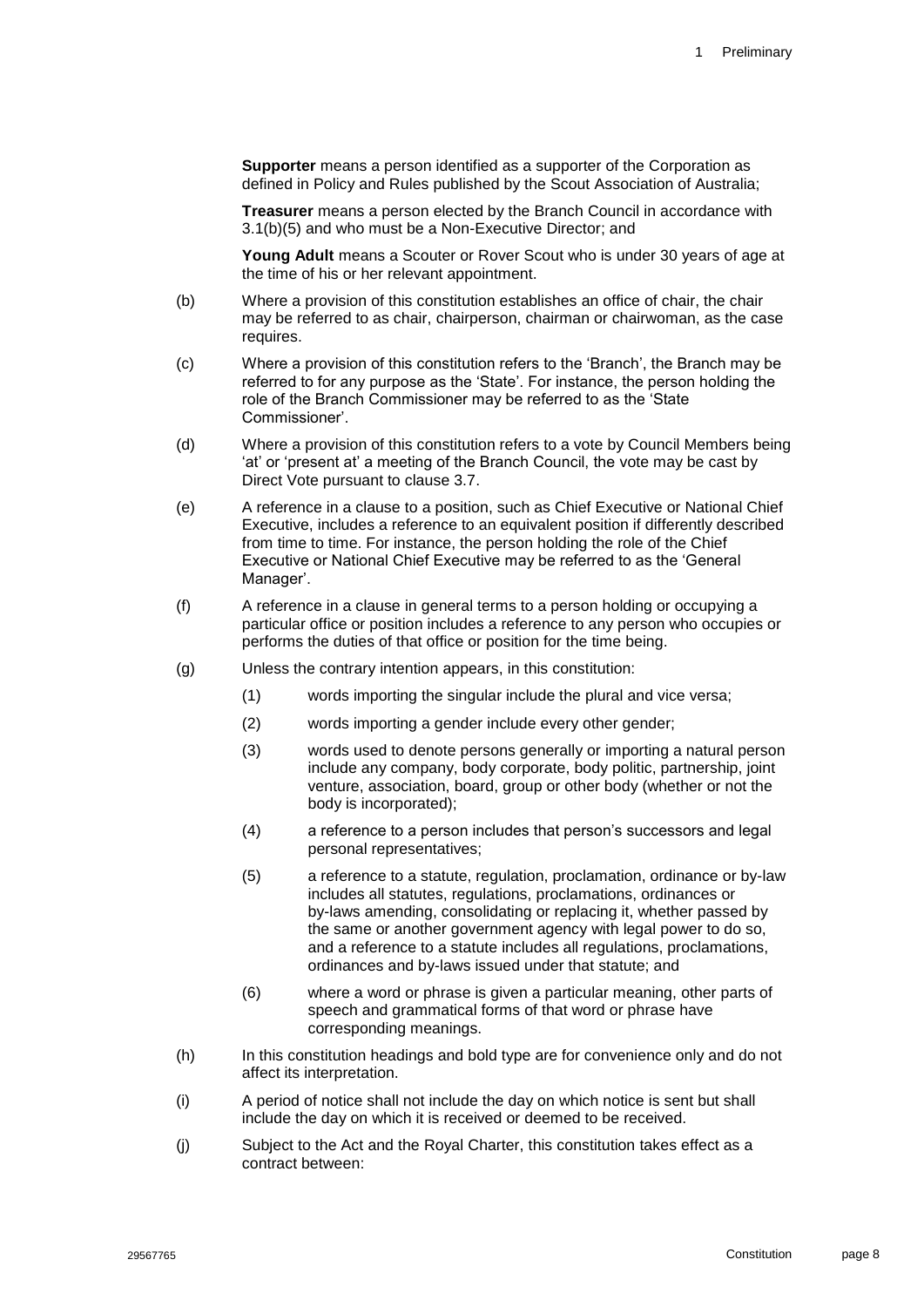- (1) each Council Member;
- (2) each Council Member and the Corporation; and
- <span id="page-9-2"></span>(3) each Director and the Corporation.

### <span id="page-9-0"></span>**1.2 Application of the Act**

- (a) This constitution is to be interpreted subject to the Act and the Royal Charter.
- (b) Unless the contrary intention appears, an expression in a clause that deals with a matter dealt with by a provision of the Act has the same meaning as in that provision of the Act.
- (c) Subject to clause [1.2\(a\),](#page-9-2) unless the contrary intention appears, an expression in a clause that is defined for the purposes of the Act has the same meaning as in the Act.

#### <span id="page-9-1"></span>**1.3 Exercise of powers**

- (a) The Corporation may, in any manner permitted by the Act or the Royal Charter:
	- (1) exercise any power;
	- (2) take any action; or
	- (3) engage in any conduct or procedure,

which under the Act or the Royal Charter the Corporation may exercise, take or engage in if authorised by its constitution.

- (b) To the extent permitted by law, no act or decision of the Corporation taken in what the Directors decide is in the Corporation's best interests shall be invalid or ultra vires the Corporation.
- (c) Where this constitution provides that a person or body may do a particular act or thing and the word "may" is used, the act or thing may be done at the discretion of the person or body.
- (d) Where this constitution confers a power to do a particular act or thing the power includes an ability to repeal, rescind, revoke or vary that act or thing, unless the contrary intention appears.
- (e) Where this constitution confers a power to do a particular act or thing with respect to particular matters, the power allows an act or thing to be done with respect to some of those matters and to make different provisions for other matters, unless the contrary intention appears
- (f) Where this constitution confers a power to make appointments to any office or position, the power is, unless the contrary intention appears, to be taken to include a power:
	- (1) to appoint a person to act in the office or position until a person is appointed to the office or position;
	- (2) subject to any contract between the Corporation and the relevant person, to remove or suspend any person appointed, with or without cause; and
	- (3) to appoint another person temporarily in the place of any person so removed or suspended or in place of any sick or absent holder of such office or position.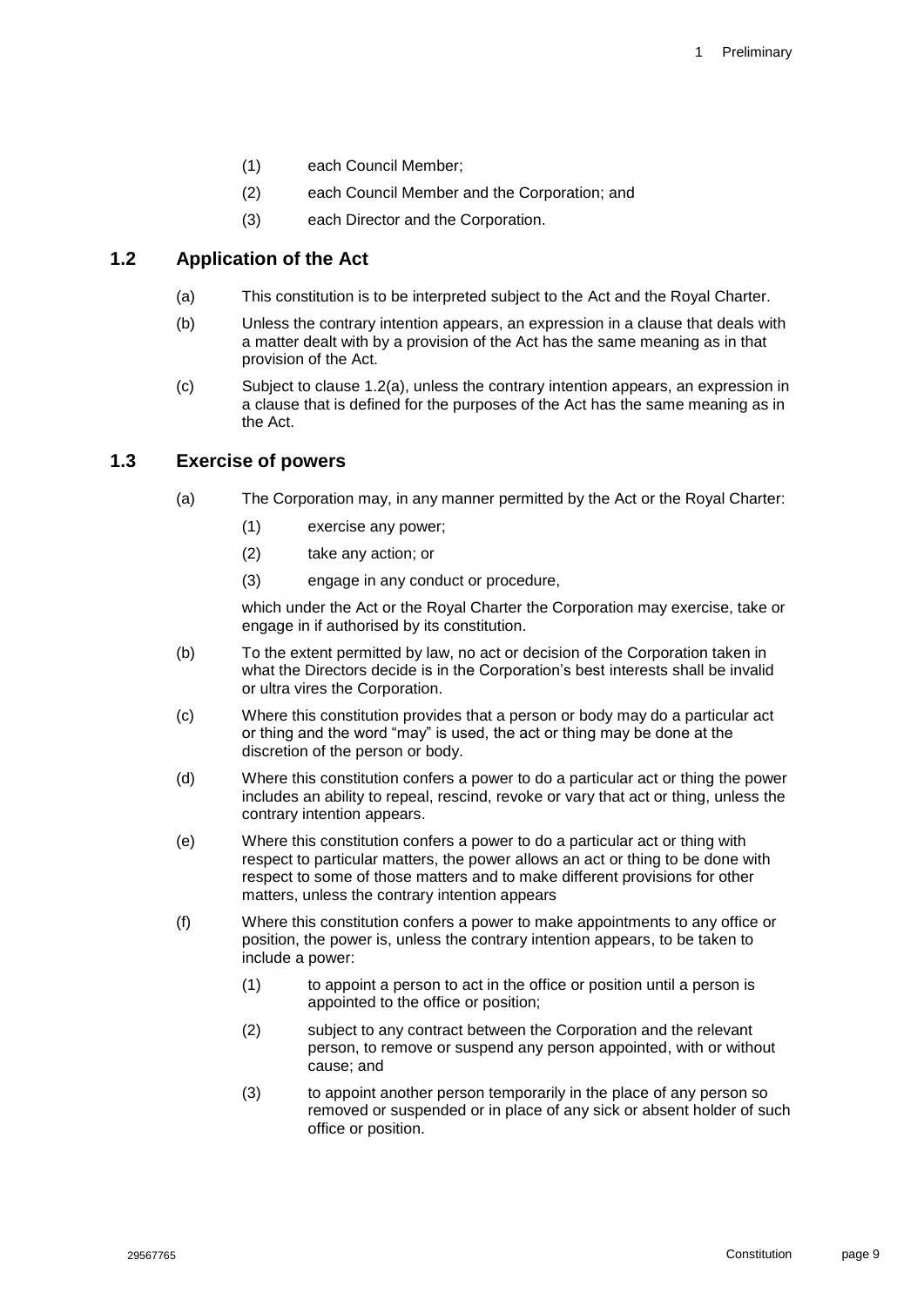- (g) Where this constitution confers a power or imposes a duty then, unless the contrary intention appears, the power may be exercised and the duty must be performed from time to time as the occasion requires.
- (h) Where this constitution confers a power or imposes a duty on the holder of an office as such then, unless the contrary intention appears, the power may be exercised and the duty must be performed by the holder for the time being of the office.
- (i) Where this constitution confers power on a person or body to delegate a function or power:
	- (1) the delegation may be concurrent with, or to the exclusion of, the performance or exercise of that function or power by the person or body;
	- (2) the delegation may be either general or limited in any manner provided in the terms of delegation;
	- (3) the delegation need not be to a specified person but may be to any person from time to time holding, occupying or performing the duties of, a specified office or position;
	- (4) the delegation may include the power to delegate for such purposes and with such limits as is set out in the delegation or any amendment of or additional to it;
	- (5) where the performance or exercise of that function or power is dependent upon the opinion, belief or state of mind of that person or body in relation to a matter, that function or power may be performed or exercised by the delegate upon the opinion, belief or state of mind of the delegate in relation to that matter; and
	- (6) the function or power so delegated, when performed or exercised by the delegate, is to be taken to have been performed or exercised by the person or body.

#### <span id="page-10-0"></span>**1.4 Transitional arrangements**

- (a) A Council Member holding office immediately prior to the coming into operation of this constitution will continue to be a Council Member but will, from that date, be subject to the provisions of this constitution.
- (b) A person who is a member of the Board and known as an Executive Member of the State Executive Committee or the SEC immediately prior to the coming into operation of this constitution will continue to be a Director and will be subject to the provisions of this constitution from the time it takes effect.
- (c) The body known as the State Executive Committee or SEC immediately prior to the coming into operation of this constitution will continue in existence and be known as the Board from the time this constitution comes into operation and, from that date, will be subject to the provisions of this constitution.
- (d) A person holding the position of President of the Branch Council, Vice President of the Branch Council, Treasurer, Chief Commissioner, Assistant Chief Commissioner, Deputy Chief Commissioner or Chief Executive immediately prior to the coming into operation of this constitution will continue to hold that position and will be subject to the provisions of this constitution from the time it takes effect.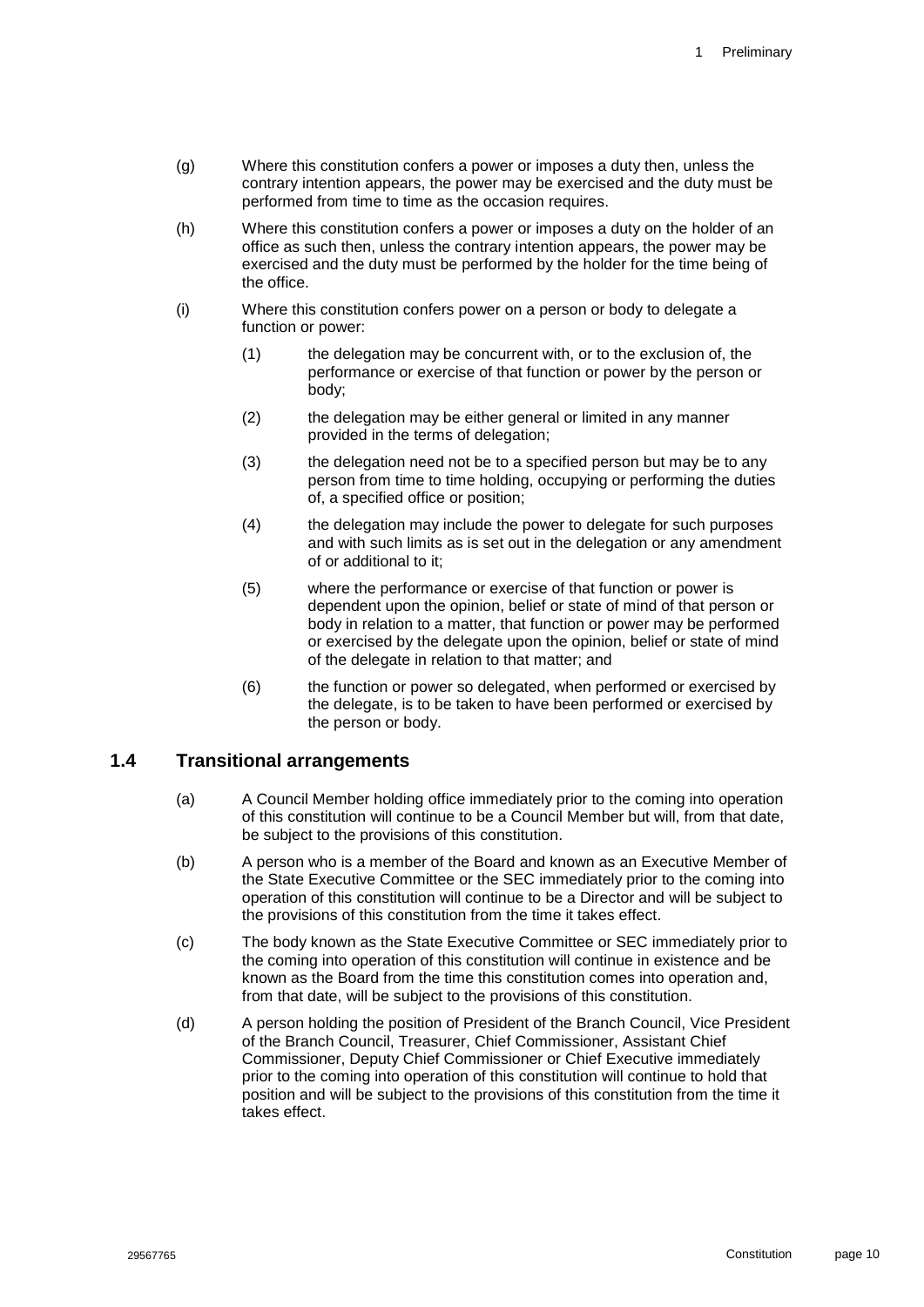#### <span id="page-11-3"></span><span id="page-11-0"></span>**1.5 Status**

- (a) The Corporation is established for the public charitable purposes as provided for under the Act.
- (b) The Corporation's income and property must be applied solely towards promoting the Corporation's purposes, save that the indemnification of, or payment of premiums on contracts of insurance to the extent permitted by law or as provided for in clause [14](#page-29-2) and payments to Board members for reimbursement of expenses approved by the Board are permitted.
- <span id="page-11-2"></span>(c) If, on the winding up or dissolution of the Corporation, any property remains after satisfaction of all its debts and liabilities, this property must only be given or transferred to a fund, authority or institution that is charitable at law.
- (d) Unless the identity of the fund, authority or institution referred to in rule [1.5](#page-11-0)[\(c\)](#page-11-2) is specified in applicable legislation that provides for the winding up or dissolution of the Corporation, it must be decided by the Directors, or if the Directors do not wish to decide or do not decide, it must be decided by the Branch Council at or before the time of winding up or dissolution of the Corporation and, if the Branch Council cannot decide, by the Supreme Court of New South Wales.

#### <span id="page-11-1"></span>**1.6 Grievance procedure**

- (a) Any dispute under this constitution between Council Members (in their capacity as Council Members) or between a Council Member (in that capacity) and the Corporation (other than arising under clause [2.3](#page-13-1) or clause [4.5\)](#page-21-1) must, unless the parties otherwise agree, be dealt with by the procedure in this clause [1.6.](#page-11-1)
- (b) If there is a dispute between Council Members, either party may, within 30 days of a party notifying the other party of the dispute, refer the dispute to the Board for determination (in which case the Board's determination is final and binding on all parties) or mediation. The Board may act as a mediator (provided they are unbiased) or may appoint an independent third party as a mediator (after consulting with the parties).
- (c) If there is a dispute between the Corporation and a Council Member, either party may, within 30 days of a party notifying the other party of the dispute, require the dispute be referred to mediation. The mediator must be an unbiased decision maker and:
	- (1) a person chosen by agreement between the parties to the dispute; or
	- (2) in the absence of agreement within 14 days of a party requiring mediation, a person who is a mediator nominated at the request of the Board by a government or non-profit organisation operating in New South Wales that offers mediation services.
- (d) A Council Member can be a mediator, provided they are an unbiased decisionmaker.
- (e) The mediator cannot be a party to the dispute.
- (f) Any party to a dispute may appoint any person to act on behalf of that party in the process of determination by the Board or mediator.
- (g) The Board or Council Member, if acting as a mediator, in conducting the mediation, must:
	- (1) give the parties to the dispute every reasonable opportunity to be heard;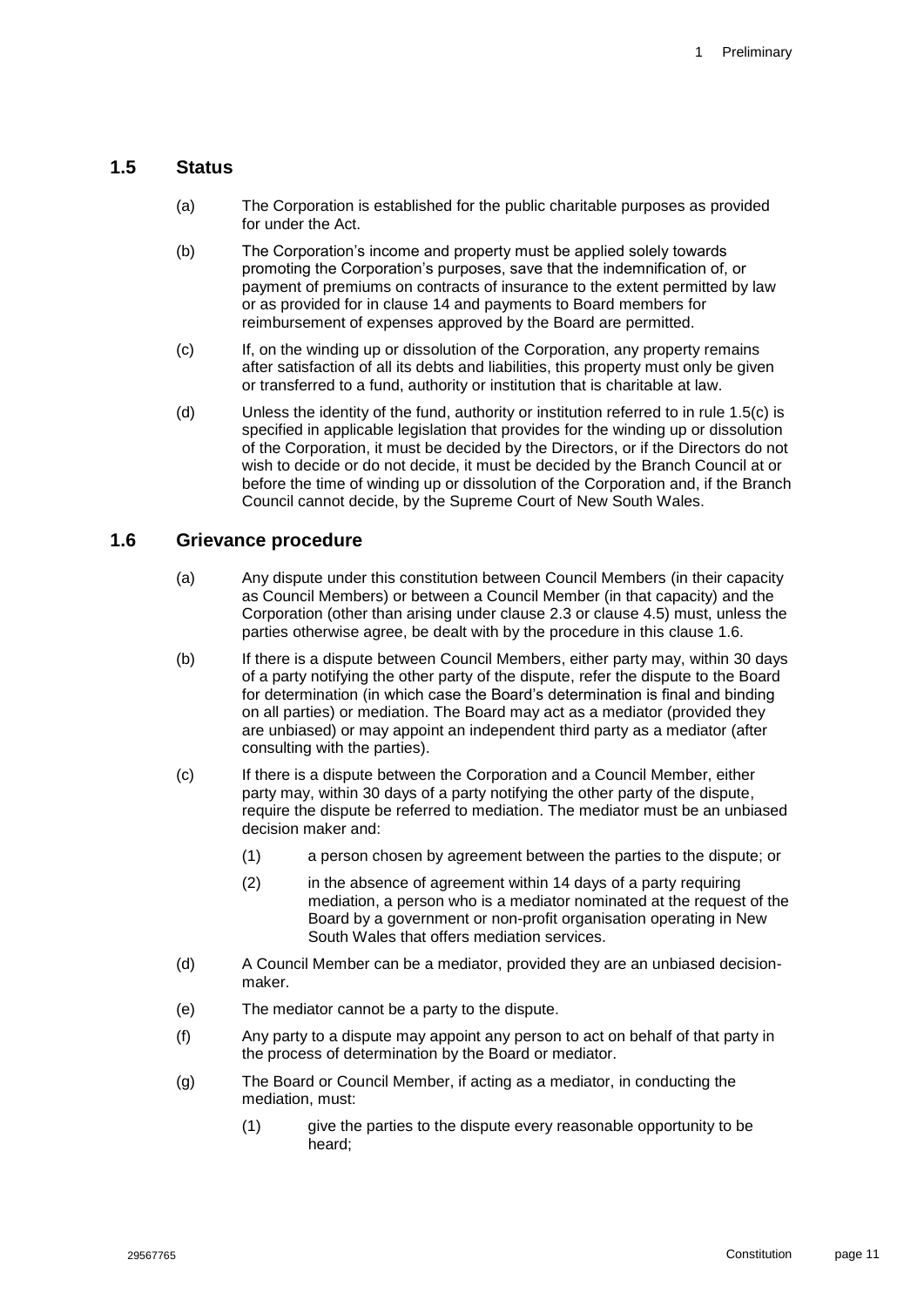- (2) allow due consideration by all parties of any written statement submitted by a party; and
- (3) ensure that natural justice is accorded to the parties to the dispute throughout the process.
- (h) If the mediation process does not result in the dispute being resolved, within a reasonable time as decided by the mediator, or failing this decision, within 2 months of the party requiring mediation, any party to the dispute may seek to resolve the dispute in accordance with another dispute resolution procedure or at law.
- (i) To the extent applicable, any Board determination or mediation process and outcome under this clause [1.6](#page-11-1) must be consistent with the relevant provisions of any by-law, policy, code of conduct or other procedural requirement established by the Board or applicable to the Scout Movement in New South Wales. The Board must provide a copy of the relevant documents to the mediator.

# <span id="page-12-0"></span>2 Membership of Branch Council

#### <span id="page-12-1"></span>**2.1 Council Members**

The Branch Council shall comprise of:

- (a) the Chief Scout;
- (b) the Chief Commissioner;
- (c) the President of the Branch Council, who shall have a term of office of three (3) years;
- (d) the Vice President of the Branch Council, who shall have a term of office of three (3) years;
- (e) the Treasurer;
- (f) the Deputy Chief Commissioners, Assistant Chief Commissioners, Branch Commissioners and Assistant Branch Commissioners;
- (g) the Chair of the Board;
- (h) each Director not otherwise specified above;
- (i) five delegates from each Region Council, one of whom shall be the Region Commissioner and one of whom shall be the Region President for the time being;
- (j) such Life Councillors, not exceeding twenty (20) as may be elected in accordance with clause [9;](#page-28-1)
- (k) the Chair and three (3) other representatives of the New South Wales Branch Rover Council, as nominated by the Branch Rover Council;
- (l) the Guildmaster and two (2) other representatives of the Baden Powell Guild, New South Wales Branch (the Guild), as nominated by the Guild; and
- (m) such additional supporters of the Scout Movement in New South Wales as may be recommended and nominated by the Board, and approved and elected by the Branch Council for such period or indefinitely as it decides, subject to a maximum of forty (40) at any one time.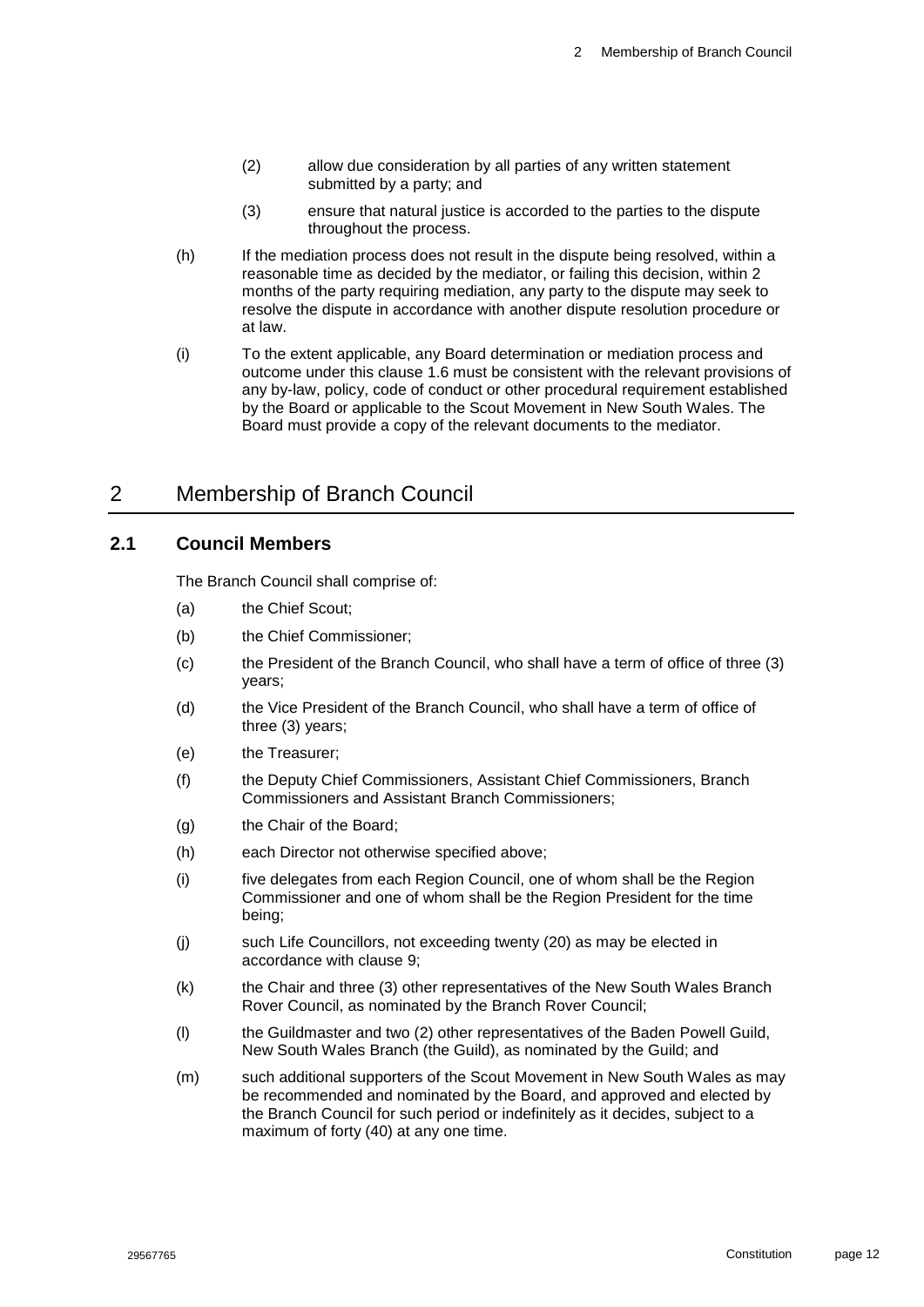### <span id="page-13-0"></span>**2.2 Cessation of membership**

A person will cease to be a Council Member:

- (a) if the person no longer holds the position identified in clause [2.1](#page-12-1) being the position by reason of which that person was a Council Member;
- (b) if the Council Member resigns from membership by notice in writing to the Branch Council;
- (c) if the Council Member dies;
- (d) if the Council Member becomes of unsound mind or a person who is, or whose estate is, liable to be dealt with in any way under the law relating to mental health;
- (e) if the Council Member becomes bankrupt or insolvent or makes any arrangement or composition with his or her creditors;
- (f) if a Misconduct Event occurs in relation to the Council Member and the Board resolves to expel the Council Member in accordance with clause 2.3;
- (g) in any other circumstances prescribed in the terms of membership applicable to the Council Member or in any undertaking given by the Council Member upon his or her admission to membership; or
- (h) if the Board, by a majority of two-thirds of the full Board, resolves that such Council Member shall cease to be a Council Member.

#### <span id="page-13-1"></span>**2.3 Expulsion of Council Member**

- (a) If a Misconduct Event occurs in relation to a Council Member, the Board may expel that Council Member by giving notice in writing of that expulsion to the Council Member.
- <span id="page-13-3"></span>(b) The Board must establish an appeals process by which a decision under clause [2.3](#page-13-1) or clause [4.5](#page-21-1) (other than a decision as a result of an event described in paragraphs (1) or (2) of the definition of a Misconduct Event) may be challenged. Any such appeals process must be consistent with the relevant provisions of any by-law, policy, code of conduct or other procedural requirement established by the Board or applicable to the Scout Movement in New South Wales.
- <span id="page-13-4"></span>(c) Until any such appeals process is finalised:
	- (1) the Council Member shall be suspended from membership of the Branch Council or the Director shall be suspended from the Board, as applicable; and
	- (2) expulsion of the Council Member or the Director, as applicable, shall not take effect.

#### <span id="page-13-2"></span>**2.4 Where Council Member is a Director**

If a Council Member ceases to be a Council Member in accordance with clause [2.2](#page-13-0) or clause [2.3](#page-13-1) and that Council Member is also Director, the Council Member will also cease to be a Director at the same time his or her membership of the Branch Council ceases.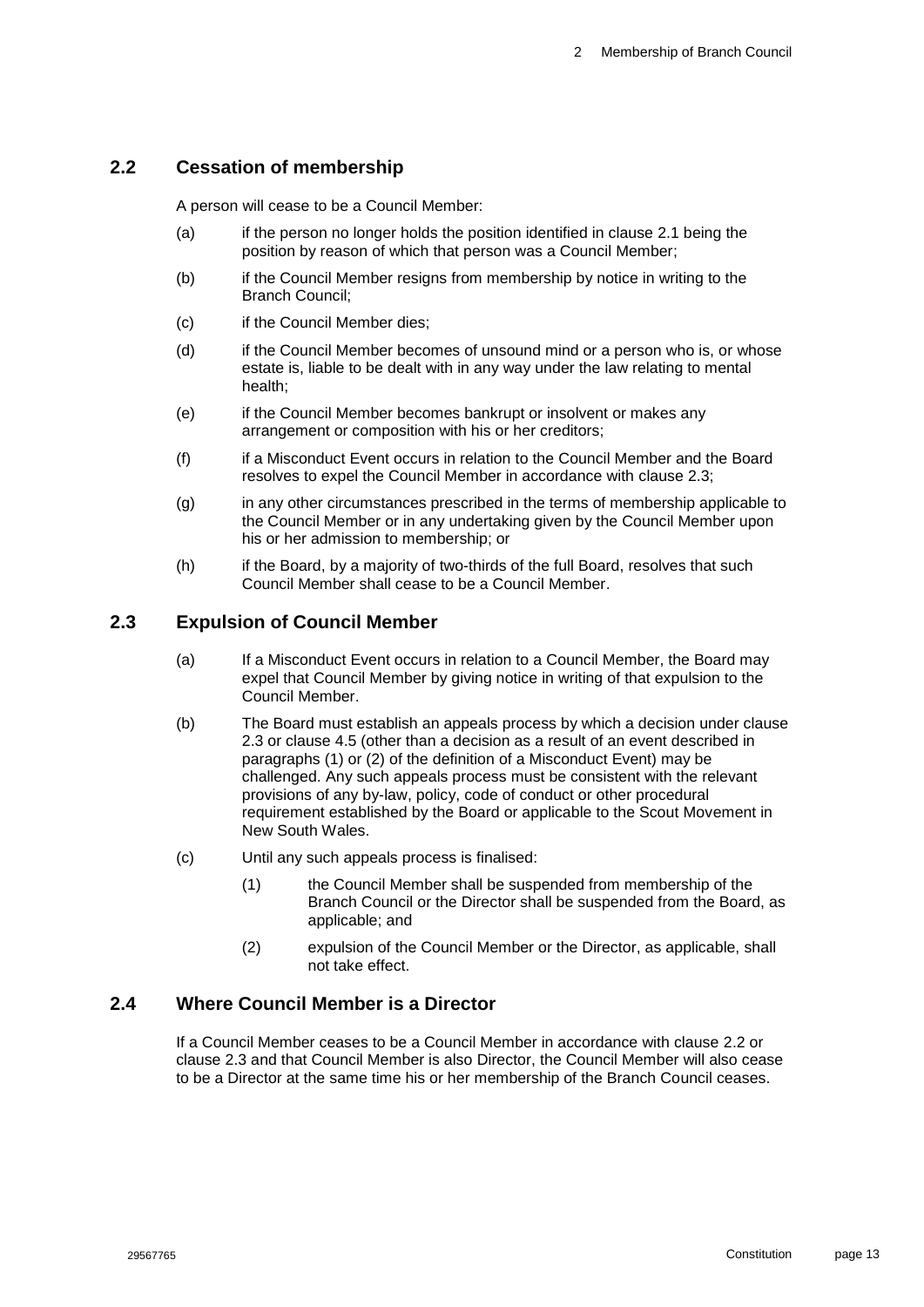#### <span id="page-14-0"></span>**2.5 Membership not transferable**

Unless otherwise provided by the terms of membership, membership of the Branch Council is personal to the Council Member and is not transferable.

# <span id="page-14-1"></span>3 Branch Council meetings

#### <span id="page-14-2"></span>**3.1 Branch Council meetings**

- (a) A Branch Council AGM must be called and arranged to be held not later than four (4) calendar months after the Financial Year End of the Corporation in each year.
- <span id="page-14-6"></span>(b) The business to be transacted at the Branch Council AGM shall be to:
	- (1) receive and consider the Annual Report of the Corporation;
	- (2) consider the accounts of the Corporation;
	- (3) elect such Council Members as are required, including, where applicable, the President and the Vice President;
	- (4) elect the Directors as applicable in accordance with clause [4.2;](#page-19-0)
	- (5) elect the Treasurer, where applicable; and
	- (6) confer on any matters that may be brought before the Branch Council.
- <span id="page-14-5"></span><span id="page-14-4"></span>(c) The venue for, and date of, the Branch Council AGM shall be fixed and arranged by the Board.
- (d) A Branch Council Special General Meeting must be called and arranged as soon as practicable and at a place within 30km of the Sydney City GPO, by the Chief Executive, where requested in writing to do so by:
	- (1) the President of the Branch Council;
	- (2) the Chair of the Board;
	- (3) the Chief Commissioner; or
	- (4) at least twenty five (25) members of the Branch Council.
- <span id="page-14-7"></span>(e) The person or persons requesting a Branch Council Special Meeting:
	- (1) must each sign the written request for the meeting. For the avoidance of doubt, it is not necessary for all signatures to appear on the same document and the provision of an email by a person is taken for this purpose to constitute a signature by that person; and
	- (2) are not entitled to call or arrange the meeting.
- (f) All business transacted at a Branch Council Special General Meeting shall be deemed to be Special Business.

#### <span id="page-14-3"></span>**3.2 Notice of meetings of the Branch Council**

(a) Subject to this constitution, notice of a Branch Council AGM must be given at least thirty (30) days prior to the AGM and state the business to be transacted at the meeting including the matters referred to in clause [3.1\(b\).](#page-14-6)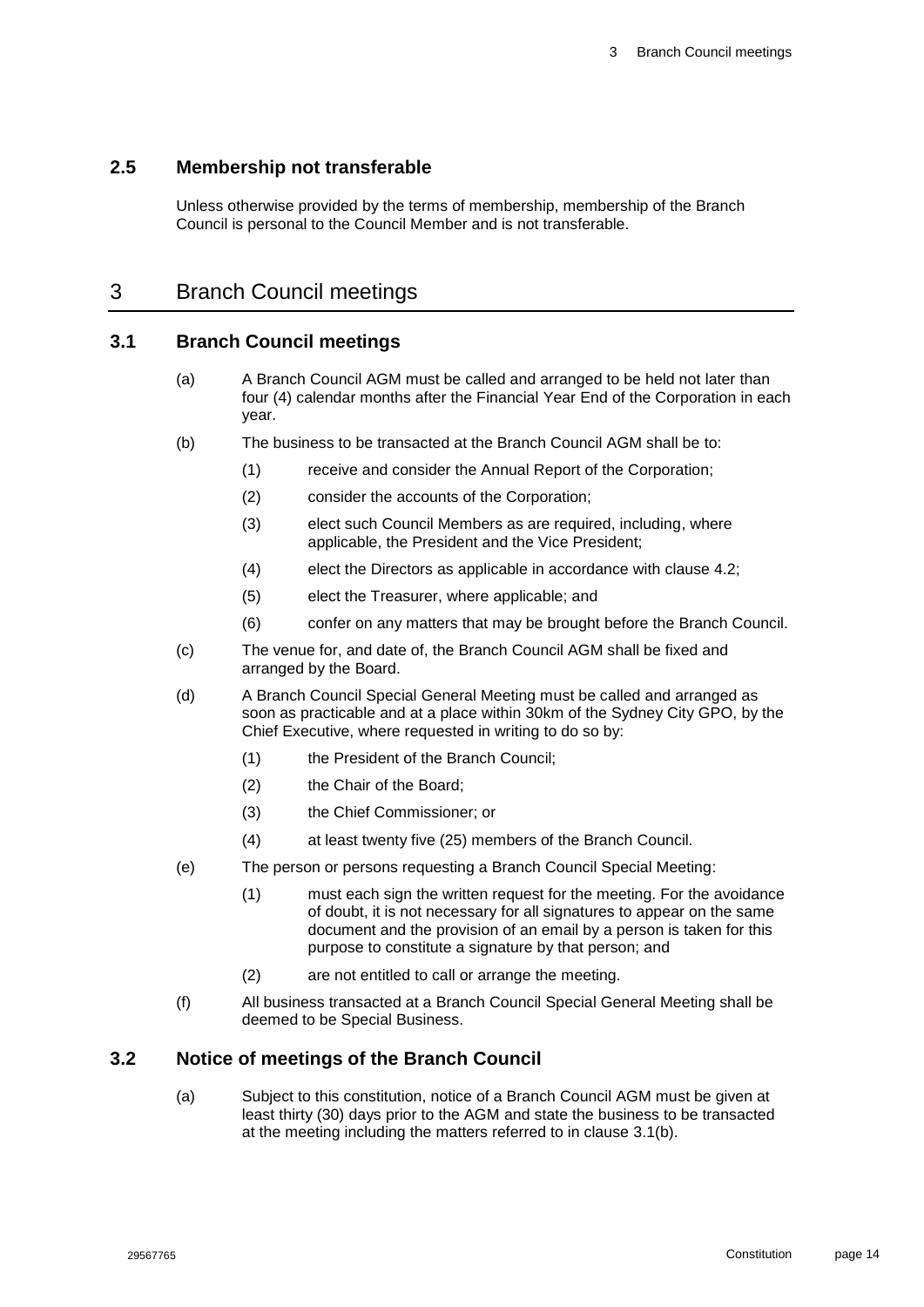- (b) A notice of a Branch Council Special General Meeting must be given by the Chief Executive at least seven (7) days prior to the meeting and must specify the date, time and place of the meeting, and the general nature of the business to be transacted at the meeting.
- (c) Notice of a meeting shall be given by the Chief Executive to all Council Members whose names and addresses have been communicated to the Chief Executive.
- (d) It shall not in any case be necessary to give notice of a Branch Council AGM or of a Branch Council Special General Meeting to a Council Member who has not communicated their name and address to the Chief Executive.
- <span id="page-15-1"></span>(e) A person may waive notice of any meeting by notice in writing to the Branch Council.
- (f) The non-receipt of notice of a meeting by, or a failure to give notice of a meeting to, any person entitled to receive notice of a meeting under this clause [3.2](#page-14-3) does not invalidate any act, matter or thing done or resolution passed at the meeting if:
	- (1) the non-receipt or failure occurred by accident or error; or
	- (2) before or after the meeting, the person has waived or waives notice of that meeting under clause [3.2\(e\).](#page-15-1)
- (g) A person's attendance at a meeting:
	- (1) waives any objection that person may have to a failure to give notice, or the giving of a defective notice, of the meeting unless the person at the beginning of the meeting objects to the holding of the meeting; and
	- (2) waives any objection that person may have to the consideration of a particular matter at the meeting which is not within the business referred to in the notice of the meeting or in clause [3.1\(b\),](#page-14-6) unless the person objects to considering the matter when it is presented.

#### <span id="page-15-0"></span>**3.3 Quorum at Branch Council meetings**

- (a) No business may be transacted at any Branch Council meeting, except the adjournment of the meeting, unless a quorum of Council Members is present when the meeting proceeds to business.
- (b) A quorum consists of twenty five (25) Council Members present at the meeting.
- (c) If a quorum is not present within thirty (30) minutes after the time appointed for a meeting:
	- (1) where the meeting was convened upon the requisition of Council Members in accordance with clause [3.1\(d\)\(4\),](#page-14-7) the meeting must be dissolved; or
	- (2) in any other case the meeting stands adjourned to such day, and at such time and place, as the Board determines or, if no determination is made by the Board, to the same day in the week which is two weeks after the time originally appointed at the same time and place and if, at the adjourned meeting, a quorum is not present within thirty (30) minutes after the time appointed for the meeting, the meeting must be dissolved.
- (d) In the event that the meeting is dissolved pursuant to clause 3.3(c) (2) and the Board considers it to be necessary to have a decision on any matter included in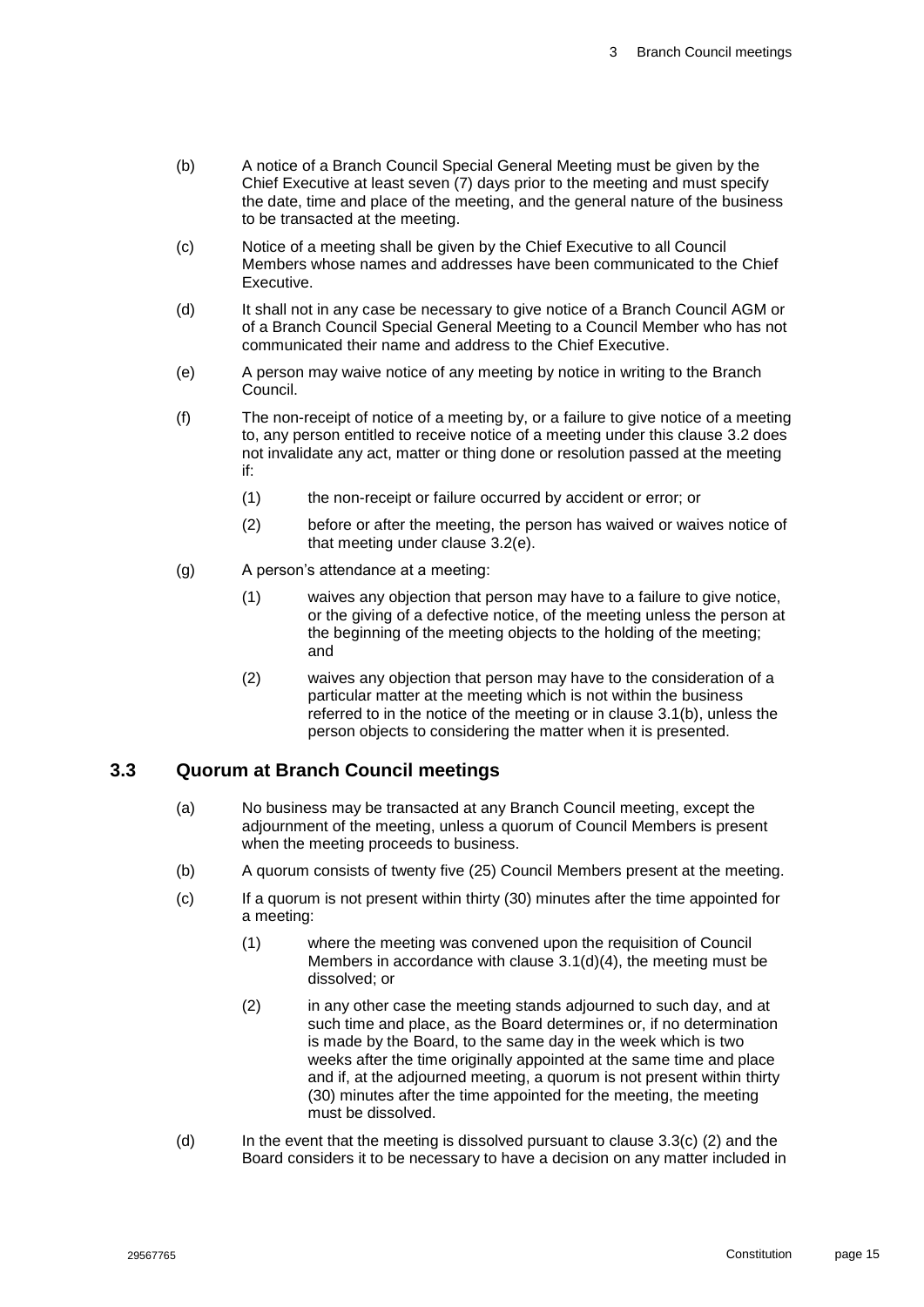the business for the meeting originally appointed, then the Board may make the necessary decision which shall take effect until the Branch Council decides to the contrary or differently, but no such later decision of the Branch Council shall operate retrospectively to invalidate the Board's decision or action on it.

#### <span id="page-16-0"></span>**3.4 Presiding over Branch Council meetings**

- (a) The President must (if present within fifteen (15) minutes after the time appointed for the meeting and willing to act as chair) preside as chair at each Branch Council meeting.
- (b) If at any Branch Council meeting the President is not present within fifteen (15) minutes after the time appointed for the meeting or is not willing to act as chair, the Vice President must (if present within fifteen (15) minutes after the time appointed for the meeting and willing to act as chair) preside as chair at that meeting.
- (c) If at a Branch Council meeting:
	- (1) there is no President or Vice President;
	- (2) the President or Vice President is not present within fifteen (15) minutes after the time appointed for the meeting; or
	- (3) each of the President and Vice President is present within that time but is not willing to act as chair of the meeting,

then the chair of the Board, if present and willing to act, shall chair the Branch Council meeting.

- (d) If the chair of the Board is not present or is unwilling to act, then the members present must elect as chair of the meeting another Council Member who is present and willing to act.
- (e) If no other Council Member willing to act as chair is present at the meeting, the meeting is dissolved.

#### <span id="page-16-2"></span><span id="page-16-1"></span>**3.5 Conduct of Branch Council meetings**

- (a) The chair of the meeting is responsible for the general conduct of the meeting and for the procedures to be adopted at the Branch Council meeting.
- (b) The chair may, at any time the chair considers it necessary or desirable for the efficient and orderly conduct of the Branch Council meeting:
	- (1) impose a limit on the time that a person may speak on each motion or other item of business and terminate debate or discussion on any business, question, motion or resolution being considered by the meeting and require the business, question, motion or resolution to be put to a vote of the Council Members; and
	- (2) adopt any procedures for casting or recording votes at the meeting, subject in the case of Direct Votes to clause [3.7](#page-18-0) and any processes or policies made by the Board regarding Direct Votes.
- <span id="page-16-3"></span>(c) Any question arising at a meeting relating to the order of business, procedure or conduct of the meeting must be referred to the chair of the meeting.
- (d) A decision by the chair under clauses  $3.5(a) 3.5(c)$  $3.5(a) 3.5(c)$  $3.5(a) 3.5(c)$  is final.
- (e) The chair of a meeting may, and must if so directed by the majority of the Council Members present at the meeting, adjourn the meeting from time to time and from place to place subject to giving the period of notice prescribed in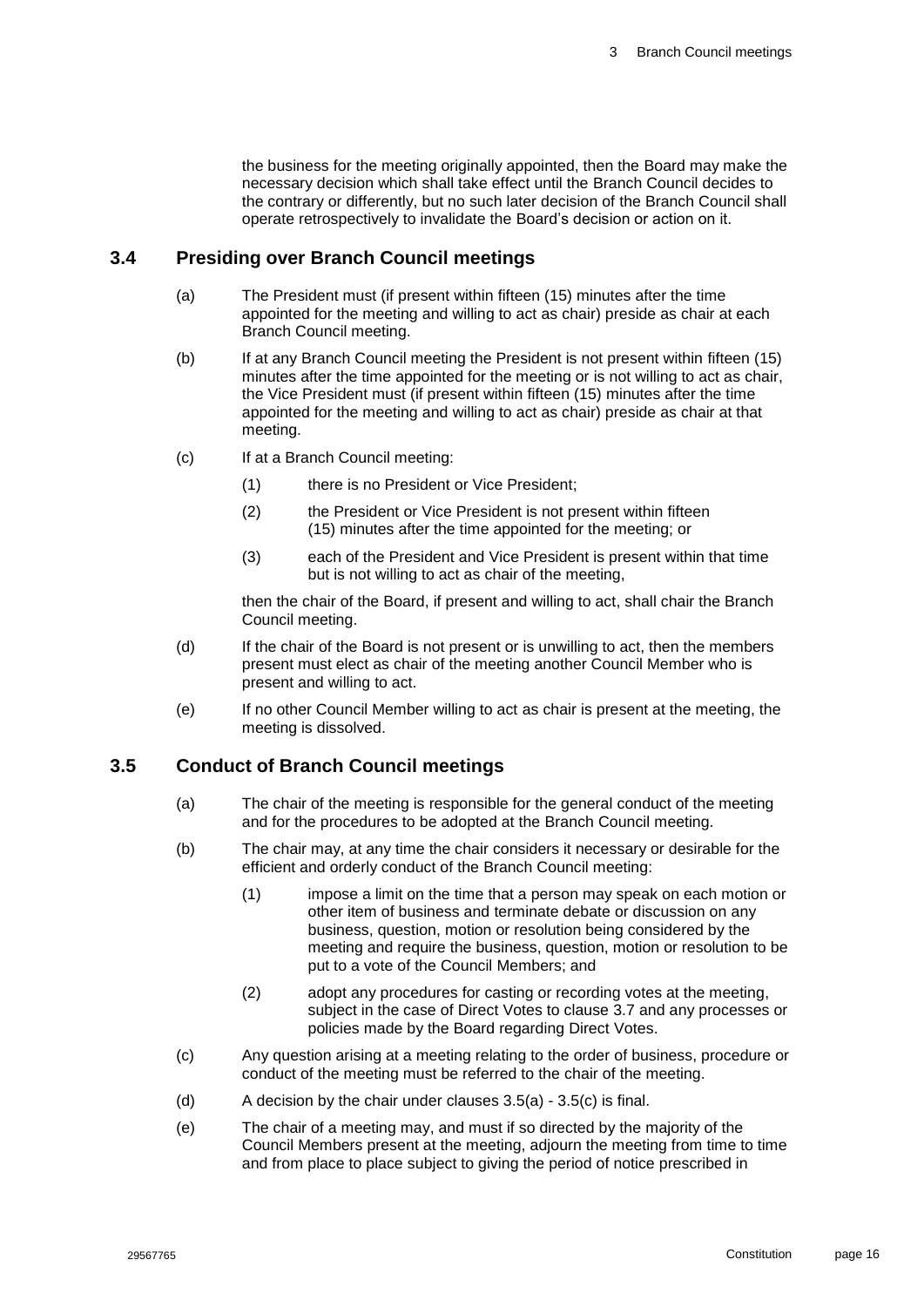clause [3.3,](#page-15-0) but no business may be transacted at any adjourned meeting other than the business left unfinished at the meeting from which the adjournment took place.

- (f) Where a meeting is adjourned for two (2) weeks or more, seven (7) days' notice of the adjourned meeting must be given.
- (g) It is not necessary to give any notice of the business to be transacted at an adjourned meeting.
- (h) Where a meeting is adjourned, the Board may change the venue of, postpone or cancel the adjourned meeting unless the meeting was called and arranged to be held by Council Members in accordance with clause [3.1\(d\)\(4\)](#page-14-7) or by a court and provided that the venue is a place within 20km of the Sydney City GPO.

#### <span id="page-17-0"></span>**3.6 Decisions at Branch Council meetings**

- (a) Except in the case of any resolution which as a matter of law or by this constitution requires a special majority, questions arising at a meeting are to be decided by a majority of the aggregate votes cast:
	- (1) as Direct Votes under clause [3.7;](#page-18-0) and
	- (2) by Council Members present at the meeting,

and any such decision is for all purposes a decision of the Council Members.

- (b) In the case of an equality of votes upon any proposed resolution the chair of the meeting, in addition to his or her deliberative vote, has a casting vote.
- <span id="page-17-2"></span>(c) Subject to clause [3.6\(d\),](#page-17-1) a resolution put to the vote of a meeting may be decided in such a manner as the chair determines, unless, before the vote is taken or before or immediately after the declaration of the result of the vote, a poll is demanded by:
	- (1) the chair of the meeting; or
	- (2) at least five (5) Council Members present and having the right to vote on the resolution.
- <span id="page-17-1"></span>(d) Any voting procedure determined under clause [3.6\(c\)](#page-17-2) must provide for all Direct Votes to be counted.
- (e) A demand for a poll does not prevent the continuance of a meeting for the transaction of any business other than the question on which the poll has been demanded.
- (f) Unless a poll is duly demanded, a declaration by the chair of the meeting that a resolution has been carried or carried unanimously, or carried by a particular majority, or lost, and an entry to that effect in the book containing the minutes of the proceedings of the Branch Council, is conclusive evidence of the fact without proof of the number or proportion of the votes recorded in favour of or against the resolution.
- (g) If a poll utilising voting papers is duly demanded at a meeting, it will be taken in such manner and either at once or after an interval or adjournment or otherwise as the chair of the meeting directs, and the result of the poll will be the resolution of the meeting at which the poll was demanded.
- (h) A poll demanded at a meeting on the election of the chair of the meeting or on a question of adjournment must be taken immediately.
- (i) The demand for a poll may be withdrawn.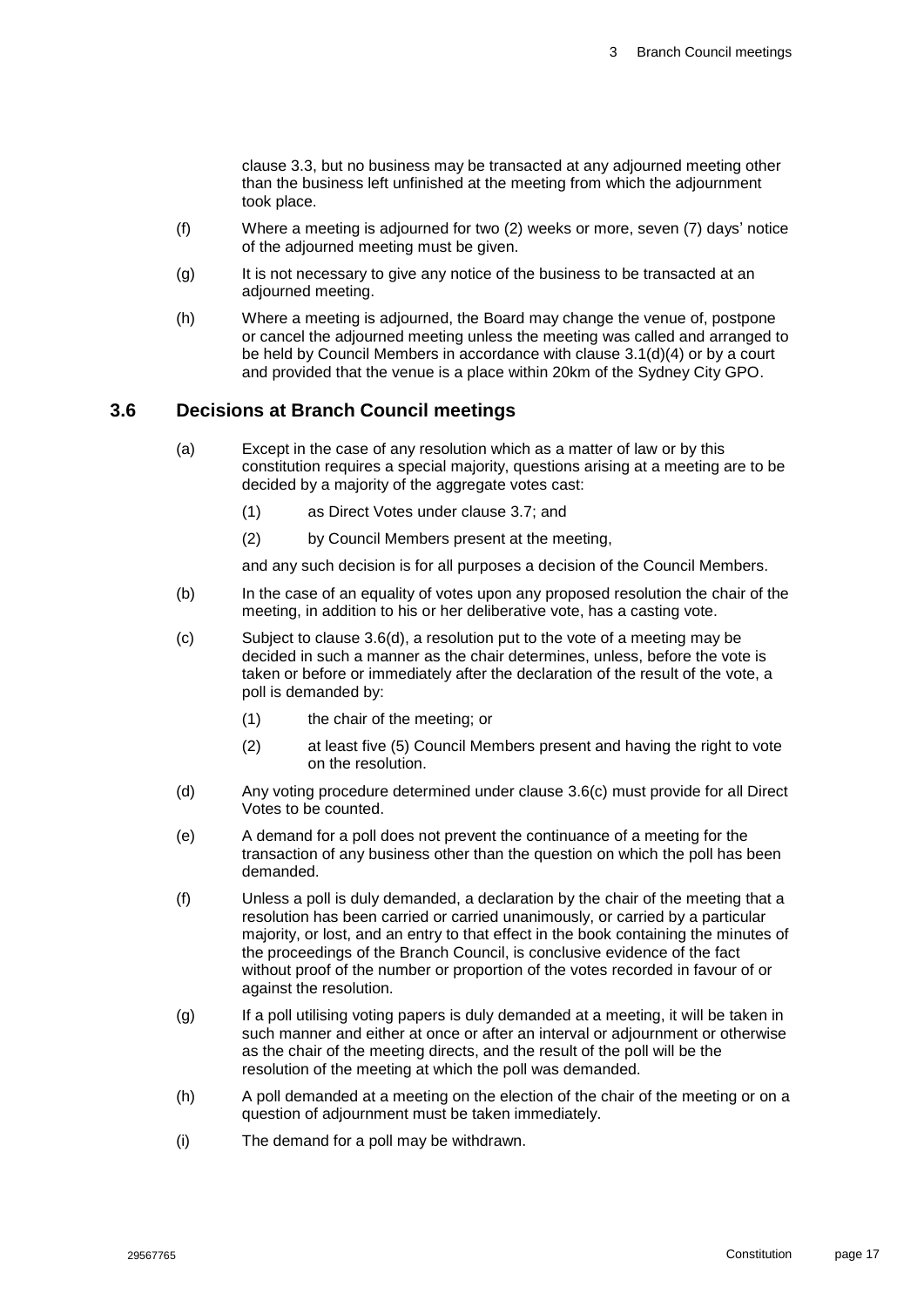- (j) Each Council Member is entitled to vote at a Branch Council meeting either:
	- (1) in person at the meeting; or
	- (2) by lodging a Direct Vote in accordance with clause [3.7](#page-18-0) and any processes or policies made by the Board regarding Direct Voting.
- (k) No Council Member may appoint an attorney to vote or vote through a proxy.
- (l) If a vote is taken using voting papers, those papers shall be destroyed not later than 7 days after the conclusion of the meeting in the absolute discretion of the chair of the meeting.

#### <span id="page-18-0"></span>**3.7 Direct Votes**

- (a) A Direct Vote may be cast in any form decided or accepted by the Board but is not valid unless it is received by the returning officer no later than twenty-four (24) hours before the time of the meeting.
- (b) The chair must ensure that a certificate, signed by the returning officer, of any Direct Votes validly received is available at the meeting ahead of any vote taken.
- (c) If a vote is taken at a meeting on a resolution on which a Direct Vote was cast, the chair of the meeting must:
	- (1) where the voting is conducted other than by a poll (ie by way of a show of hands) ensure that Direct Votes of Council Members are counted as if those Council Members were physically present at the meeting; and
	- (2) on a poll, count the votes cast by each Council Member who has submitted a Direct Vote for or against the resolution.
- (d) A Council Member who has cast a Direct Vote is entitled to attend a meeting of the Branch Council. However, they are not able to vote on a poll or on a show of hands in respect of any resolutions to which their Direct Vote relates.
- (e) The Board may make processes or policies for the application of direct voting from time to time consistent with the rights of Council Members to cast a Direct Vote under the constitution.

### <span id="page-18-1"></span>4 The Board

#### <span id="page-18-2"></span>**4.1 Membership of the Board**

- <span id="page-18-3"></span>(a) Subject to clause [4.1\(b\),](#page-19-1) the Board shall comprise the following twelve (12) members:
	- (1) the six (6) Ex Officio Directors, each of whom, other than the Chief Commissioner, must be nominated and elected, when applicable, in accordance with clause [4.2\(a\);](#page-19-2) and
	- (2) six (6) Non-Executive Directors, one of whom must be the Treasurer, nominated on the basis of appropriate qualifications, experience and skills in any one or more of the following areas:
		- education and child development;
		- public relations and marketing;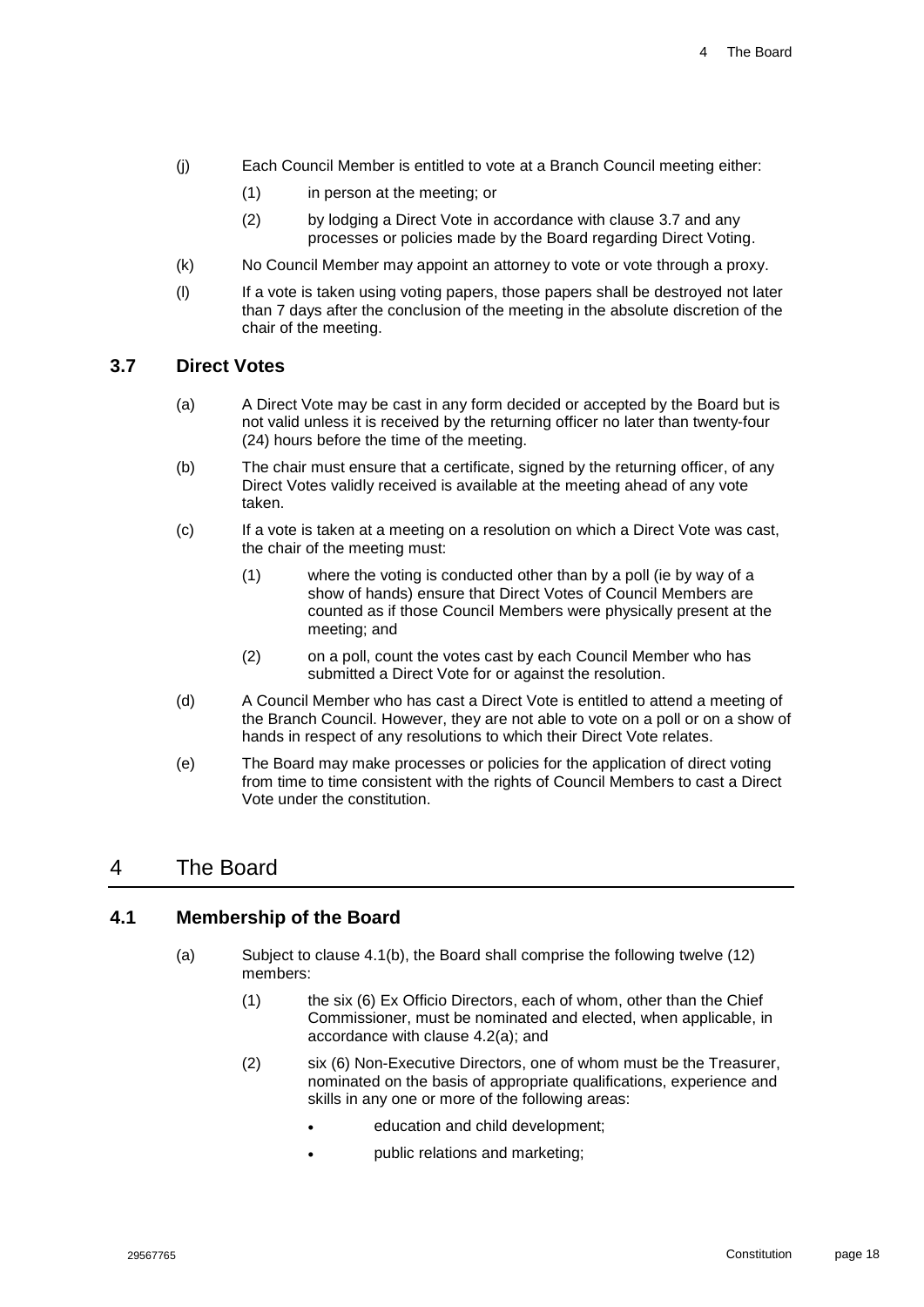- audit, compliance or risk management;
- business law, investment or finance;
- government liaison; or
- such other skills areas as the Board from time to time considers desirable for a Board member to have,

each of whom is nominated in accordance with clause [4.2\(b\).](#page-20-1)

- <span id="page-19-1"></span>(b) Provided there are sufficient Directors on the Board to constitute a quorum in accordance with clause [5.4\(b\),](#page-23-2) the fact that there is not at any time twelve (12) members on the Board will not invalidate the proceedings of the Board.
- <span id="page-19-6"></span>(c) Subject to clause [4.1\(d\),](#page-19-3) clause [4.1\(e\)](#page-19-4) and clause [4.1\(f\),](#page-19-5) if a position on the Board, other than the Chief Commissioner, becomes vacant for any reason, the Board may appoint a person to that position and such appointment will last until the next Branch Council AGM.
- <span id="page-19-3"></span>(d) If the Board appoints a person as an Ex Officio Director pursuant to clause [4.1\(c\),](#page-19-6) that appointment is subject to the applicable nominator of that position referred to in clause [4.2\(a\)](#page-19-2) not objecting to that appointment, and in the event of an objection, that position on the Board becomes vacant and the Board may appoint another person acceptable to the nominator of that position.
- <span id="page-19-4"></span>(e) If a position on the Board that becomes vacant was held by a person who was the Treasurer, the Board must not appoint a person to fill that vacancy on the Board unless that person is willing to act as Treasurer and in the Board's opinion has the necessary skills and experience to act as Treasurer.
- <span id="page-19-5"></span>(f) The Board must not appoint a person to a position on the Board that has become vacant unless the Chief Executive has procured a Background Check of the person and the results of the Background Check indicate that the person is a fit and proper person to hold office as a Director of the Corporation.
- (g) There is no limit on how many times a person elected to the Board under clause [4.1\(a\)\(2\)](#page-18-3) may be re-elected.

### <span id="page-19-2"></span><span id="page-19-0"></span>**4.2 Nomination of Directors**

#### (a) **Ex Officio Directors**

- (1) A Region Commissioner shall be nominated by the Region Commissioners' Forum and, subject to clause [4.2\(a\)\(6\),](#page-20-2) the person so nominated shall be put to the Branch Council for election in accordance with clause [3.1\(b\)\(4\).](#page-14-4)
- (2) A Region Chair shall be nominated by the Region Chairs' Forum and, subject to clause [4.2\(a\)\(6\),](#page-20-2) the person so nominated shall be put to the Branch Council for election in accordance with clause [3.1\(b\)\(4\).](#page-14-4)
- (3) A Country Region Representative shall be nominated by the Region Commissioners' Forum and, subject to clause [4.2\(a\)\(6\),](#page-20-2) the person so nominated shall be put to the Branch Council for election in accordance with clause [3.1\(b\)\(4\).](#page-14-4)
- (4) A Young Adult shall be nominated by the Chief Commissioner and, subject to clause [4.2\(a\)\(6\),](#page-20-2) the person so nominated shall be put to the Branch Council for election in accordance with clause [3.1\(b\)\(4\).](#page-14-4)
- (5) A Deputy Chief Commissioner shall be nominated by the Chief Commissioner and, subject to clause [4.2](#page-19-0)[\(a\)](#page-19-2)[\(6\),](#page-20-2) the person so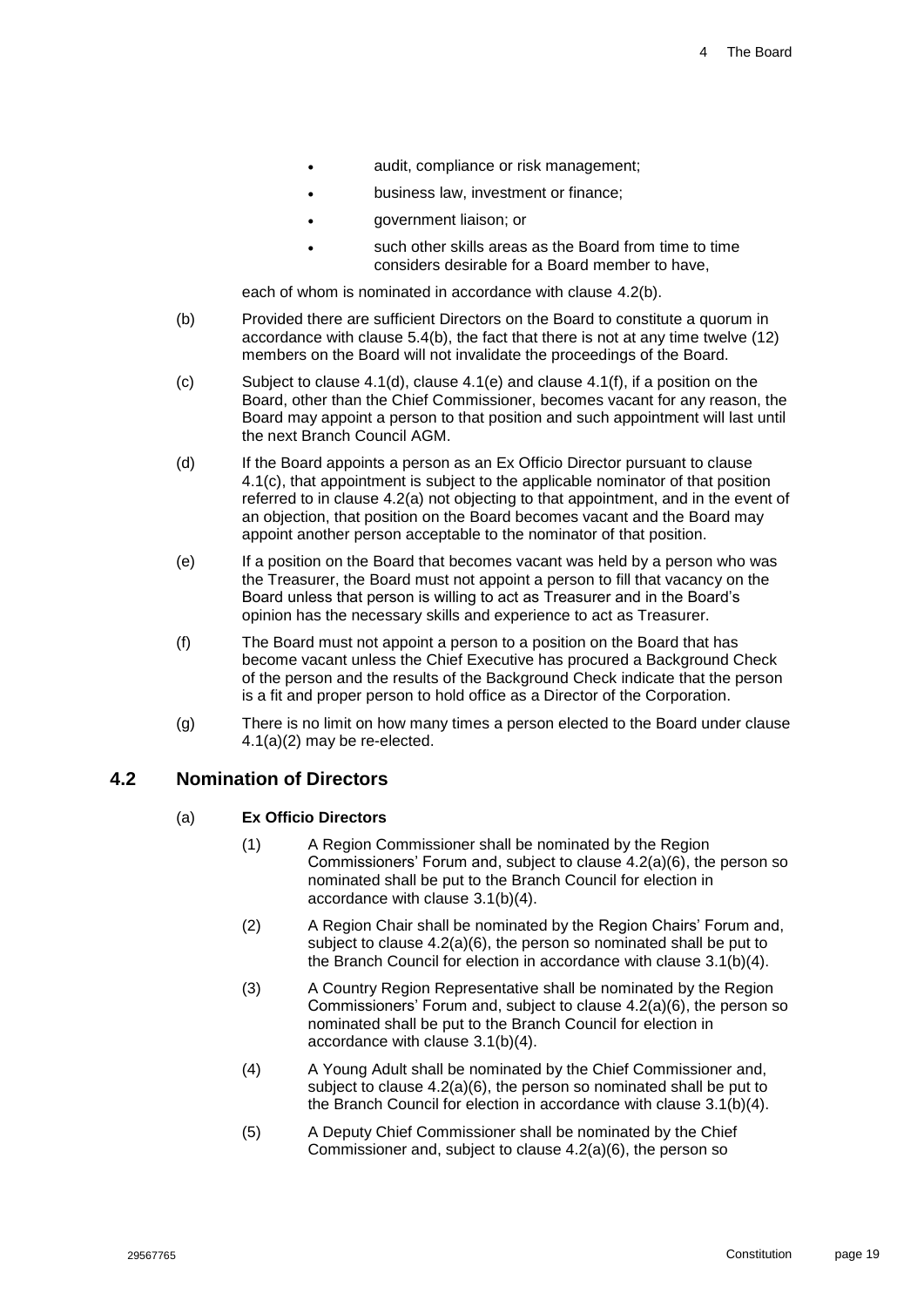nominated shall be put to the Branch Council for election in accordance with clause [3.1\(b\)\(4\).](#page-14-4)

<span id="page-20-2"></span>(6) Upon receipt of a nomination in clause [4.2](#page-19-0)[\(a\),](#page-19-2) the Chief Executive must procure a Background Check of the candidate. A nomination of a candidate for election as a Director received in accordance with clause [4.2](#page-19-0)[\(a\)](#page-19-2) will be treated as a valid nomination provided the results of the Background Check indicate that the candidate is a fit and proper person to hold office as a Director of the Corporation.

#### <span id="page-20-1"></span>(b) **Non-Executive Directors**

- (1) This clause [4.2\(b\)](#page-20-1) applies only to Non-Executive Directors and does not apply to Ex Officio Directors.
- (2) Where there are vacancies on the Board due to the expiry of the term of a Director or by reason of clause [4.4,](#page-21-0) the Chief Executive must ensure that nominations are called for candidates for election as Directors not less than ninety (90) days before the date fixed for the holding of the Branch Council AGM, or such shorter period as approved by the Board from time to time.
- <span id="page-20-3"></span>(3) Nominations of candidates for election as a Director must:
	- (A) be made in writing;
	- (B) be signed by two (2) Council Members and accompanied by the written consent of the candidate (which may be endorsed on the form of nomination) together with a statement of that candidate's relevant qualifications, experience and skills and state whether the candidate is additionally a candidate for the office of treasurer; and
	- (C) be delivered to the Chief Executive not less than sixty (60) days before the date fixed for the holding of the Branch Council AGM, or such shorter period as approved by the Board from time to time.
- (4) Upon receipt of a nomination, the Chief Executive must procure a Background Check of the candidate.
- (5) A nomination of a candidate for election as a Director received in accordance with clause [4.2\(b\)\(3\)](#page-20-3) will be treated as a valid nomination provided the results of the Background Check indicate that the candidate is a fit and proper person to hold office as a Director of the Corporation.

#### <span id="page-20-0"></span>**4.3 Term of office of Directors**

- (a) Other than the Chief Commissioner who will remain a Director for the term of his or her office, an Ex Officio Director will remain a Director until the earliest of:
	- (1) three (3) years from the date of election or, if re-elected, three (3) years from the date of any such re-election (of which there may be more than one);
	- (2) the person ceasing to hold the relevant office; and
	- (3) the person ceasing to be a Director by operation of clause [4.4.](#page-21-0)
- (b) A Non-Executive Director will remain a Director until the earliest of: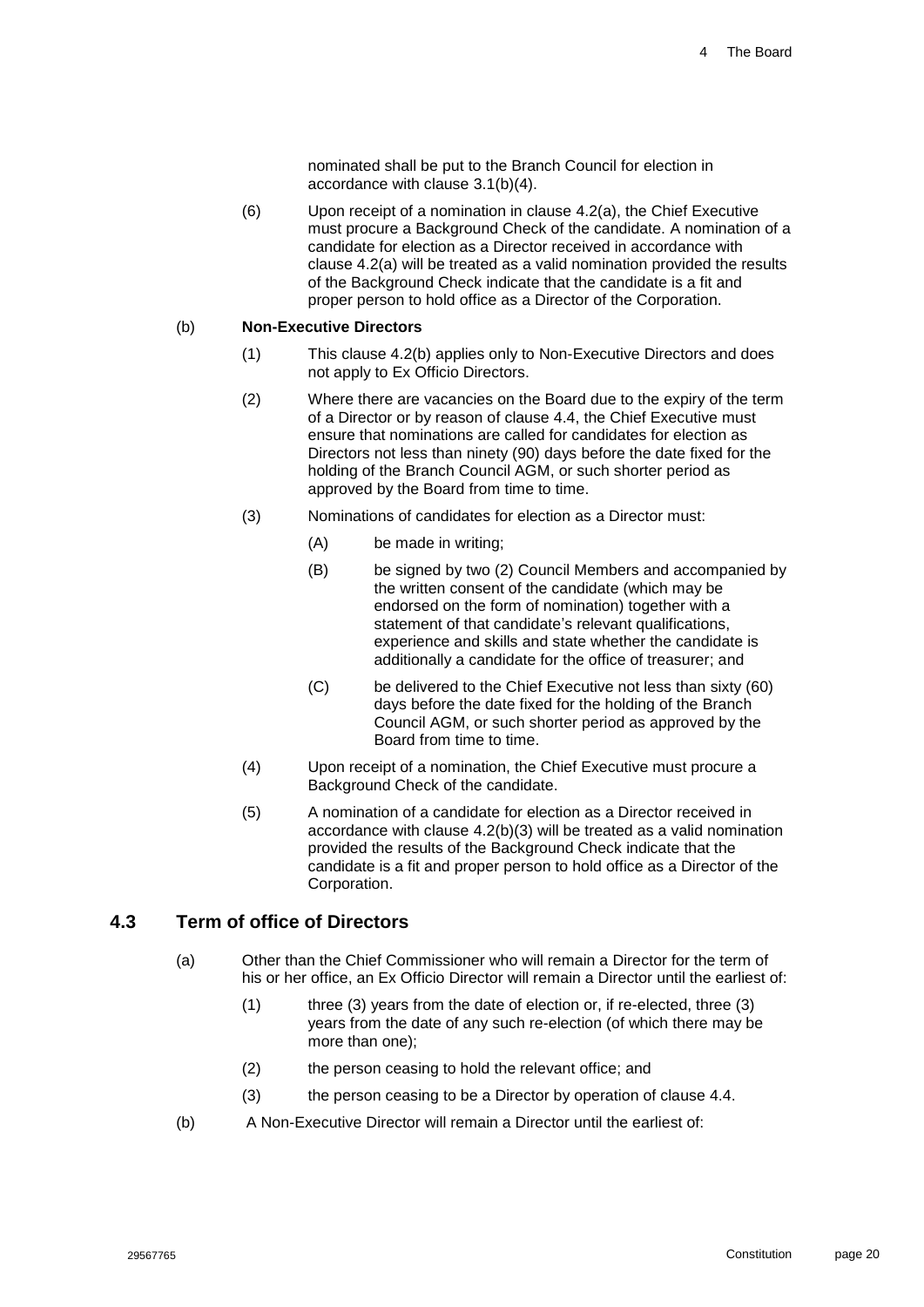- (1) three years (3) from the date of election or, if re-elected, three (3) years from the date of any such re-election (of which there may be more than one); and
- (2) the person ceasing to be a Director by operation of clause [4.4.](#page-21-0)

### <span id="page-21-0"></span>**4.4 Cessation of office**

- (a) A person will cease to be a Director:
	- (1) if the Director resigns his or her membership of the Board by notice in writing;
	- (2) if the Director dies;
	- (3) if the Director becomes of unsound mind or a person who is, or whose estate is, liable to be dealt with in any way under a law relating to mental health;
	- (4) if the Director becomes bankrupt, insolvent or makes any arrangement or composition with his or her creditors;
	- (5) if a Misconduct Event occurs in relation to the Director and the Board resolves to expel the Director in accordance with clause [4.5;](#page-21-1)
	- (6) if the Director breaches a term prescribed in the terms of membership for the Scout Movement that are applicable to the Director (if any) or in any undertaking given by the Director upon his or her admission to the Board; or
	- (7) if the Board resolves, by a majority of two-thirds of the full Board, that such Director will cease to be a Director.

### <span id="page-21-1"></span>**4.5 Suspension and Expulsion**

- If:
- (a) a Misconduct Event occurs in relation to a Director, clause [2.3\(b\)](#page-13-3) and clause [2.3\(c\)](#page-13-4) apply; and
- (b) a Director fails to attend three (3) or more consecutive Board meetings without leave from the Board, which leave must not be unreasonably withheld, the Board may suspend or expel the Director from the Board.

#### <span id="page-21-2"></span>**4.6 Powers and duties of Directors**

- (a) The Directors acting as the Board have the power and responsibility to manage the business of the Corporation and may exercise to the exclusion of the Branch Council all powers they consider necessary or desirable and the responsibility of the Corporation which are not required by the Act, the Royal Charter or this constitution to be exercised by a meeting of the Branch Council. The Branch Council is not empowered to direct the Board how it must exercise the powers conferred on the Board by this clause.
- (b) Each Director will:
	- (1) bring an independent judgement to bear on Board decisions;
	- (2) exercise their powers and discharge their duties with the degree of care and diligence of a reasonable person in their position;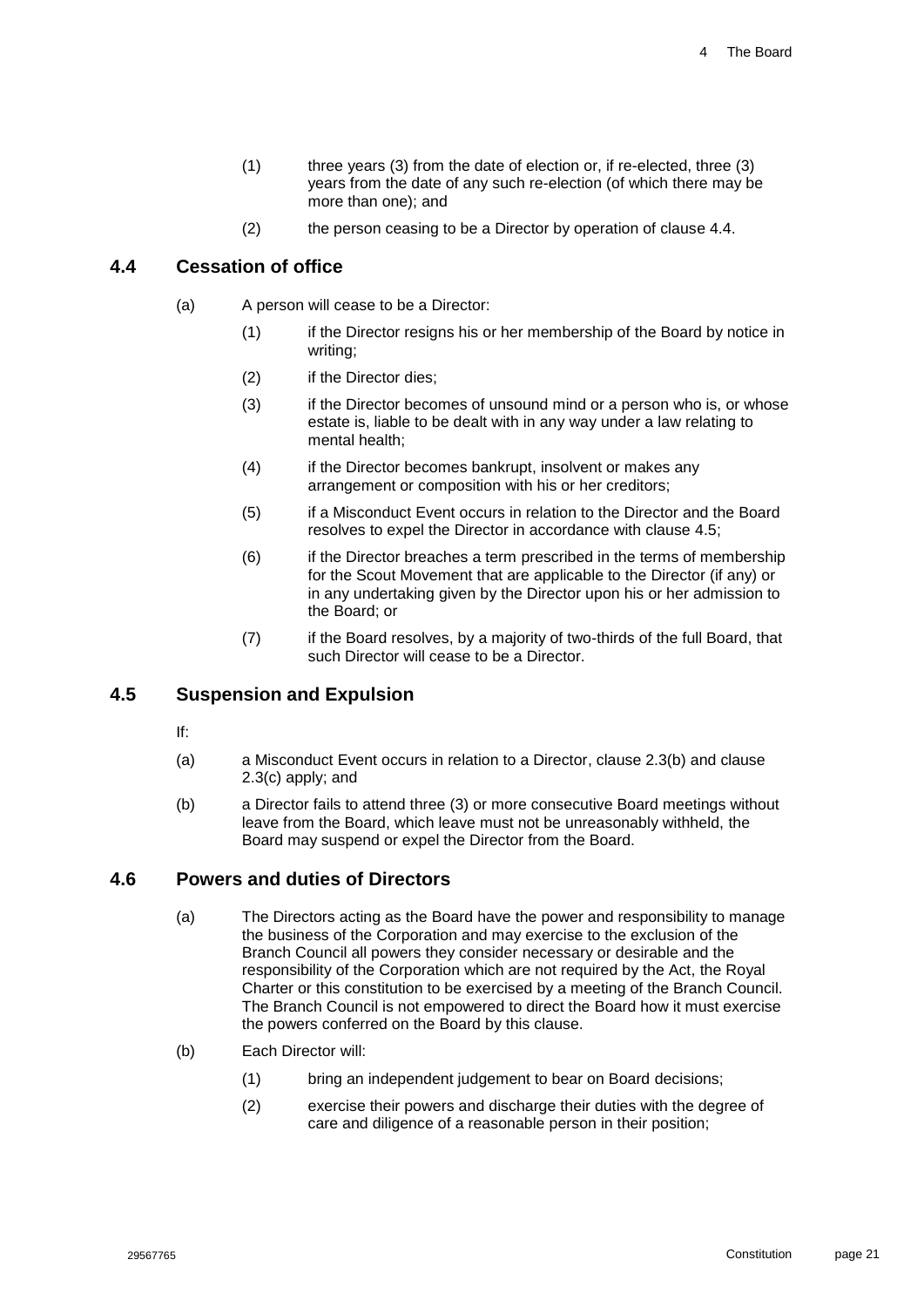- (3) act in good faith, in the best interests of the Corporation and to further its purposes;
- (4) not misuse their position, for example not use the position as a Director to gain an advantage for a Director or someone else or to the detriment of the Corporation;
- (5) not misuse information obtained in the performance of being a Director, for example, only use this information to further the Corporation's purposes in its interests and not for the benefit of the Director or someone else, nor for the detriment of the Corporation;
- (6) disclose perceived, potential or actual conflicts of interest in accordance with the policy and procedures established by the Board and not vote or participate in Board discussions if requested not to;
- (7) ensure the Corporation*'s* financial affairs are managed responsibly by considering the systems and processes in place to ensure the finances are effectively applied for the purposes of the Corporation; and
- (8) not allow the Corporation to operate while insolvent and must adequately understand the finances and ensure there are sufficient resources to pay debts as and when they are due.

# <span id="page-22-0"></span>5 Board proceedings

## <span id="page-22-1"></span>**5.1 Proceedings of the Board**

- (a) The Directors may meet together for the despatch of business and adjourn and otherwise regulate their meetings as they think fit.
- (b) The contemporaneous linking together by telephone or other electronic means of a number of the Directors sufficient to constitute a quorum, constitutes a meeting of the Directors and all the provisions in this constitution relating to meetings of the Directors apply, so far as they can and with such changes as are necessary, to meetings of the Directors by telephone or other electronic means.
- (c) A Director participating in a meeting by telephone or other electronic means is to be taken to be present in person at the meeting.
- (d) A meeting may be held if it consists in part of Directors physically present at a place and in part of Directors in contact by telephone.
- (e) If a Director present at a Board meeting by telephone is present for part only of the meeting, continuance of the meeting is not thereby invalidated save that a decision of the Directors cannot be made if there is not a quorum by reason of the Director's absence at the time the decision is considered.

### <span id="page-22-2"></span>**5.2 Convening of meetings of the Board**

Subject to clause [5.3,](#page-23-0) a Director, may whenever the Director thinks fit, convene a meeting of the Board.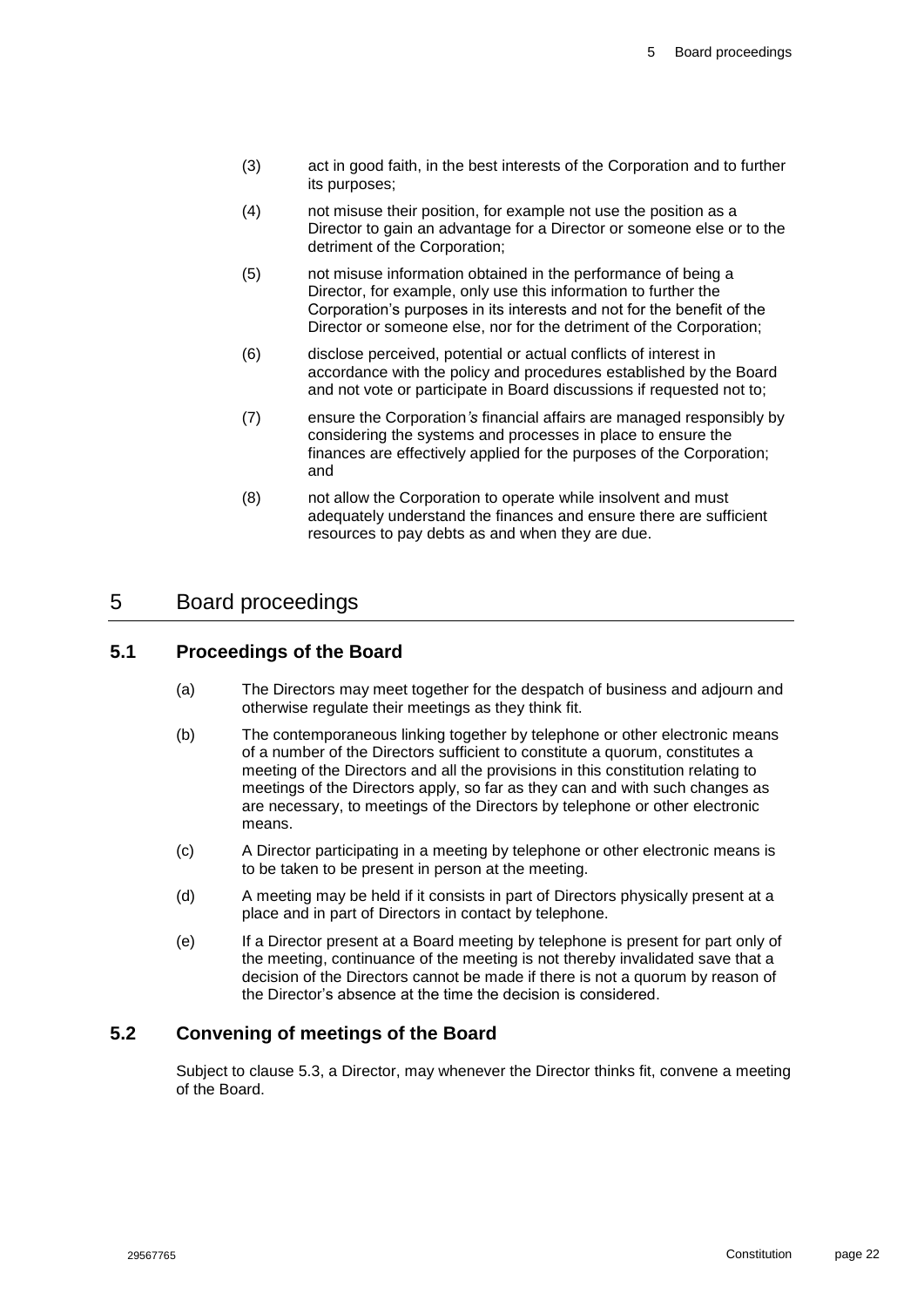### <span id="page-23-0"></span>**5.3 Notice of meetings of the Board**

- (a) Subject to this constitution, notice of a meeting of the Board must be given to each person who is at the time of giving the notice:
	- (1) a Director, other than a Director on leave of absence approved by the Directors; or
	- (2) a Director, other than a Director who at the time of the notice cannot be contacted in an expeditious manner and in sufficient time, at a postal, email or facsimile address, or by a telephone number, notified to the Chief Executive.
- (b) A notice of a meeting of the Board:
	- (1) must specify the date, time and place of the meeting;
	- (2) need not state the nature of the business to be transacted at the meeting;
	- (3) must not be given less than seven (7) days before the meeting unless a matter of urgency exists in which case such notice as can be given in good faith must be given; and
	- (4) may be given in person or by post, or by telephone, facsimile or other electronic means.
- <span id="page-23-3"></span>(c) A Director may waive notice of any meeting of the Board by notifying the Board to that effect in person or by post, or by telephone, facsimile or other electronic means.
- (d) The non-receipt of notice of a meeting of the Board by, or a failure to give notice of a meeting of the Board to, a Director does not invalidate any act, matter or thing done or decision made at the meeting if:
	- (1) the non-receipt or failure occurred by accident or error;
	- (2) before or after the meeting, the Director has waived or waives notice of that meeting under clause [5.3\(c\);](#page-23-3) or
	- (3) the Director attended the meeting.
- (e) A Director who attends a meeting of the Board:
	- (1) waives any objection that the person may have to a failure to give notice of the meeting, or the giving of defective notice, of the meeting unless the person at the beginning of the meeting objects to the holding of the meeting; and
	- (2) waives any objection that person may have to the consideration of a particular matter at the meeting which is not within the business referred to in the notice of the meeting, unless the person objects to considering the matter when it is presented.

#### <span id="page-23-1"></span>**5.4 Quorum at meetings of the Board**

- (a) No business may be concluded at a meeting of the Board unless a quorum of Directors is present at the time the business is dealt with.
- <span id="page-23-2"></span>(b) A quorum consists of seven (7) Directors.
- <span id="page-23-4"></span>(c) If the number of Directors in office at any time is not sufficient to constitute a quorum at a meeting of the Board the remaining Director or Directors must act as soon as possible: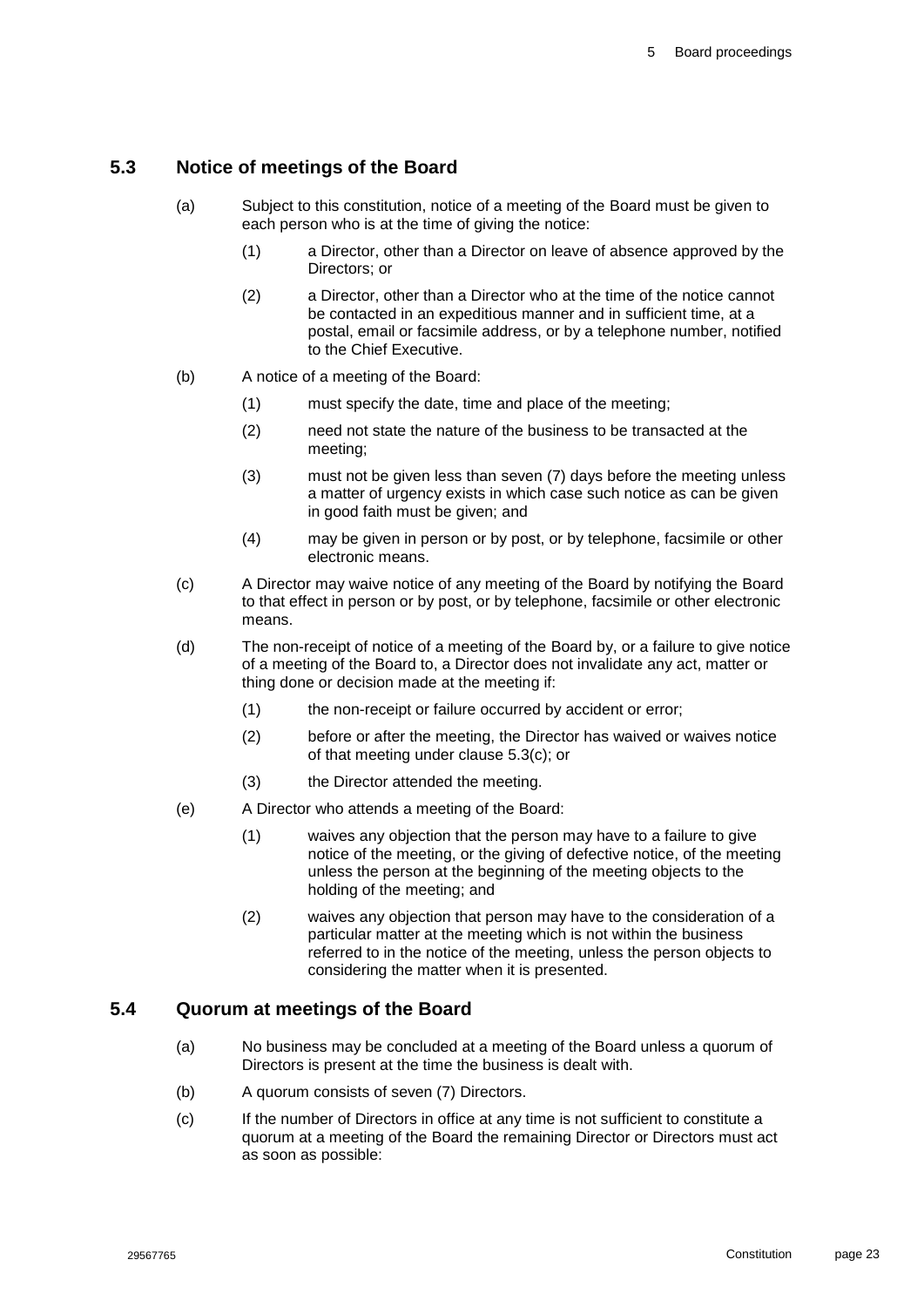- (1) to increase the number of Directors to a number sufficient to constitute a quorum; or
- (2) to convene a Branch Council Special General Meeting for that purpose,

and, until that has happened, must only act if and to the extent that there is an emergency requiring them to act.

(d) Notwithstanding clause [5.4\(c\),](#page-23-4) no person may be appointed as a Director unless the Chief Executive has procured a Background Check of the person and the results of the Background Check indicate that the person is a fit and proper person to hold office as a Director of the Corporation.

#### <span id="page-24-0"></span>**5.5 Chair of the Board**

- (a) The Board shall elect one (1) of its Directors to the office of chair of the Board and one (1) other of its Directors to the office of deputy chair of the Board and may determine the period for which those Directors are to be chair and deputy chair of the Board. The Chief Commissioner is not eligible to hold the office of chair or deputy chair.
- <span id="page-24-2"></span>(b) The chair of the Board must (if present within ten (10) minutes after the time appointed for the holding of the meeting and willing to act) preside as chair at each meeting of the Board.
- (c) If at a meeting of the Board:
	- (1) there is no chair of the Board;
	- (2) the chair of the Board is not present within ten (10) minutes after the time appointed for the holding of the meeting; or
	- (3) the chair of the Board is present within that time but is not willing to act as chair of the meeting,

the deputy chair must preside as chair at the meeting.

- (d) Subject to clause [5.5\(a\)](#page-24-2) if:
	- (1) there is no deputy chair at that meeting; or
	- (2) the deputy chair is not present within ten (10) minutes after the time appointed for the holding of the meeting; or
	- (3) the deputy chair is present within that time but is not willing to act as chair of the meeting,

the Directors present must elect one (1) of their number to be chair of the particular meeting.

#### <span id="page-24-1"></span>**5.6 Decisions of the Board**

- (a) A meeting of the Board at which a quorum is present is competent to exercise all or any of the authorities, powers and discretions vested in or exercisable by the Board under this constitution.
- (b) Questions arising at a meeting of the Board are to be decided by a majority of votes cast by the Directors present and any such decision is for all purposes a determination of the Board.
- (c) In the case of an equality of votes upon any proposed decision:
	- (1) the chair of the meeting will not have a second or casting vote; and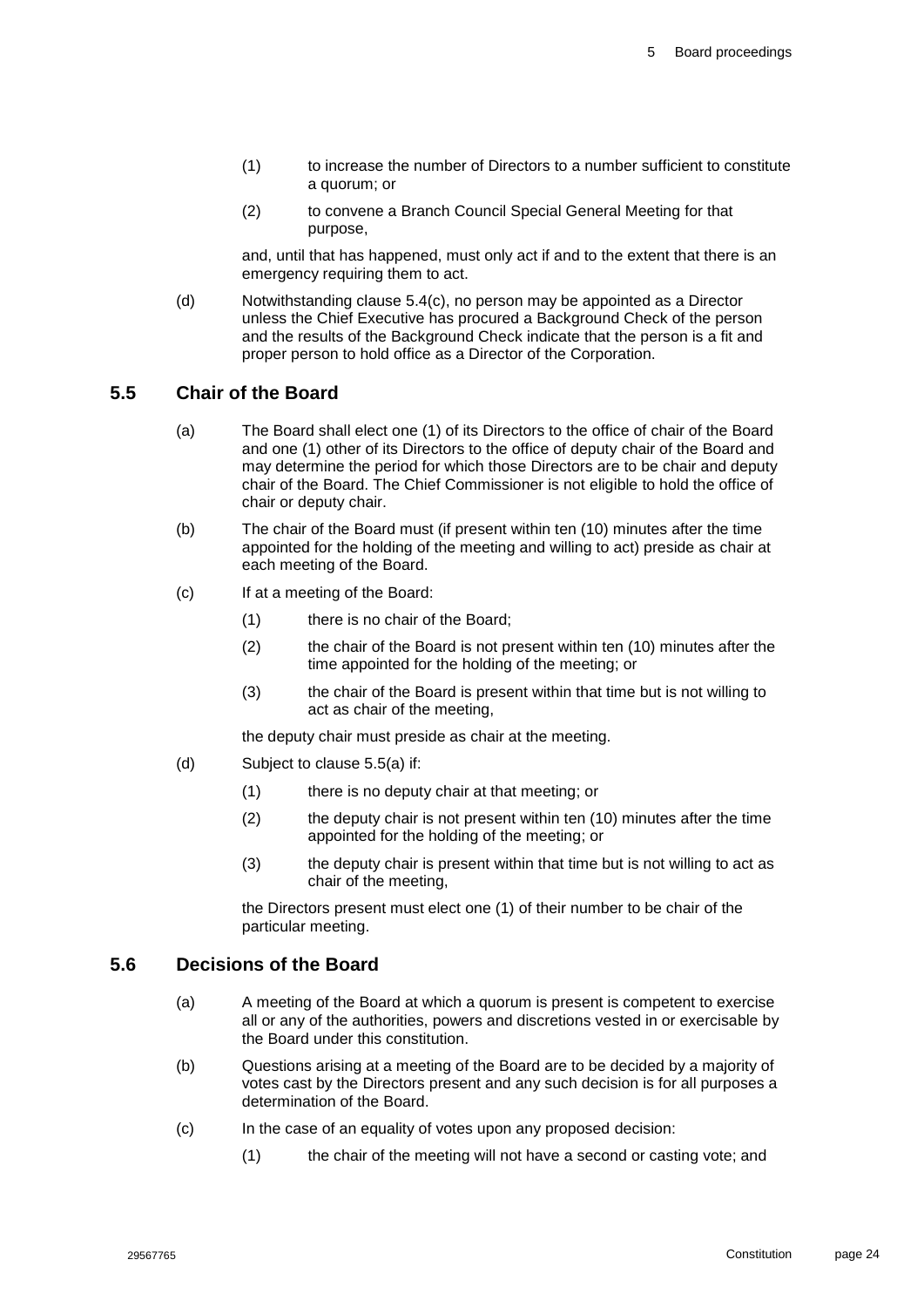- (2) the proposed decision is to be taken as having been lost.
- (d) No Director shall be permitted to vote by attorney or proxy.

#### <span id="page-25-0"></span>**5.7 Decisions made without a meeting**

- (a) Where a Board meeting is not held, a decision is taken to have been made by a meeting of the Board if:
	- (1) not less than 75% of the Directors (other than any Director on approved leave of absence, any Director who disqualifies himself or herself from considering the proposed decision, and any Board member who the Board reasonably believes is not entitled at law to vote on the decision in question) consent to a decision; and
	- (2) the Directors who consent to the decision would have constituted a quorum at a meeting of the Board held to consider that decision.
- (b) A Director may consent to a decision by:
	- (1) signing a document on which the decision is set out; or
	- (2) notifying the Board of the Director's consent to the decision and either setting out its terms or otherwise clearly identifying those terms in person or by post, or by telephone, facsimile or other electronic means.

### <span id="page-25-1"></span>**5.8 Committees and delegates**

- (a) Subject to clause [5.8\(d\),](#page-25-3) the Board may delegate any of its powers to one or more committees consisting of the number of the Directors and other individuals they think fit.
- <span id="page-25-6"></span>(b) A committee to which any powers have been so delegated must exercise the powers delegated in accordance with the by-laws and directions of the Board.
- (c) The provisions of this constitution applying to meetings and decisions of the Board apply, so far as they can and with such changes as are necessary, to meetings and decisions of a committee of the Board.
- <span id="page-25-3"></span>(d) The Board must not appoint a person to a position on a committee nor delegate any of its powers to an individual unless the Chief Executive has procured a Background Check of the person and the results of the Background Check indicate that the person is a fit and proper person to hold membership of that committee.

#### <span id="page-25-5"></span><span id="page-25-2"></span>**5.9 Other delegations**

- (a) Subject to clause [5.9\(f\),](#page-26-4) the Board may delegate any of its powers to a Director, an employee of the Corporation or any other person the Board determines.
- <span id="page-25-4"></span>(b) A person to whom any powers have been so delegated must exercise the powers delegated in accordance with any directions given by the Board.
- (c) In the absence of an express restriction imposed by the Board and subject to clause [5.9\(f\),](#page-26-4) any delegate appointed pursuant to this clause [5.9](#page-25-2) has a right of sub-delegation within its delegated powers.
- (d) Despite clause [5.9\(b\),](#page-25-4) the Directors remain responsible for the:
	- (1) exercise of the Directors' powers and duties;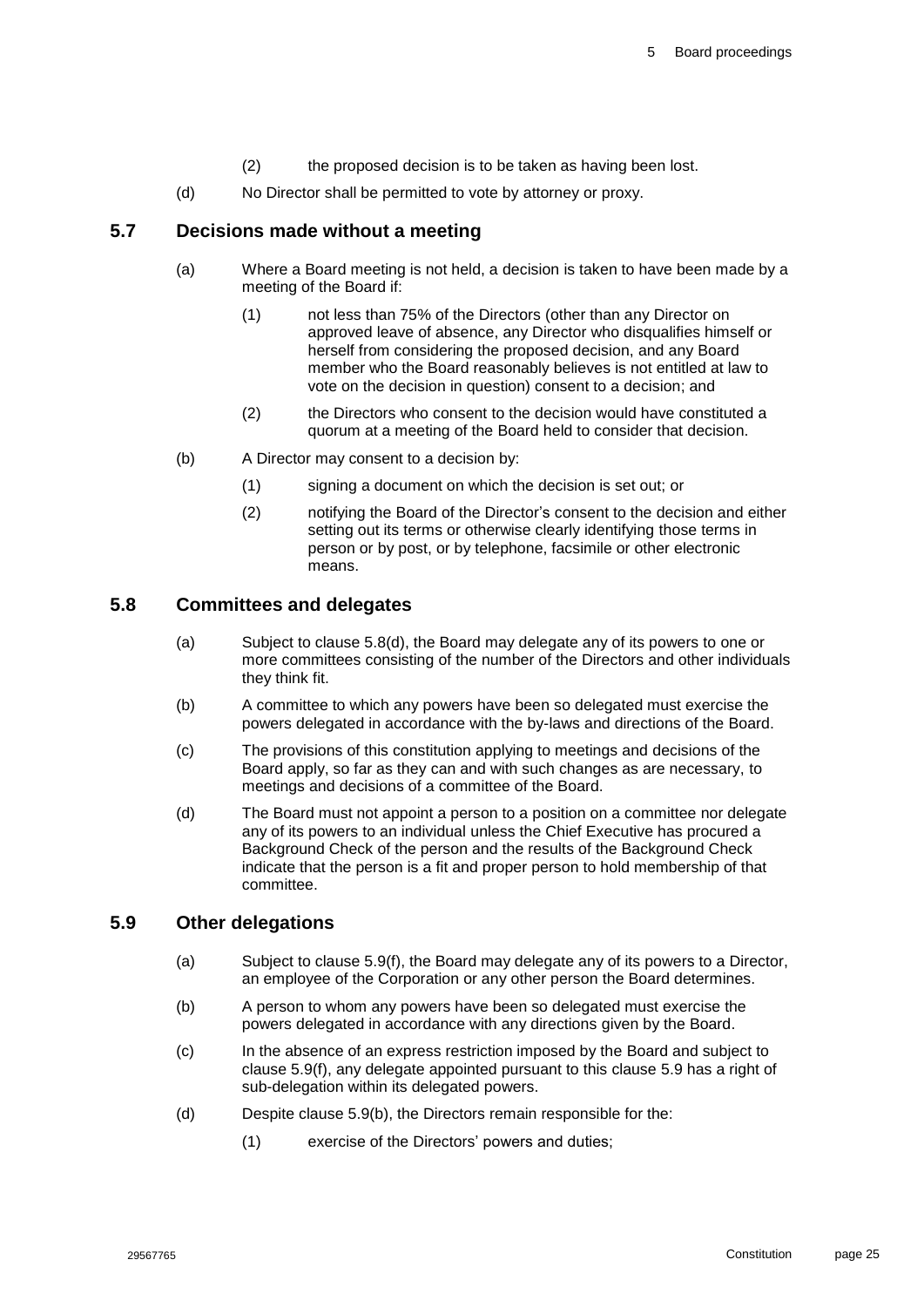- (2) discharge of Directors' responsibilities; and
- (3) actions and omissions of a delegate appointed under clause [5.9\(a\),](#page-25-5) provided they are within the terms of the delegation.
- (e) Any person to whom the Board has delegated its powers, other than a Director, is not eligible to be a Council Member, a Director or a member of a committee by reason only of that delegation.
- <span id="page-26-4"></span>(f) The Board must not delegate any of its powers to a person, and no power of sub-delegation may be exercised in favour of a person, unless the Chief Executive has procured a Background Check of the person and the results of the Background Check indicate that the person is a fit and proper person to carry out the powers so delegated.

### <span id="page-26-0"></span>**5.10 Validity of acts**

An act done by a person acting as a Director or by a meeting of Directors or a committee under clause [5.8\(a\),](#page-25-6) is not invalidated by reason only of:

- (a) a defect in the appointment of the person as an Director;
- (b) the person having vacated office; or
- (c) the person not being entitled to vote.

### <span id="page-26-1"></span>**5.11 Reliance**

A Director may rely on information, in good faith, when making decisions if:

- (a) the Director makes an independent assessment of the information;
- (b) the information is given by:
	- (1) an employee that the Director believes on reasonable grounds to be reliable and competent in relation to the matters concerned;
	- (2) a professional adviser or expert on matters the Director believes on reasonable grounds to be within their competence; or
	- (3) another Director or committee in relation to matters within their authority or area of responsibility.

### <span id="page-26-2"></span>**5.12 Consultants and advisers**

The Board may, from time to time, appoint consultants or advisers to the Corporation on such terms and conditions as it sees fit and may at any time revoke any such appointment.

#### <span id="page-26-3"></span>**5.13 Other appointments**

The Board may appoint or employ any person to be an officer, secretary, clerk, agent or attorney of the Corporation (whether temporary or permanent) for such purposes with such powers, discretions and duties for such period and upon such conditions (including remuneration) as the Board thinks fit and, subject to the terms of contract with such person or to law, may remove or dismiss them at any time, with or without cause.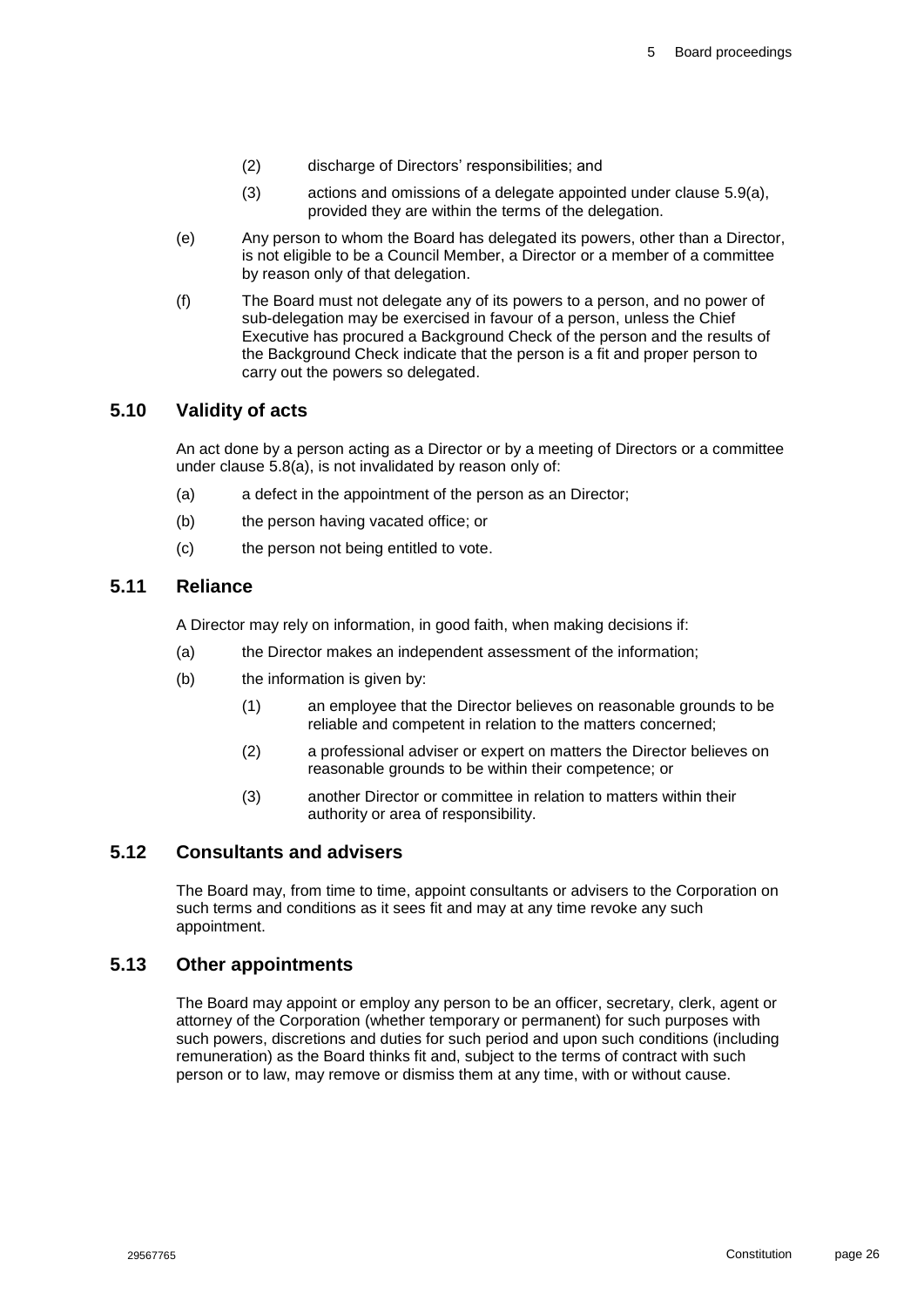# <span id="page-27-0"></span>6 National Executive Committee

The National Executive Committee, on giving reasonable notice to the President of the Branch Council or the chair of the Board (as the case may be), shall have the right to send a representative to attend any meeting of the Branch Council or a meeting of the Board and such representative shall be entitled to raise any matter at such a meeting at a point in the agenda chosen by the chair of the meeting, but he or she will not have the right to vote on any issue raised at such meetings.

# <span id="page-27-1"></span>7 Officers

#### <span id="page-27-5"></span><span id="page-27-2"></span>**7.1 Commissioners**

- (a) The Board shall determine a process for the selection of a chief commissioner (**Chief Commissioner**) and, upon that position becoming vacant, and following the completion of such process, shall recommend a candidate for appointment by the Chief Scout of Australia.
- (b) The Chief Commissioner will be responsible to, and removable by, the Board but without prejudice to any remedies which the Chief Commissioner may have under any contract or arrangement to which he or she is a party.
- (c) If the position of Chief Commissioner becomes vacant for any reason, the Board will appoint a person who in the Board's opinion, having obtained a satisfactory Background Check of that person, is a suitable person to act as Chief Commissioner until such time as a new Chief Commissioner is appointed in accordance with clause [7.1\(a\).](#page-27-5)

#### <span id="page-27-3"></span>**7.2 Chief Executive**

- (a) The Board shall determine a process for the selection of a chief executive (**Chief Executive**) and, upon that position becoming vacant, and following the completion of such process, shall appoint a candidate as Chief Executive for such period and on such conditions or contract as the Board may determine.
- (b) The Chief Executive shall be directly responsible to, and removable by, the Board in its absolute discretion but without prejudice to any remedies which the Chief Executive may have under any contract to which he or she is party.
- (c) The Chief Executive shall perform all such duties as may be required by the Chief Commissioner and the Board.

#### <span id="page-27-4"></span>**7.3 The Treasurer**

The Treasurer shall be responsible for the management of the finances and accounts of the Corporation under the direction of the Board and shall report on such matters to the Board as it requires. He or she shall superintend the ordinary management of the receipts and expenditure of the Corporation carried out by the Chief Executive. The Treasurer shall submit at the Branch Council AGM a statement of accounts approved by the Board and duly audited by the Auditor(s).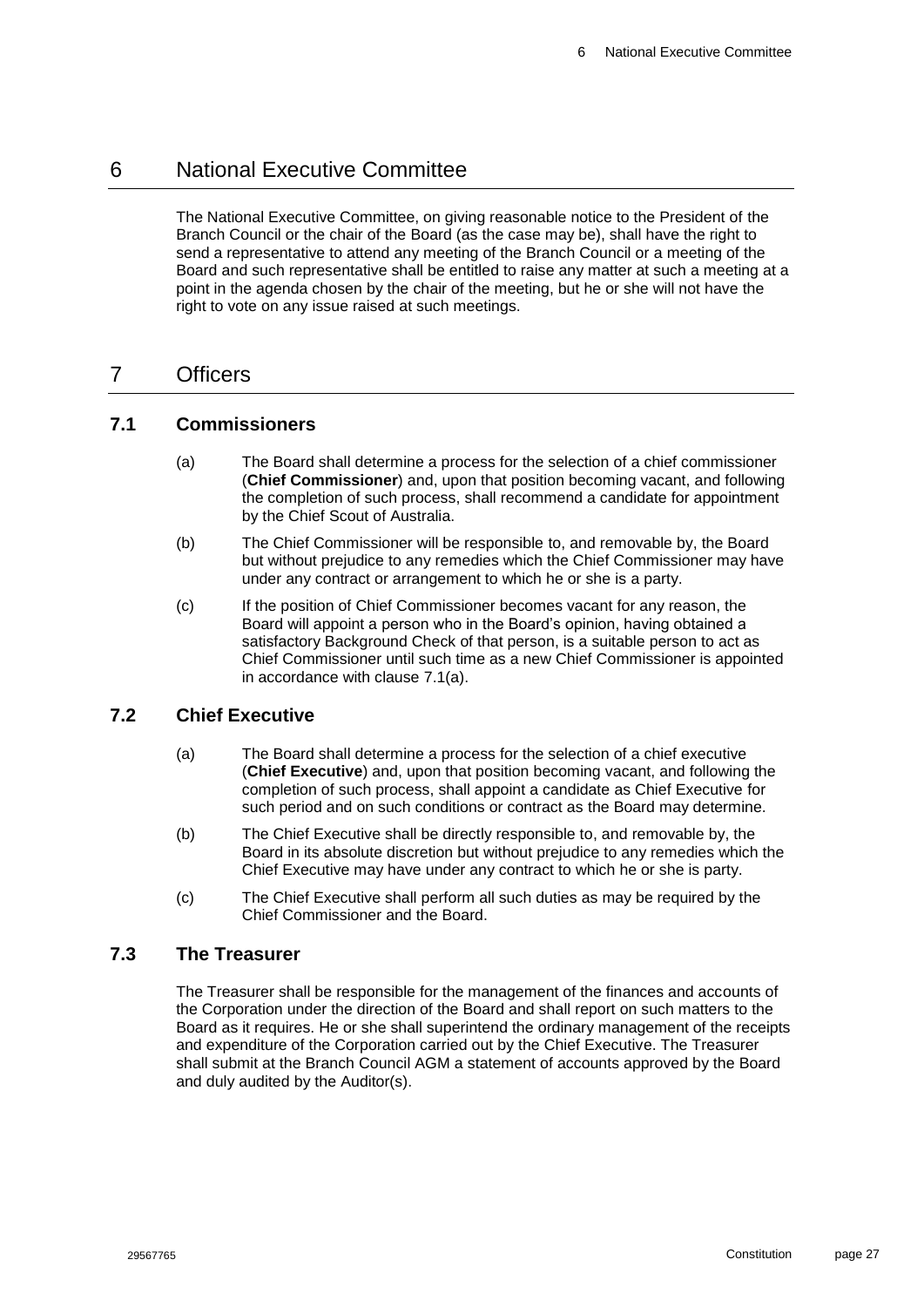### <span id="page-28-0"></span>8 Auditors and accounts

- (a) The Board shall appoint a registered auditor or company of registered auditors to be the auditor(s) of the Corporation (the **Auditor**).
- (b) The financial statements and accounts of the Corporation shall be prepared in accordance with the appropriate accounting standards, as amended from time to time.

# <span id="page-28-1"></span>9 Life Councillors

- (a) The Branch Council may confer membership of the Branch Council for life upon a Council Member or a former Council Member who has given long and distinguished service to the Scout Movement in New South Wales. Such a member shall be known as a Life Councillor.
- (b) There shall be no more than twenty (20) Life Councillors at any one time.
- (c) The Board shall determine a process for the nomination of any proposed appointment under this clause 9.
- (d) No person shall be appointed a Life Councillor except by decision of two-thirds of the Council Members present at the Branch Council AGM at which the proposed appointment shall have been considered, and then only on the recommendation of the Board.
- (e) Notice of any proposed appointment under this clause [9](#page-28-1) shall be given by the Chief Executive in the notice of the Branch Council AGM.
- (f) A certificate in such form and in such terms as may be approved by the Board shall be presented by the Chief Scout, the President or by some person nominated by the President on its behalf to any person appointed as a Life Councillor.
- (g) A person will cease to be a Life Councillor if the Life Councillor ceases to be a Council Member under clause [2.2.](#page-13-0)

### <span id="page-28-2"></span>10 Region Councils

- (a) The Board may, as deemed necessary and as it sees fit, constitute Region Councils.
- (b) Each Region Council so constituted shall be under the control of and responsible to the Board and shall be subject to such by-laws as may be prescribed by the Board from time to time pursuant to clause [12.](#page-29-0)

## <span id="page-28-3"></span>11 Districts

(a) The Board may, as deemed necessary and as it sees fit, constitute Districts.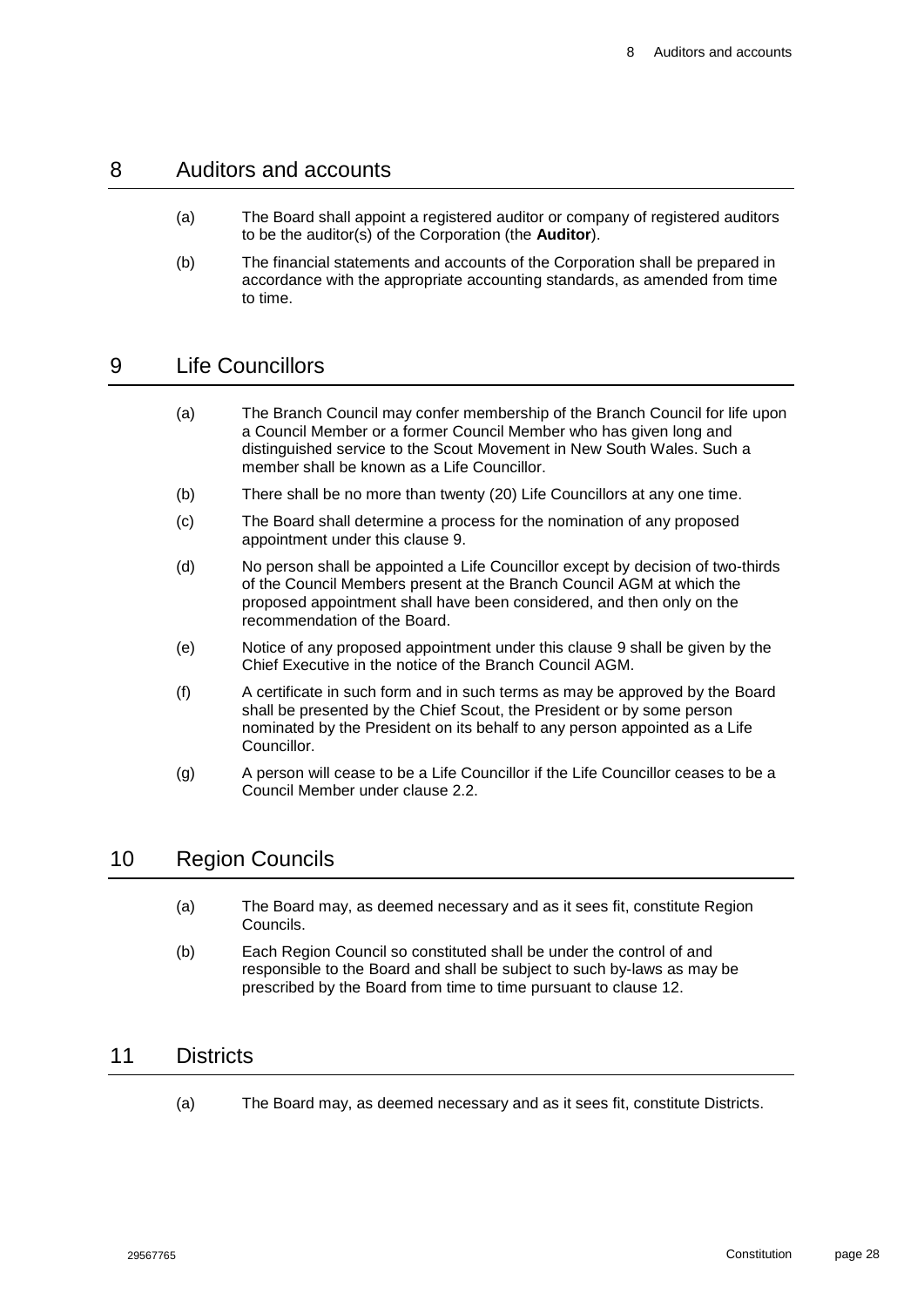- (b) Each District so constituted shall be under the control of and responsible to the Board and shall be subject to such by-laws as may be prescribed by the Board from time to time pursuant to clause [12.](#page-29-0)
- (c) If a District is constituted within a Region where a Region Council has been constituted in accordance with clause [10,](#page-28-2) the District shall be under the control of and responsible to the Board, through the appropriate Region Council.

### <span id="page-29-5"></span><span id="page-29-0"></span>12 By-laws

- (a) The Board may from time to time, enact certain by-laws pursuant to this clause [12,](#page-29-0) which the Board considers necessary or convenient for carrying out the purposes and powers of the Corporation and may amend or rescind any such by-law.
- (b) Any such by-laws so enacted must be consistent with the terms of this constitution, the Act and the Royal Charter.
- (c) Any by-laws in force immediately before the adoption of this constitution shall, provided they are consistent with the provision of this constitution, continue in force until they are amended or rescinded pursuant to clause [12\(a\).](#page-29-5)

# <span id="page-29-1"></span>13 Property

All real and personal property in New South Wales held by the National Association on behalf of the Corporation or received for the benefit of or on behalf of the Corporation or any Formation of the Corporation shall by virtue of the Act, vest in the Corporation and shall otherwise be dealt with by the Board or persons authorised on behalf of the Board to so act, in accordance with the provisions of the Act and any by-laws of the Board enacted pursuant to clause [12](#page-29-0) and legal title shall be held in such manner as the Board decides and the Board shall have full powers and discretion to sell, dispose of or convert same subject to the provisions of the Act.

### <span id="page-29-2"></span>14 Indemnity and insurance

#### <span id="page-29-3"></span>**14.1 Persons to whom this clause applies**

This clause [14](#page-29-2) applies:

- (a) to each person who is or has been a Director of the Corporation; and
- (b) to such other officers or former officers of the Corporation as the Directors in each case determine**,**

(each an **Officer** for the purposes of this clause).

### <span id="page-29-4"></span>**14.2 Indemnity**

Subject to clause [14.3,](#page-30-0) the Corporation must indemnify each Officer on a full indemnity basis and to the full extent permitted by law against all losses, liabilities, costs, charges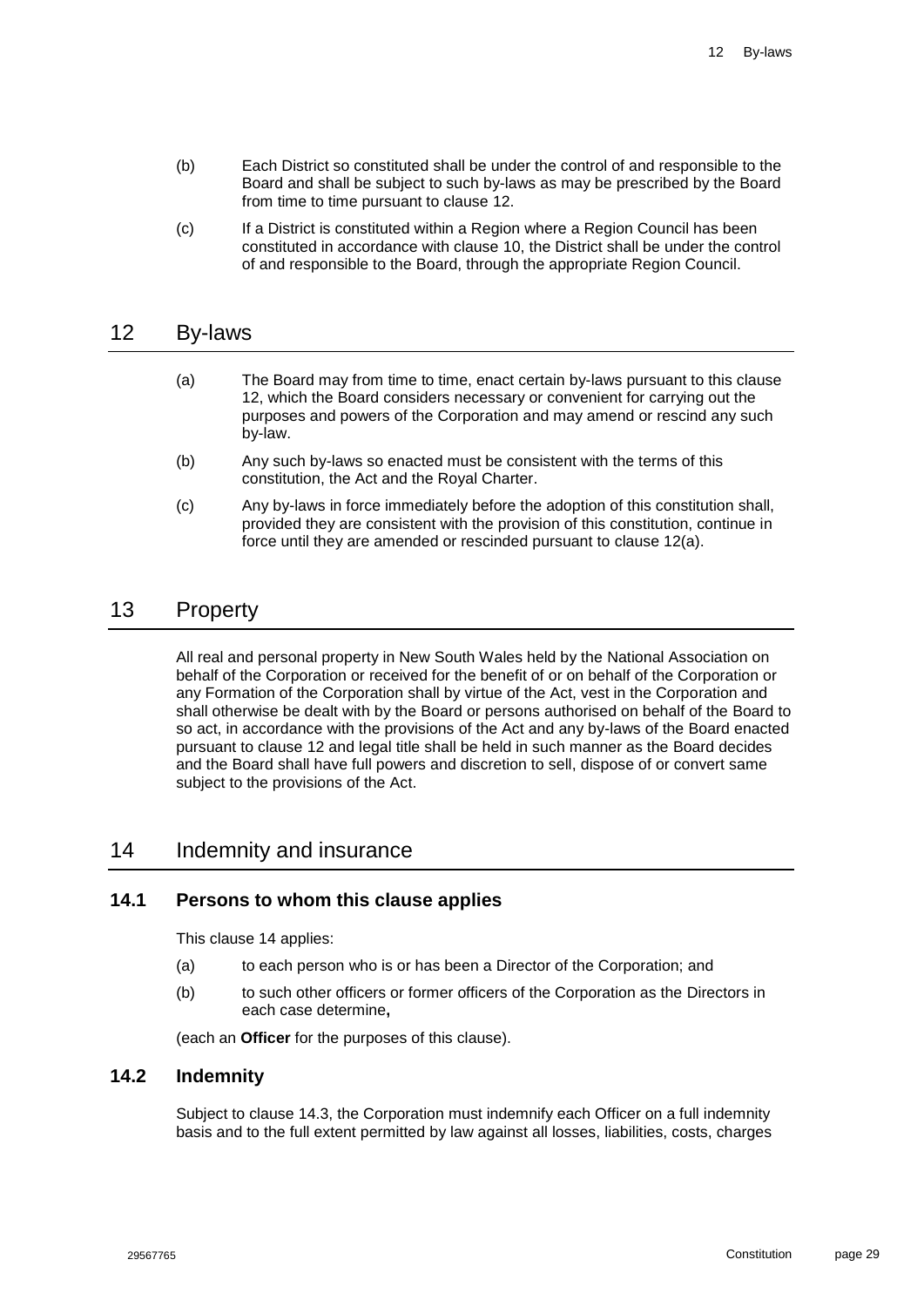and expenses (**Liabilities**) incurred by the Officer as an officer of the Corporation as a result of Proceedings.

#### <span id="page-30-2"></span><span id="page-30-0"></span>**14.3 Limit on indemnity**

- (a) The indemnity in clause [14.2](#page-29-4) does not operate in relation to any Liability which:
	- (1) is a Liability to the Corporation; or
	- (2) arises out of conduct of the Officer which was not in good faith, or which involves wilful misconduct, gross negligence, reckless misbehaviour or fraud,

provided that this clause [14.3\(a\)](#page-30-2) does not apply to a Liability for legal costs.

- <span id="page-30-3"></span>(b) The indemnity in clause [14.2](#page-29-4) does not operate in relation to legal costs incurred by the Officer in defending Proceedings for a Liability if the costs are incurred:
	- (1) in defending or resisting Proceedings in which the Officer is found to have a Liability referred to in clause [14.3\(a\);](#page-30-2)
	- (2) in defending or resisting criminal Proceedings in which the Officer is found guilty;
	- (3) in defending or resisting proceedings brought by any government regulatory body or a liquidator for a court order if the grounds for making the order are found by the court to have been established. For the avoidance of doubt, this includes costs incurred in responding to actions taken by a regulator or a liquidator as part of an investigation before commencing proceedings for any tribunal, mediation or court order;
	- (4) in connection with proceedings for relief of the Officer on application to a court in respect of which the court denies the relief; or
	- (5) to the extent the Board determines the legal costs were not reasonable or were not reasonably incurred.
- (c) If there is any appeal in relation to any Proceedings referred to in clause [14.3\(b\),](#page-30-3) it is the outcome of the final appeal that is relevant for the purposes of clause [14.3\(b\).](#page-30-3)
- (d) The indemnity in clause [14.2:](#page-29-4)
	- (1) does not extend to, and is not an indemnity against, any amount in respect of which the indemnity would otherwise be illegal, void, unenforceable or not permitted by law; and
	- (2) does not operate in respect of any Liability of the Officer to the extent that Liability is covered by insurance.

#### <span id="page-30-1"></span>**14.4 Extent of indemnity**

The indemnity in clause [14.2:](#page-29-4)

- (a) is enforceable without the Officer having first to incur any expense or make any payment but the Officer must repay any amount which is later found not to have the benefit of such indemnity;
- (b) is a continuing obligation and is enforceable by the Officer if the liability is claimed to have arisen in respect of conduct of the Officer while an officer even though the Officer may have ceased to be an officer of the Corporation; and
- (c) applies to Liabilities incurred both before and after the date of this constitution.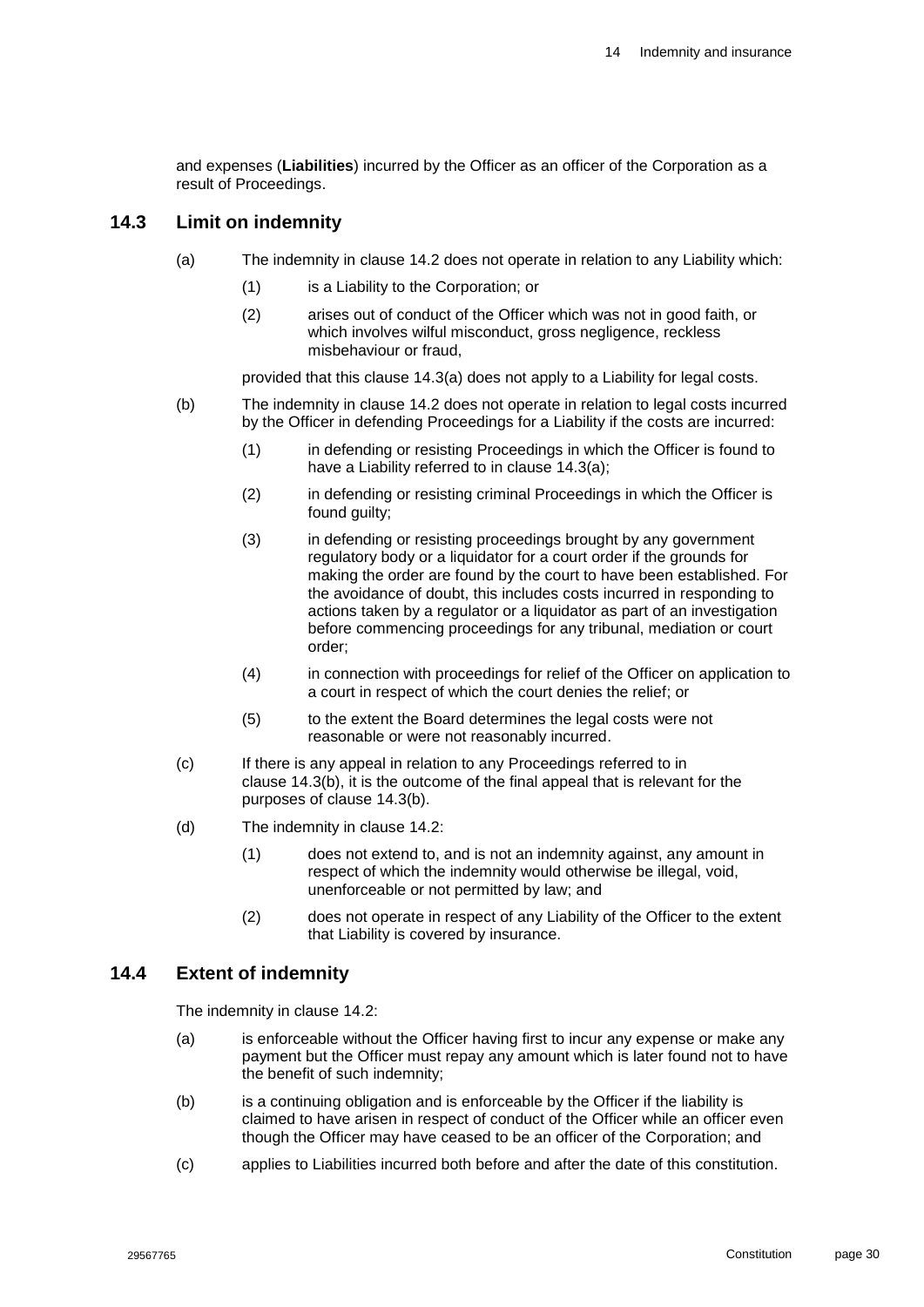### <span id="page-31-0"></span>**14.5 Insurance**

The Corporation shall, to the extent permitted by law:

- (a) purchase and maintain direct insurance or insurance to reimburse the Corporation in respect of its payment for any Liabilities under the indemnities it grants under clause [14;](#page-29-2) or
- (b) pay or agree to pay a premium for insurance,

for each Officer against any Liability incurred by the Officer as an officer of the Corporation including, but not limited to, a liability for negligence or for reasonable costs and expenses incurred in defending Proceedings, whether civil or criminal and whatever their outcome and the insured Officer does not have to pay any part of the insurance premium.

#### <span id="page-31-1"></span>**14.6 Savings**

Nothing in clause [14.2](#page-29-4) or clause [14.5:](#page-31-0)

- (a) affects any other right or remedy that a person to whom those clauses apply may have in respect of any Liability referred to in those clauses; or
- (b) limits the capacity of the Corporation to indemnify or provide or pay for insurance for any person to whom those clauses do not apply.

#### <span id="page-31-2"></span>**14.7 Deed**

The Corporation may enter into a deed with an Officer to give effect to the rights conferred by this rule [14](#page-29-2) or the exercise of a discretion under this rule [14](#page-29-2) on such terms as the Board thinks fit which are not inconsistent with this rule [14.](#page-29-2)

#### <span id="page-31-3"></span>**14.8 Other advice**

The Board may in its absolute discretion agree to fund, from the funds of the Corporation, the provision of legal advice to an Officer on terms and conditions imposed by the Board in relation to a matter incurred by the Officer as an officer of the Corporation and where Proceedings have not commenced. The Board may itself obtain legal advice on whether to fund such a matter.

### <span id="page-31-4"></span>15 Minutes and records

#### <span id="page-31-5"></span>**15.1 Minutes of meetings**

The Directors must ensure minutes of proceedings and resolutions of Branch Council meetings and of meetings of the Board (including committees of the Board) are recorded within one (1) month after the relevant meeting is held.

### <span id="page-31-6"></span>**15.2 Records of decisions made without a meeting**

The Directors must ensure that the record of decisions made by the Board (and committees of the Board) without a meeting are recorded in books kept for the purpose within one (1) month after the decision is made.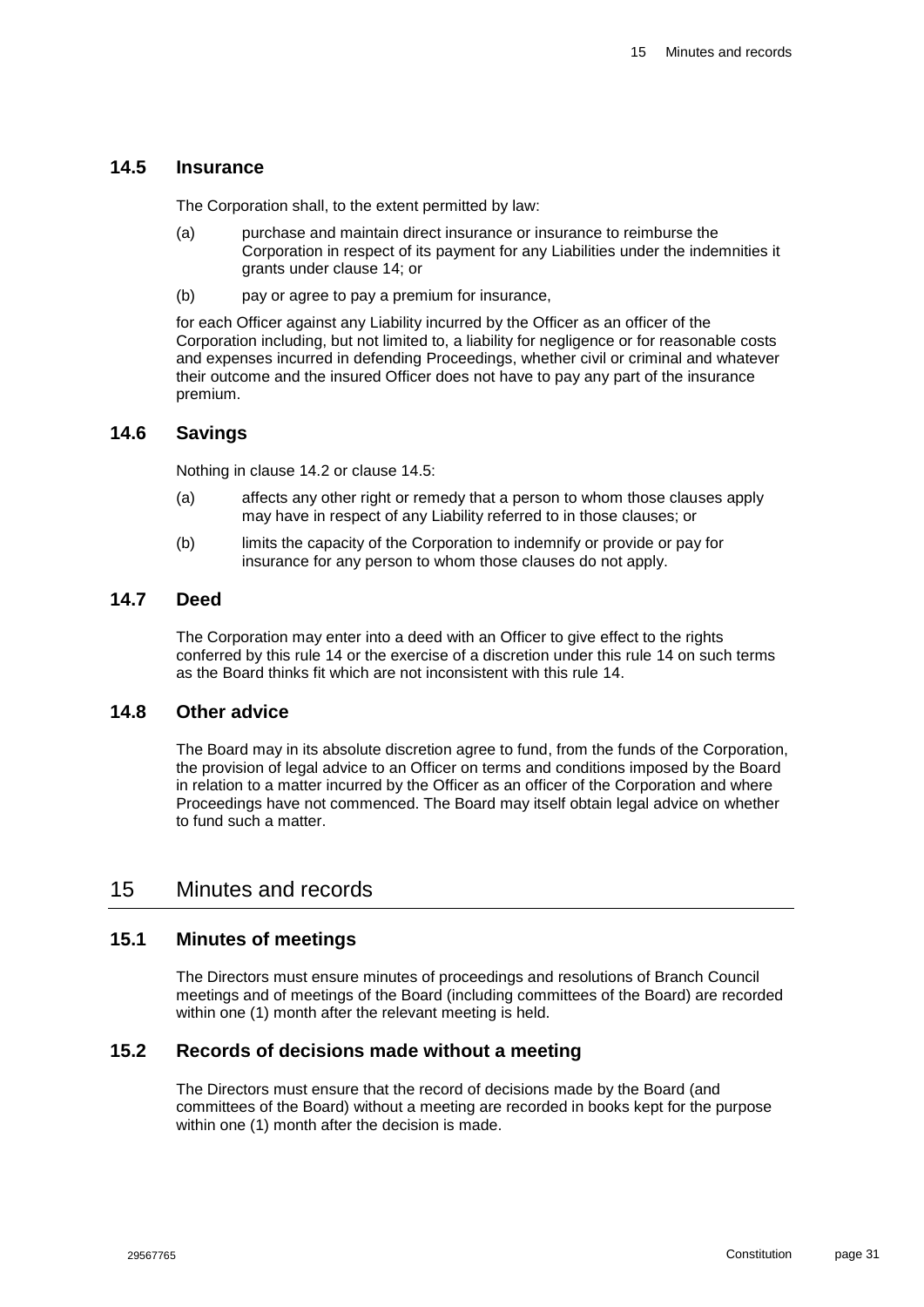### <span id="page-32-0"></span>**15.3 Signing of minutes and records**

- (a) The minutes of a meeting must be signed within a reasonable time by the chair of the meeting or by the chair of the next meeting.
- (b) A record of decision made without a meeting must be signed by the chair within a reasonable time after the final document recording that decision is tabled at a Board meeting.

#### <span id="page-32-1"></span>**15.4 Minutes as evidence**

A minute or record that is recorded and signed under clauses [15.1,](#page-31-5)[15.2](#page-31-6) and [15.3](#page-32-0) is evidence of the proceeding or decision to which it relates unless the contrary is proved.

#### <span id="page-32-6"></span><span id="page-32-2"></span>**15.5 Inspection of records**

- (a) The Directors must ensure the minute books for Branch Council meetings are open for inspection by Council Members free of charge.
- (b) Subject to clause [15.5\(a\),](#page-32-6) the Board may determine whether and to what extent, and at what time and places and under what conditions, the minute books, financial records and other documents of the Corporation or any of them will be open to the inspection of Council Members.
- (c) A Council Member has no right to inspect any records of the Corporation except the minutes of Branch Council meetings (including documents tabled at Branch Council meetings).

### <span id="page-32-3"></span>16 Execution of documents

#### <span id="page-32-4"></span>**16.1 Manner of execution**

The Corporation may execute a document if it is signed by:

- (a) any person authorised by the Board for that purpose. For avoidance of doubt the Board's authorisation may be a specific authorisation for a particular document or a general authorisation for a specified class of documents; or
- (b) two (2) Directors.

#### <span id="page-32-5"></span>**16.2 Seals**

- (a) The Corporation may have a common seal. If the Corporation has a common seal, clauses [16.3](#page-33-0) to [16.5](#page-33-2) will apply.
- (b) The Corporation may have for use in place of its common seal outside the state or territory where its common seal is kept one (1) or more duplicate seals, each of which must be a facsimile of the common seal of the Corporation with the addition on its face of the words "duplicate seal" and the name of the place where it is to be used.
- (c) A document sealed with a duplicate seal is to be taken as having been sealed with the common seal of the Corporation.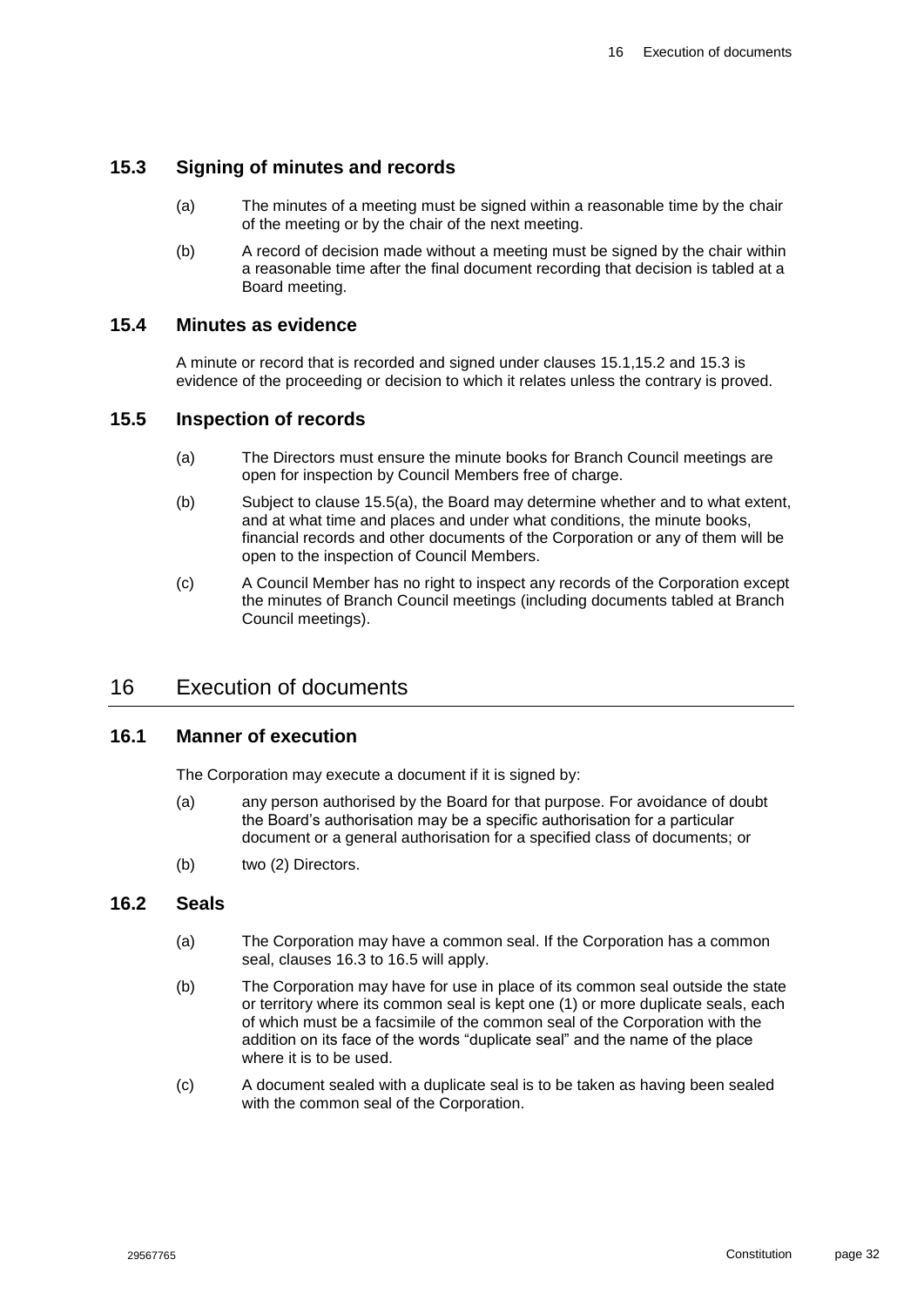#### <span id="page-33-0"></span>**16.3 Safe custody of Seal**

The Directors must provide for the safe custody of its Seals.

#### <span id="page-33-1"></span>**16.4 Use of seal**

- (a) Seals must be used only by the authority of a decision of the Board.
- (b) Every document to which a Seal is fixed must be signed by three (3) Directors.

#### <span id="page-33-5"></span><span id="page-33-4"></span><span id="page-33-2"></span>**16.5 Seal register**

- (a) The Corporation may keep a Seal register. If the Corporation does keep a Seal register the Corporation must enter in the register particulars of any document on which a Seal is fixed, giving in each case:
	- (1) the date of the document;
	- (2) the names of the parties to the document;
	- (3) a short description of the document; and
	- (4) the names of the persons signing the document under clause [16.4\(b\).](#page-33-4)
- <span id="page-33-6"></span>(b) The Seal register must be produced at meetings of the Board for confirmation of the use of a Seal since confirmation was last given under this clause [16.5.](#page-33-2)
- (c) Failure to comply with clause [16.5\(a\)](#page-33-5) or [\(b\)](#page-33-6) does not invalidate any document to which a Seal is properly fixed.

# <span id="page-33-3"></span>17 Alteration of constitution

- (a) The constitution of the Corporation may only be altered or amended by a vote in favour of that alteration or amendment by three-quarters of the Council Members at any meeting of the Branch Council duly convened pursuant to this constitution.
- (b) The Corporation must not pass a resolution altering or amending the constitution if, as a result, the Corporation will cease to be a charity.
- (c) Without limiting clause [3.2,](#page-14-3) notice of the meeting of the Branch Council at which the amendment is to be considered must set out the terms of the alteration or amendment proposed together with an explanatory note about the proposed alteration and amendments and the recommendation of the Board.
- <span id="page-33-7"></span>(d) Notice, together with the text, of any proposed alteration or amendment to the constitution, must be sent to the Chief Executive not later than two (2) months prior to the date on which the proposed alteration or amendment of the constitution is proposed to be put before the Branch Council for approval at a Branch Council meeting duly convened.
- (e) The Chief Executive must send a copy of the notice and text referred to in clause [17\(d\)](#page-33-7) within seven (7) days of receiving them to the National Chief Executive for the information of the National Council and the National Executive Committee.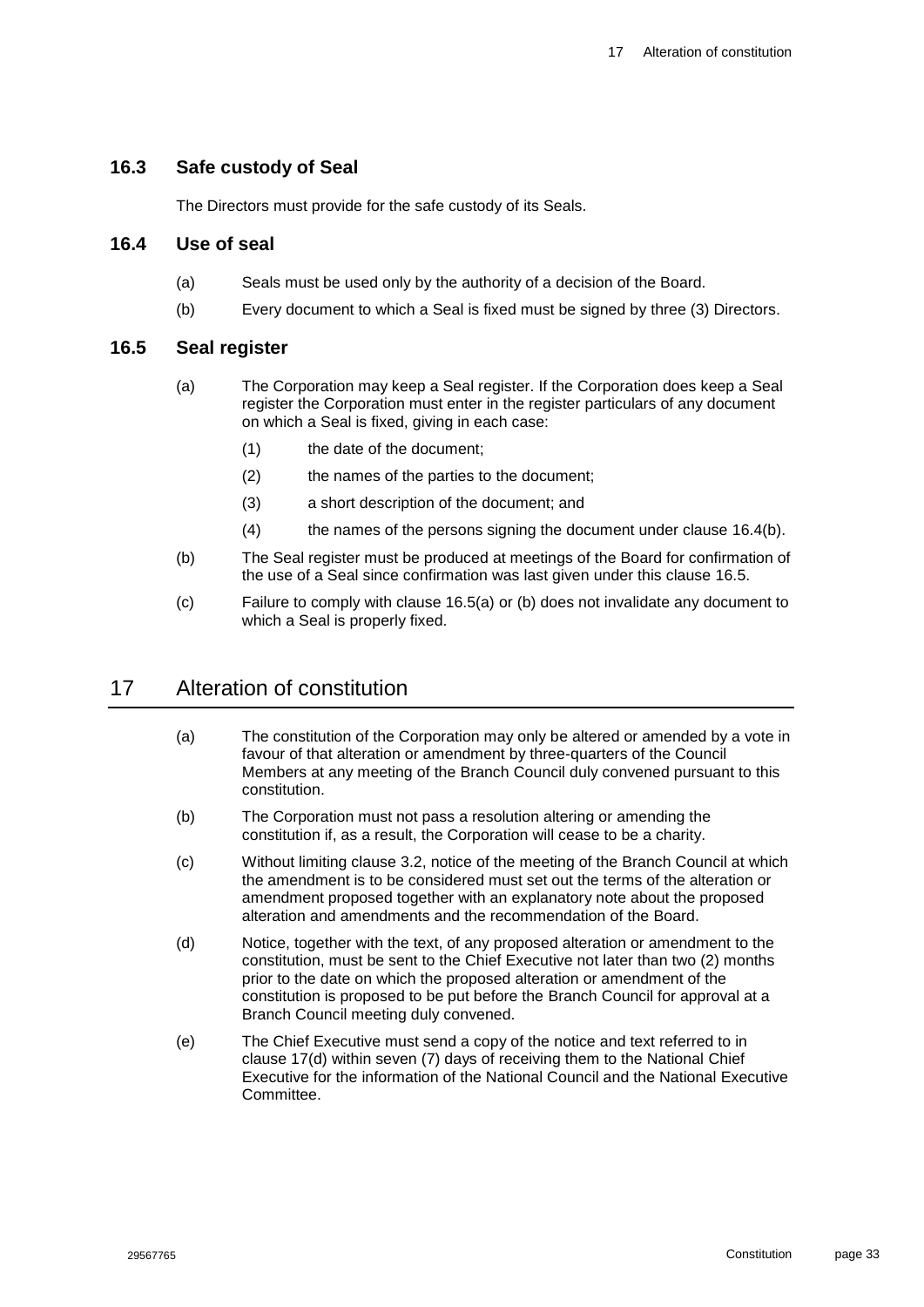### <span id="page-34-0"></span>18 Notices

#### <span id="page-34-1"></span>**18.1 Notices by the Branch Council to Council Members**

- (a) Subject to clause [18.2,](#page-34-2) a notice may be given by the President, or by the Chief Executive on the instructions of the President, to a Council Member:
	- (1) by serving it personally at, or by sending it by post in a prepaid envelope to, the Council Member's address as communicated to the Chief Executive, or by sending it to the facsimile number or electronic address, or such other address the Council Member has supplied to the Chief Executive for the giving of notices; or
	- (2) if the Council Member does not have a registered address and has not supplied another address to the Branch Council for the giving of notices, by exhibiting it at the Corporation Headquarters.
- <span id="page-34-6"></span>(b) The fact that a person has supplied a facsimile number or electronic address for the giving of notices does not require the Branch Council or the Board to give any notice to that person by facsimile or electronic means.
- (c) A signature to any notice given to a Council Member under this clause [18.1](#page-34-1) or by the Board to a Director under clause [18.2](#page-34-2) may be in writing or a facsimile printed or affixed by some mechanical or other means.
- (d) A certificate signed by a Director to the effect that a notice has been given in accordance with this constitution is conclusive evidence of that fact.

#### <span id="page-34-2"></span>**18.2 Notices by the Corporation to Directors**

Subject to this constitution, a notice may be given by the Board to any Director either by serving it personally at, or by sending it by post in a prepaid envelope to, the Director's usual residential or business address, or by sending it to the facsimile number or electronic address, or such other address as the Director has supplied to the Board for the giving of notices.

#### <span id="page-34-3"></span>**18.3 Notices by Council Members or Directors to the Branch Council or Board**

Subject to this constitution, a notice may be given by a Council Member or a Director to the Branch Council or Board (as the case may be) by serving it on the Branch Council or Board (as the case may be) at, or by sending it by post in a prepaid envelope to, the Corporation Headquarters or by sending it to the principal facsimile number or principal electronic address of the Branch Council or Board (as the case may be) at Corporation Headquarters.

#### <span id="page-34-4"></span>**18.4 Notices posted to addresses outside the Commonwealth**

A notice sent by post to an address outside the Commonwealth must be sent by airmail or by facsimile or email to an address notified to the President or the Chief Executive.

#### <span id="page-34-5"></span>**18.5 Time of service**

(a) Where a notice is sent by post, service of the notice is to be taken to be effected if a prepaid envelope containing the notice is properly addressed and placed in the post and to have been effected: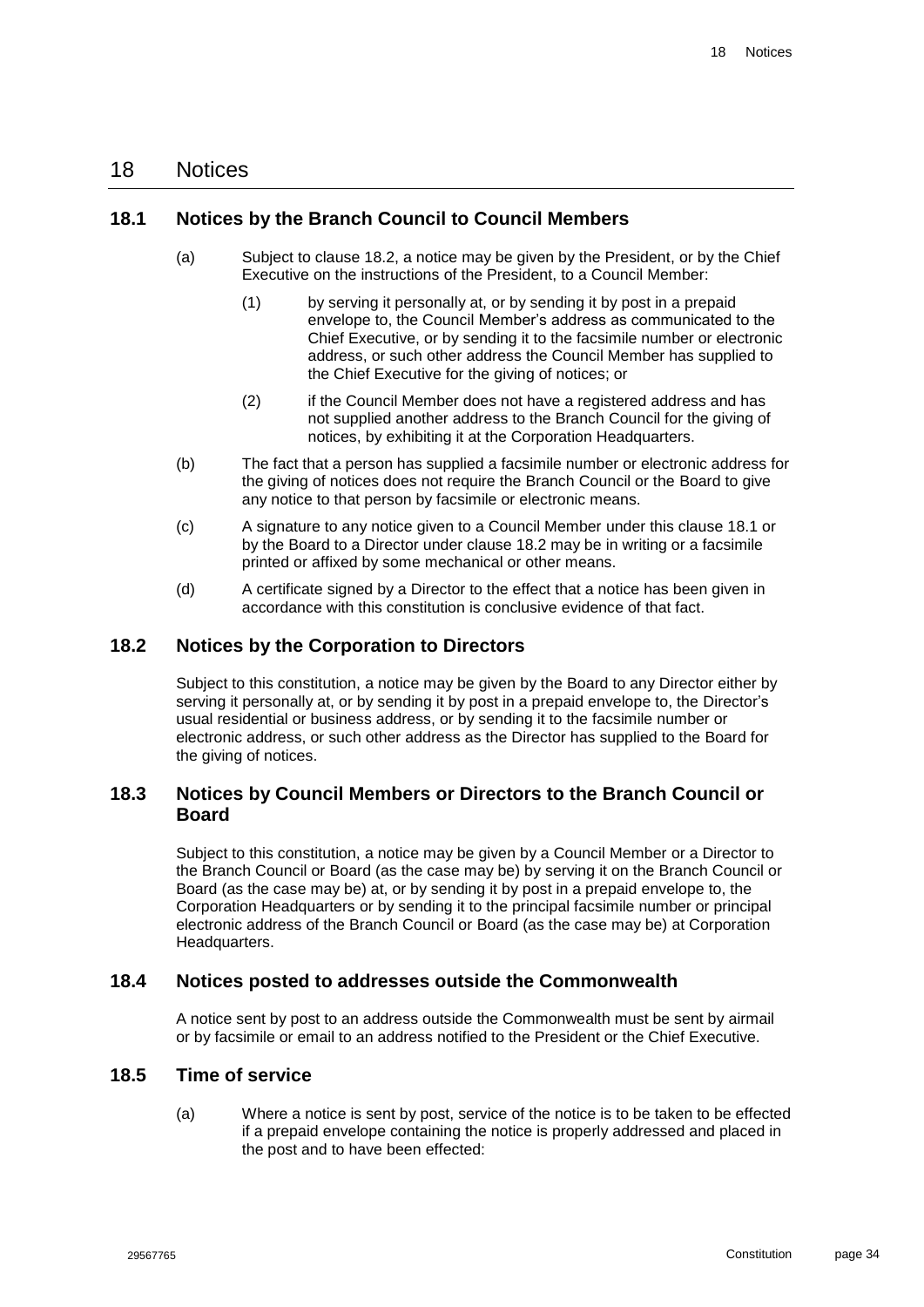- (1) in the case of a notice of a Branch Council AGM or Branch Council Special General Meeting, on the second day after the date of its posting; or
- (2) in any other case, at the time at which the letter would be delivered in the ordinary course of post.
- (b) Where a notice is sent by facsimile or electronic means service of the notice is to be taken to be effected on the day after the date it is sent.
- (c) Where the Branch Council gives a notice under clause [18.1\(a\)\(2\)](#page-34-6) by exhibiting it at the Corporation Headquarters, service of the notice is to be taken to be effected when the notice was first so exhibited.

#### <span id="page-35-0"></span>**18.6 Other communications and documents**

Clauses [18.1](#page-34-1) to [18.5](#page-34-5) (inclusive) apply, so far as they can and with such changes as are necessary, to the service of any communication or document.

### <span id="page-35-1"></span>**18.7 Notices in writing**

A reference in this constitution to a notice in writing includes a notice given by facsimile or electronic means.

#### <span id="page-35-2"></span>19 General

#### <span id="page-35-3"></span>**19.1 Submission to jurisdiction**

Each member of the Branch Council and each Director by his or her acceptance of the position shall be deemed to submit to the non-exclusive jurisdiction of the Courts of New South Wales.

#### <span id="page-35-4"></span>**19.2 Prohibition and enforceability**

- (a) Any provision of, or the application of any provision of, this constitution which is prohibited in any place is, in that place, ineffective only to the extent of that prohibition.
- (b) Any provision of, or the application of any provision of, this constitution which is void, illegal or unenforceable in any place does not affect the validity, legality or enforceability of that provision in any other place or of the remaining provisions in that or any other place.

## <span id="page-35-5"></span>20 Deductible Gift Recipient status

#### <span id="page-35-6"></span>**20.1 Application of this clause**

This clause only applies if the Corporation is a deductible gift recipient under ITAA97.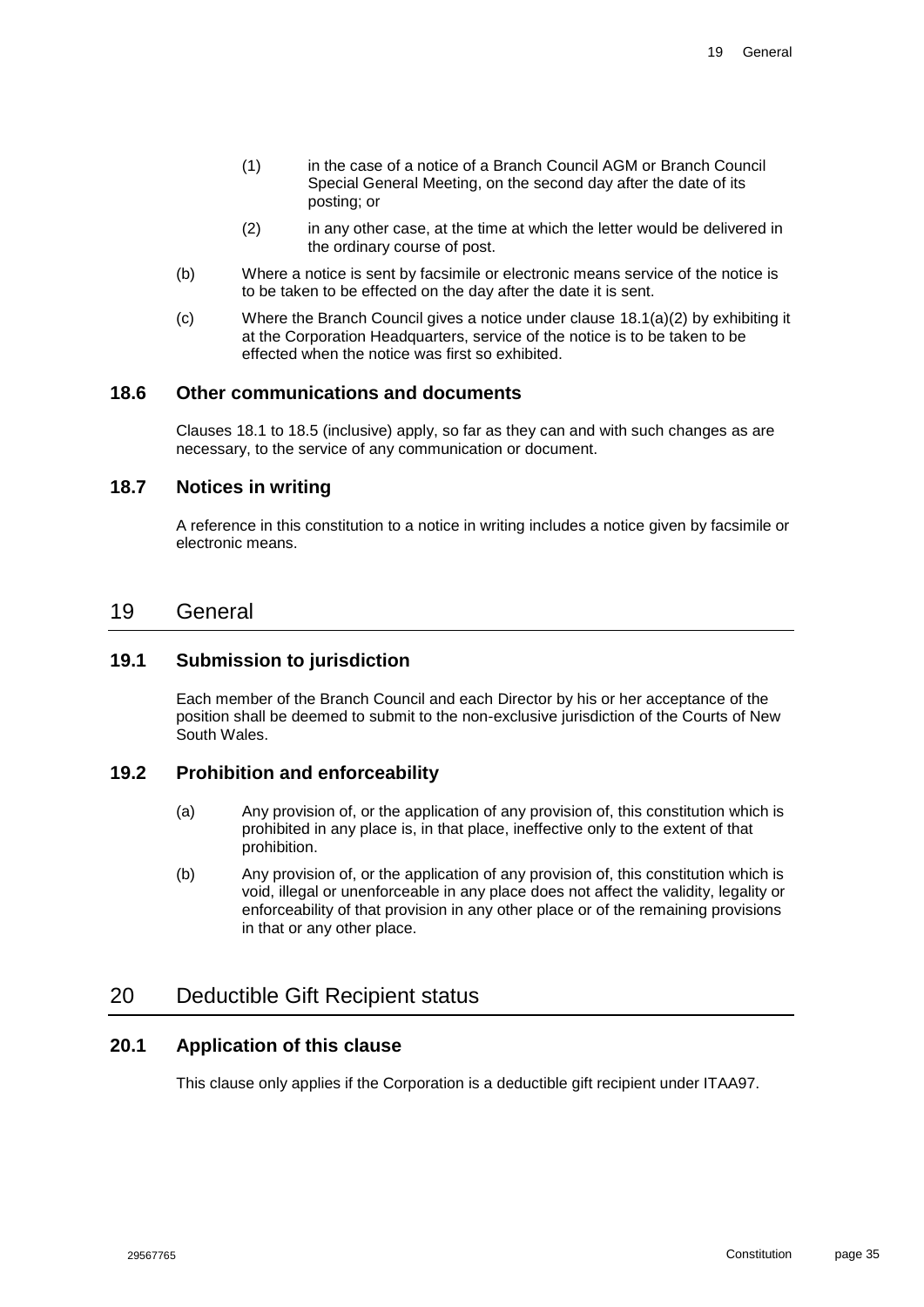### <span id="page-36-0"></span>**20.2 Establishment of Public Fund**

- (a) There is established a public fund to be known as The Scout Association of Australia New South Wales Branch Public Fund (**Public Fund**) for the purpose of receiving Gifts and Deductible Contributions to the Corporation for the furtherance of the Corporation's purposes as set out in clause [1.5\(a\).](#page-11-3)
- (b) The Corporation must establish a bank account in the name of the Public Fund into which all Gifts and Deductible Contributions of money and money earned from the Gifts and Deductible Contributions must be deposited (**Public Fund Bank Account**). No other money is to be deposited into the Public Fund Bank Account.
- (c) The Corporation must invite the public to make Gifts and Deductible Contributions to the Public Fund.
- (d) The Public Fund must be operated in accordance with this clause [20.](#page-35-5)

#### <span id="page-36-1"></span>**20.3 Use of Public Fund**

The Corporation must ensure that:

- (a) the Public Fund does not contain any property other than the Gifts and Deductible Contributions and all money (including interest) derived from money or property in the Public Fund; and
- (b) the Public Fund is only used in furtherance of the Corporation's purposes as set out in clause [1.5\(a\).](#page-11-3)

#### <span id="page-36-4"></span><span id="page-36-2"></span>**20.4 Winding up or ceasing to be a deductible gift recipient**

- (a) At the first occurrence of:
	- (1) the winding up of the Corporation; or
	- (2) the Corporation ceasing to be a deductible gift recipient under the ITAA 97,

any surplus assets of the Public Fund must be transferred to a fund, authority or institution:

- (3) which is charitable at law; and
- (4) Gifts to which can be deducted under Division 30 of the ITAA 97.
- (b) Unless the identity of the fund, authority or institution referred to in clause [20.4\(a\)](#page-36-4) is specified in applicable legislation that provides for the winding up or dissolution of the Corporation, it must be decided by the Directors, or if the Directors do not wish to decide or do not decide, it must be decided by the Branch Council and, if the Branch Council cannot decide, by the Supreme Court of New South Wales.

#### <span id="page-36-3"></span>**20.5 Receipts**

Receipts for Gifts and Deductible Contributions of money or property to the Public Fund must:

- (a) be issued in the name of the Public Fund; and
- (b) state the information required in the applicable provisions of section 30-228 of the ITAA 97.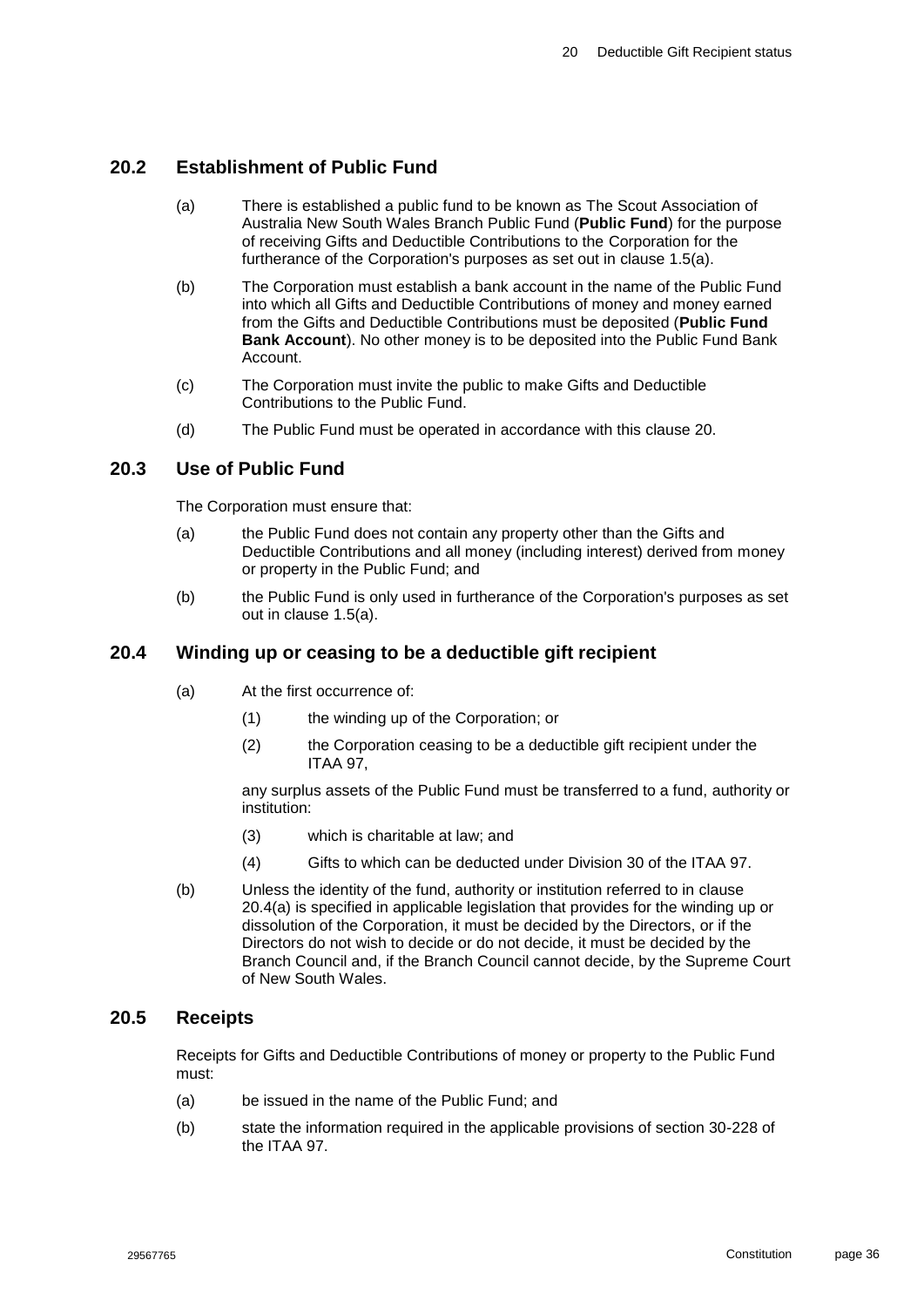### <span id="page-37-0"></span>**20.6 Notifying the ATO**

The Corporation must notify the Commissioner, as soon as practicable, of:

- (a) any changes to the purposes or the constitution or the Public Fund; and
- (b) any change to the name of the Corporation or the Public Fund.

#### <span id="page-37-3"></span><span id="page-37-1"></span>**20.7 Public Fund administration**

- (a) The Public Fund must be administered by the Board. If there is not a majority of the Directors who are Responsible Persons, the Board may delegate the power to administer the Public Fund to a committee of at least 3 people, the majority of whom are Responsible Persons.
- (b) If at any time the requirement in clause [20.7\(a\)](#page-37-3) is not met, the subcommittee must not exercise any discretion or power until the requirement is met, except:
	- (1) to protect the Public Fund; or
	- (2) in the case of urgency.
- (c) The Board may specify:
	- (1) the manner in which the committee's proceedings are to be conducted;
	- (2) the matters which the committee must have regard to in carrying out its functions; and
	- (3) any other matters concerning the committee or its functions that the Board decides.

#### <span id="page-37-2"></span>**20.8 Records and financial statements**

- (a) The Corporation must keep and maintain proper books of account and records (which are written up in accordance with generally accepted accounting standards and principles consistently applied) relating to all receipts and outgoings for the Public Fund.
- (b) For each Financial Year, the Corporation must have financial statements (including a profit and loss account and balance sheet) prepared by a suitably qualified person (in accordance with generally accepted accounting standards and principles consistently applied) which detail the affairs of the Public Fund for that Financial Year.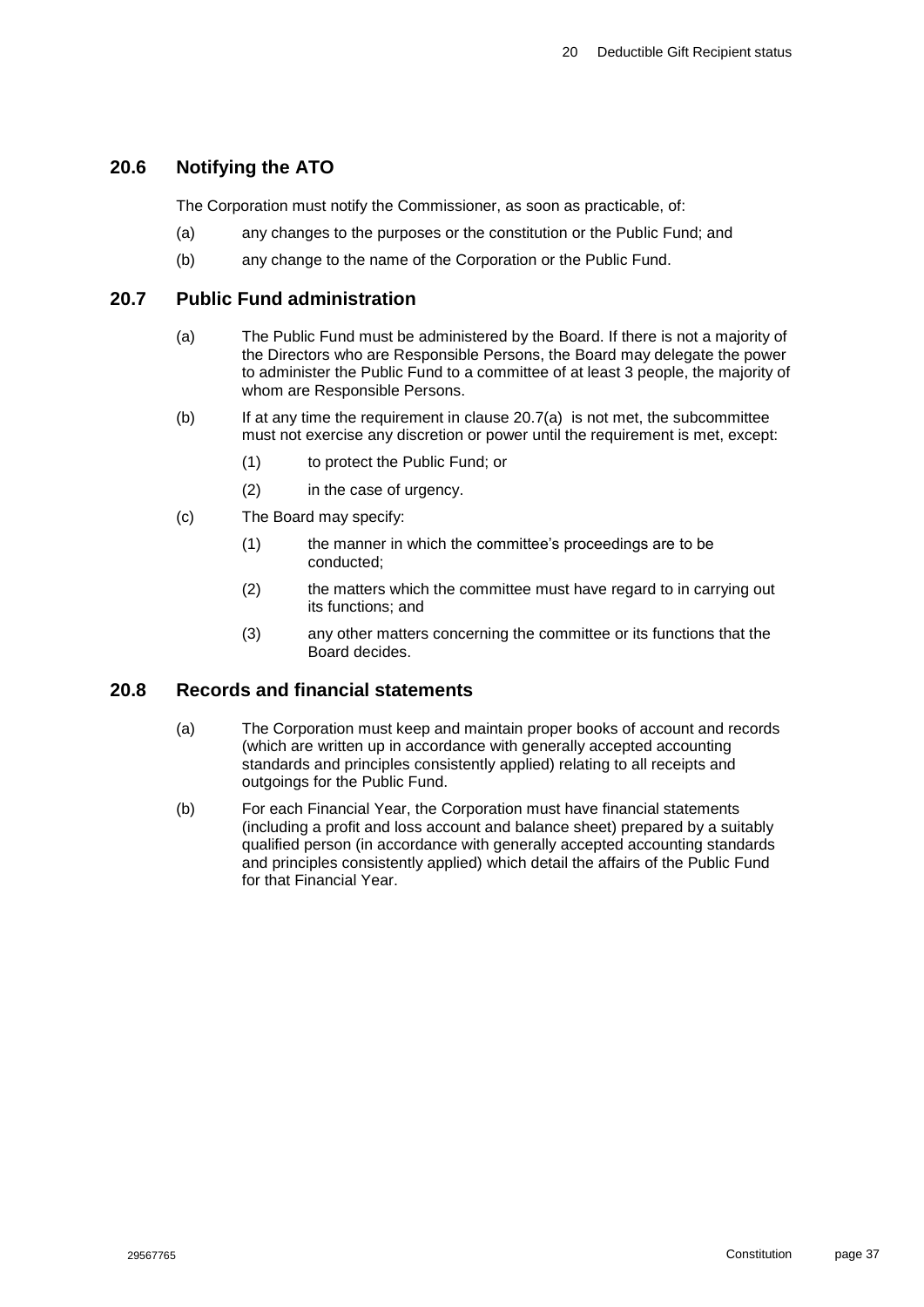#### <span id="page-38-0"></span>THE "SCOUT ASSOCIATION OF AUSTRALIA" (NEW SOUTH WALES BRANCH) INCORPORATION ACT 1928. NEW SOUTH WALES

Constitution

**ANNO UNDEVICESIMO** 

#### **GEORGII V REGIS**

Act No.26, 1928, as amended by Act No.45, 1968 and Act No.148, 1986

An Act to incorporate the Executive Committee of the Boy Scouts Association, New South Wales Branch; to confer and impose upon that body certain powers, duties, rights and liabilities; to vest in it the property of the said Association in New South Wales; and for purposes connected therewith. [Assented to, 12th October, 1928.]

Be it enacted by the King's Most Excellent Majesty, by and with the advice and consent of the Legislative Council and Legislative Assembly of New South Wales in Parliament assembled, and by the authority of the same as follows: -

#### **Short title**

This Act may be cited as the "Scout Association of Australia (New South Wales Branch)  $\mathbf{1}$ Incorporation Act 1928"

#### Interpretation

 $\mathcal{D}$ In this Act, unless the context or subject-matter otherwise requires, -

"The Association" means -

- the Boy Scouts Association incorporated in the United Kingdom by Royal Charter  $(a)$ dated 4 January 1912; or
- from the commencement of the Boy Scouts Association (Amendment) Act 1986 -ΦЭ The Scout Association of Australia (previously styled The Australian Boy Scouts Association) incorporated by Royal Charter dated 17 October 1967.

"The Branch" means "The Corporation."

"The Constitution" means the instrument, as amended and in force from time to time, by which powers are delegated by the Association to the Branch.

"The Corporation" means the body incorporated by this Act.

#### Incorporation

The Honourable Sir William Portus Cullen, K.C.M.G., L.L.D., Lieutenant Governor of 3 New South Wales; The Right Honourable Sir Adrian Knox, P.C., K.C.M.G., Chief Justice of Australia; The Honourable Sir Philip Whistler Street, K.C.M.G., Chief Justice of the State of New South Wales; Sir Hugh Robert Denison, K.B.E., company director; John McLean Arnott, C.M.G., manufacturer; John Smith Purdy, D.S.O., doctor of medicine; William Archibald Windever, M.B.E., solicitor and notary public; Kelso King, manager; Ernest Trenchard Miller, importer; Benjamin Richard Gelling, accountant; George Montague Merivale, accountant; Walter Linton, solicitor; Robert Knight Allport, importer; Ernest Gladstone Blanshard, accountant; Henry Campbell Budge, civil servant; Robert Vicars, manufacturer; Kenneth MacKenzie, accountant; Alfred Spain, architect; Alfred Fletcher Twine, civil servant: Henry Robert Lee, secretary; Fred Danvers Power, mining engineer; and Colin Doust, engineer; (or other members from time to time of the executive committee of the said branch) are hereby incorporated under the name of "The Boy Scouts Association, New South Wales Branch.

#### **Name**

The Corporation constituted by this Act shall be known as "The Boy Scouts Association, 4

Freehills Sydney\005051859

Printed 17 August 2006 (10:47)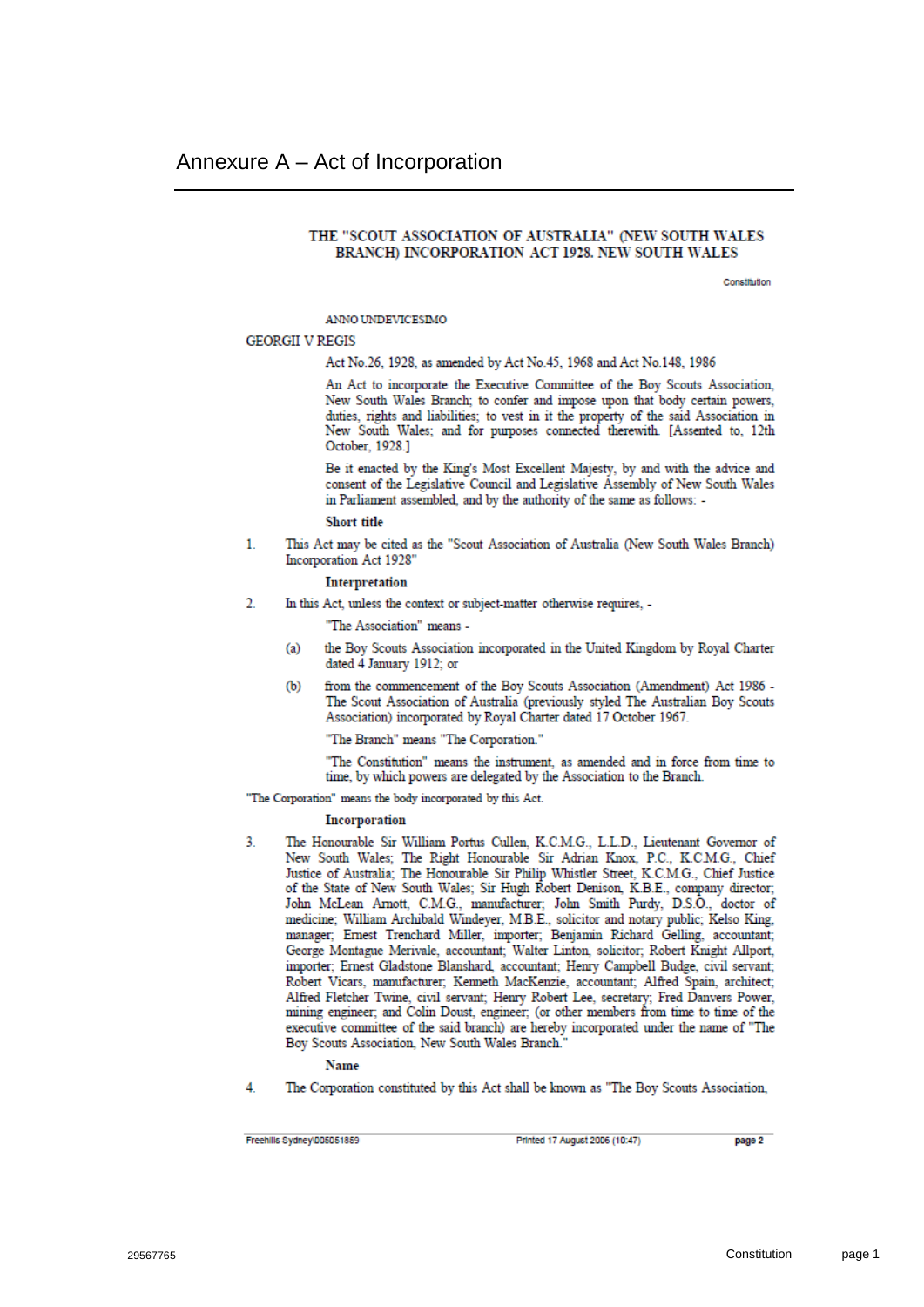#### Conciliulion

New South Wales Branch" and by that name shall have perpetual succession, and a common seal, and may sue and be sued or otherwise appear and answer and be answered or proceed, or be proceeded against in all courts.

Change of name of Corporation

- $4A$  $(1)$ As from the commencement of the Boy Scouts Association - New South Wales Branch Incorporation (Amendment) Act, 1968
	- the name of the Corporation constituted by section three of this Act shall  $(a)$ be "The Australian Boy Scouts Association, New South Wales Branch";
	- $(b)$ a reference in this or any other Act or by-law, regulation, ordinance or any other instrument or document whatsoever, of the same or a different kind or nature, to The Boy Scouts Association, New South Wales Branch shall be read and construed as a reference to The Australian Boy Scouts Association. New South Wales Branch.
	- Nothing contained in the Boy Scouts Association New South Wales Branch  $(2)$ Incorporation (Amendment) Act. 1968, shall prejudice or affect in any way the continuity of the Corporation but the same shall continue notwithstanding the provisions of the said Act.
	- The alteration of name effected by subsection one of this section shall not affect  $(3)$ any property, powers, rights, authorities, duties, functions, liabilities or obligations of the Corporation, or render defective any legal or other proceedings instituted by or against the said Corporation. Any legal or other proceedings may be continued or commenced by or against the Corporation by the name of The Australian Boy Scouts Association, New South Wales Branch, that might have been continued or commenced by or against the Corporation by the name of The Boy Scouts Association, New South Wales Branch.
- $4B.$ From the commencement of the Boy Scouts Association (Amendment) Act 1986,  $(1)$ the name of the Corporation shall be The Scout Association of Australia, New South Wales Branch
	- $(2)$ From that commencement, a reference in any other Act or statutory instrument, or in any other instrument, or in any contract or agreement to the Corporation under either of its former names shall be read as a reference to The Scout Association of Australia, New South Wales Branch.
	- The Corporation's former names are The Boy Scouts Association, New South  $(3)$ Wales Branch, and The Australian Boy Scouts Association, New South Wales Branch.
	- The Scout Association of Australia, New South Wales Branch, is a continuation  $(4)$ of, and the same legal entity as, The Boy Scouts Association, New South Wales Branch, and The Australian Boy Scouts Association, New South Wales Branch.

Powers

The Corporation shall control the Scout Movement in New South Wales and shall have 5 power to do all things deemed necessary or requisite for providing and maintaining an efficient organisation for the purposes of the Association in New South Wales including without restricting the generality of this provision the performance and exercise of all such duties or powers as may be delegated to it by the Association under the provisions of the Royal Charter.

Freehills Sydney\005051859

Printed 17 August 2006 (10:47)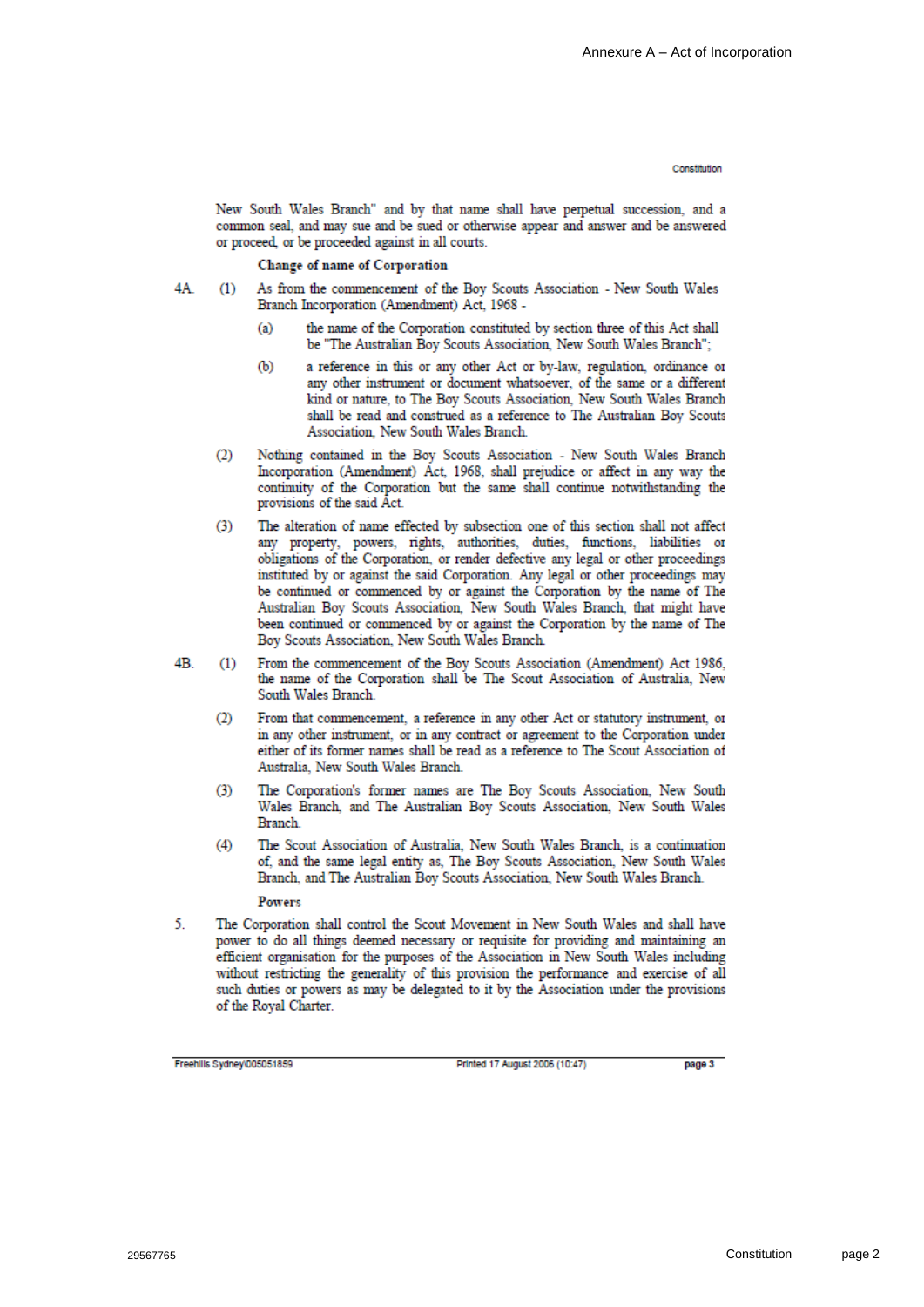#### Unauthorised use of name

6 Any person who without authority of the Corporation uses the name "Boy Scouts Association, Australian Boy Scouts Association, Scout Association of Australia, Boy Scout, Scout, Cub Scout, Venturer Scout or Rover Scout" or the name of any local branch of the Association or any name implying that any other society or body is the Association or a branch of the Association or falsely pretends that he is connected with the Association shall be liable to a penalty not exceeding \$200.

> Use of Uniforms: Unauthorised sale, supply, or distribution of emblems or badges

- $\overline{7}$ Any person who, except with the authority of the Corporation - $(1)$ 
	- wears or uses any uniform, emblem, badge, decoration, descriptive or  $(a)$ designating mark or title used either before of after the commencement of this Act by the Association or any branch of the Association for carrying out the purposes of the Association in such manner as to suggest that the wearer or user is authorised by the Association or such branch or is connected with the operations thereof; or
	- sells, supplies or distributes any such emblem or badge, shall be liable to  $(b)$ a penalty not exceeding \$200.
	- $(2)$ Subsection one of this section shall not extend to the sale, supply or distribution of any part of a Scout's equipment other than an emblem or badge.

#### Property vested in the Corporation

- 8. All real and personal property in New South Wales which is now vested in or held  $(1)$ by or which may hereafter at any time be given, devised, or bequeathed to any person in trust for or on behalf of or for the benefit of the Association or any Branch, Area Council, District Association, Group, Section or Committee in New South Wales shall by virtue of this Act vest in the Corporation subject to the conditions or trusts upon which it is now held, or may hereafter be given, devised, or bequeathed; and all other persons are hereby divested of all such property of which they are seised or possessed.
	- $(2)$ Property vested in, held by or on behalf of, or given, devised or bequeathed to, any Sponsored Group, Section or Committee shall, subject to any express trust affecting the property, be held by the Corporation in trust for such purposes and be disposed of in such manner as the Sponsoring Authority may from time to time direct in writing.
	- $(3)$ The Sponsoring Authority is the Sponsoring Authority of the relevant Group, Section or Committee, as defined in the document published by the Association and styled the Policy Organisation and Rules of the Association.
	- $(4)$ All rights accrued or accruing to any person in New South Wales on behalf of the Association are hereby vested in and may be enforced by and all liabilities of the Association in New South Wales or any person in New South Wales on behalf of the Association may be enforced against the said Corporation.

#### The Corporation capable of holding and disposing of property

9. The said corporation shall be capable in law of taking, purchasing, and holding to it and its successors land and other real estate, chattels real, and chattel and other personal

Freehills Sydney\005051859

Printed 17 August 2006 (10:47)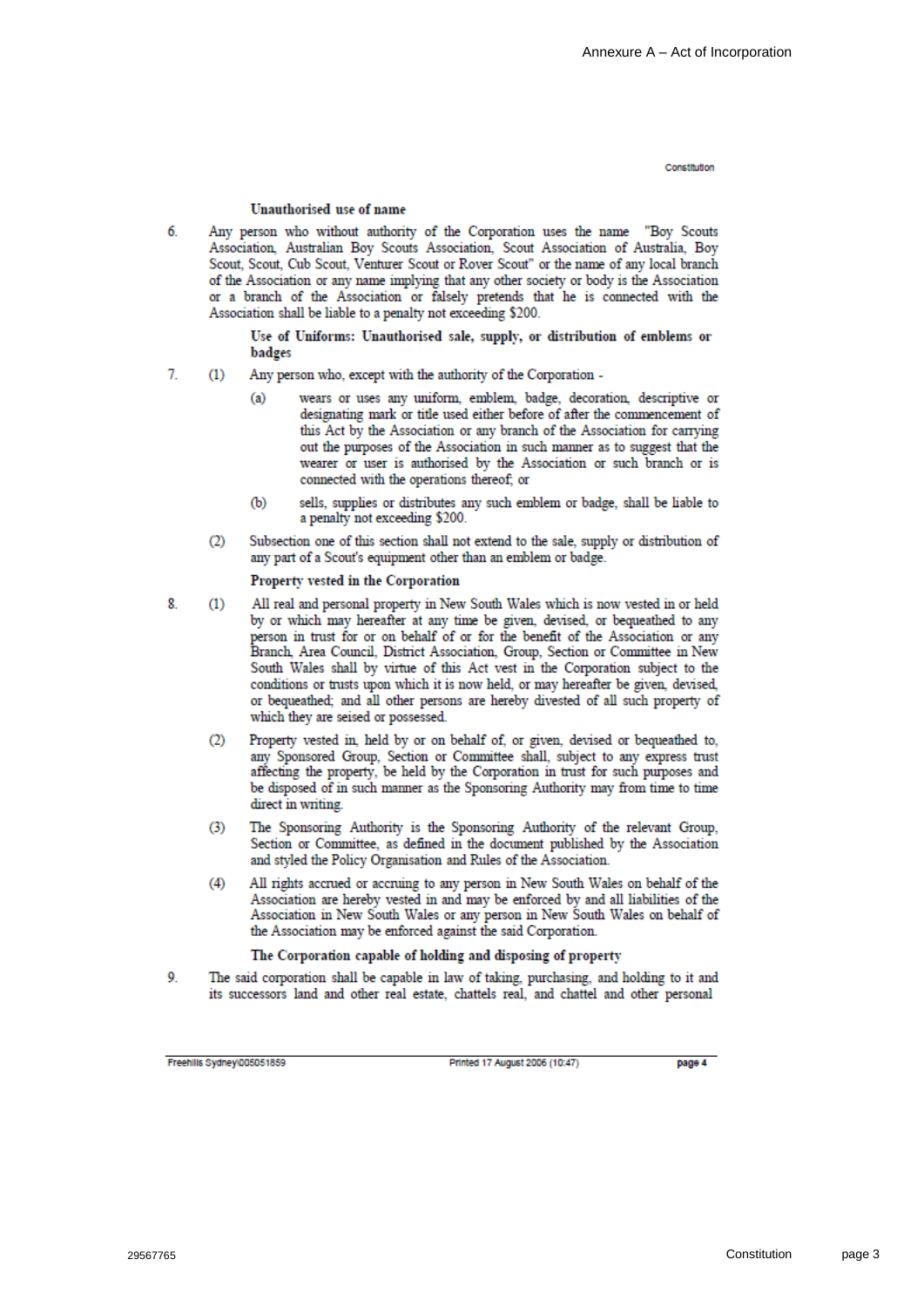property, and of selling, mortgaging, demising, or otherwise disposing thereof, and shall have power to do or suffer all things which a body corporate may lawfully do or suffer.

#### Mode of dealing with property

- 10 The Corporation shall deal with or dispose of the real and personal property of the  $(1)$ Corporation, subject to any express trust affecting the property, in such manner as the Executive Committee appointed under the Constitution thinks fit.
	- A proposed mortgage or sale of real property shall be submitted to an ordinary  $(2)$ meeting of the Executive Committee.
	- $(3)$ Notice of that meeting shall specially mention the proposal.
	- If the proposal is approved by resolution passed by a majority comprising not less  $(4)$ than two-thirds of the members present when the motion is put, the Executive Committee may give effect to the proposal.
	- $(5)$ A copy of the resolution, sealed by the Corporation, is conclusive evidence in favour of a person claiming by, through or under the mortgage or sale that the resolution was duly passed in compliance with this Act and the Constitution.
	- A purchaser or mortgagor is not bound to see to the application of money paid or  $(6)$ advanced.

#### Powers and duties as aid granted

11 The Corporation shall receive all gifts, grants of money or contributions made by the Government of New South Wales or by any municipality, incorporated body, society or person to the Association or the Branch, and shall apply the same in accordance with the terms, provisions and conditions of such gifts, grants or contributions; or if there be none such, or on such terms, provisions or conditions becoming impossible of performance, then in accordance with the objects of the Association.

#### Documents to be lodged with Corporate Affairs Commission

- $12.$  $(1)$ Within 1 month after the commencement of the Boy Scouts Association (Amendment) Act 1986, the Corporation shall lodge with the Corporate Affairs Commission
	- a copy, sealed by the Corporation, of the Royal Charter, dated 17th  $(a)$ October 1967 corporating the Association;
	- a copy, sealed by the Corporation, of any by-laws made under that Royal  $(b)$ Charter:
	- a copy, sealed by the Corporation, of the Constitution; and  $(c)$
	- a notice in a form approved by the Commission of the address of the  $(d)$ office of the Corporation.
	- $(2)$ The Corporation shall also lodge with the Corporate Affairs Commission
		- a copy, sealed by the Corporation, of any Royal Charter which  $(a)$ subsequently affects the Association;
		- a copy, sealed by the Corporation, of any instrument which subsequently  $(b)$ changes the Constitution; and
		- a notice in a form approved by the Commission of any change in address  $(c)$ of the office of the Corporation, within I month after the Royal Charter or instrument becomes available to the Corporation or the change occurs.

Freehills Sydney(005051859)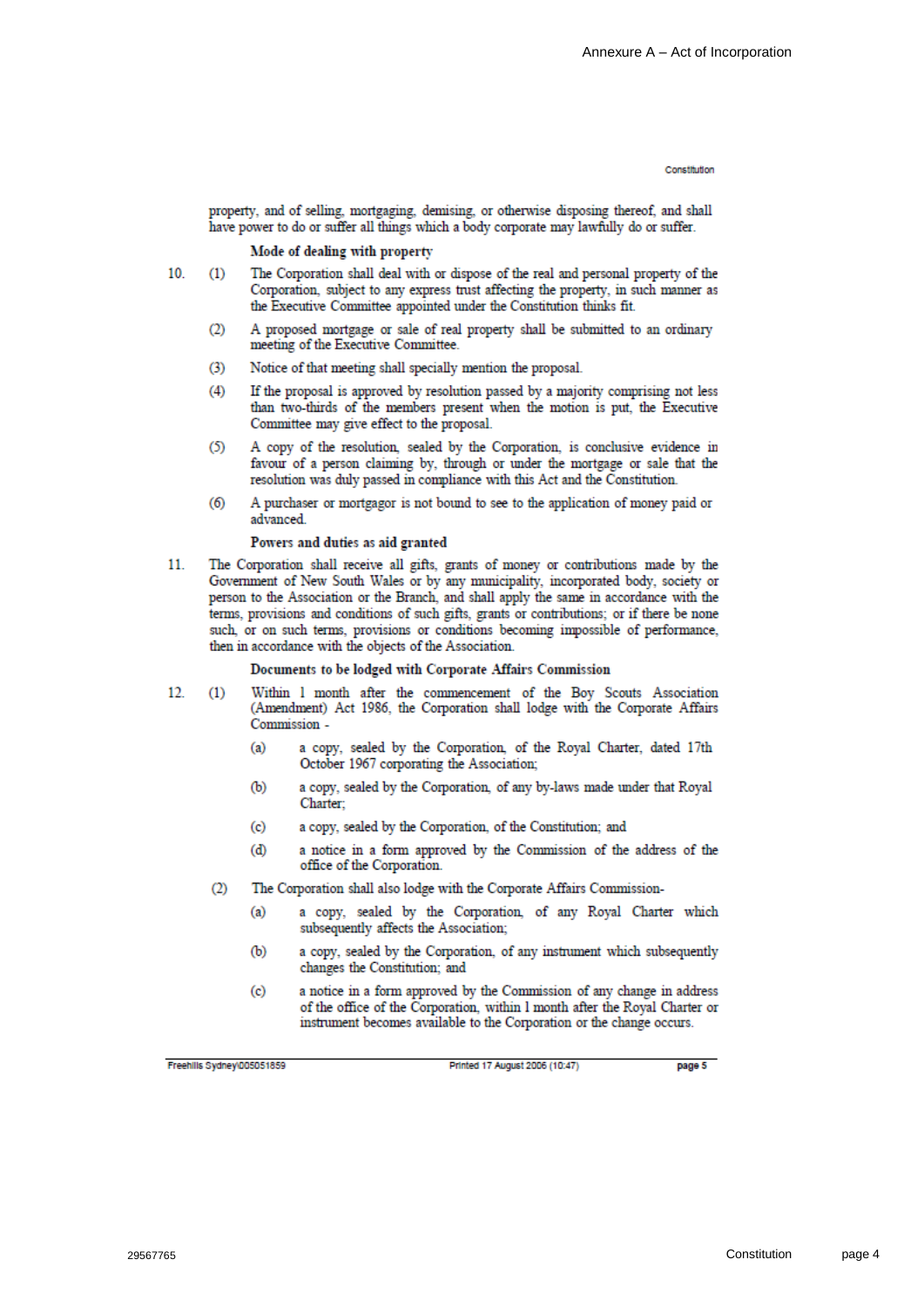- $(3)$ Documents shall be lodged in the form and manner, and be accompanied by the fee, required by the Commission.
- $(4)$ A copy of a document lodged with the Commission under this section and certified by the Commission to be a true copy is evidence (except of the address of the Corporation) in any proceedings, in the absence of evidence to the contrary, of the contents of the original of the document.

Penalty: \$100.

Common seal

13 It shall be lawful for the Executive Committee to design at any time and to change or alter the common seal of the Corporation: such seal shall be in the custody of the Chief Executive and shall not be affixed to any document except pursuant to a resolution of the **Executive Committee.** 

> The fixing of the said common seal to any document shall not be complete without the signature of three members of the Executive Committee:

Providing that it shall not be necessary to require such seal to be affixed as evidence of the appointment by the said Corporation of any attorney, solicitor, or proctor in or for the prosecution or defence of any action, suit or other proceeding.

Service on or notice to the Corporation

- 14. A document may be served on the Corporation - $(1)$
- by delivering a copy of the document personally to the Chief Executive  $(a)$ or acting Chief Executive; or
- by leaving it at, or by sending it by post to, the office of the Corporation.  $(b)$
- For that purpose, the address of the office of the Corporation shall be deemed to  $(2)$ be the address most recently notified to the Corporate Affairs Commission under section 12
- A certificate of the Commission as to the address most recently notified is in any  $(3)$ proceedings conclusive evidence of the address of the Corporation.
- Notice given to the Chief Executive or acting Chief Executive of the Corporation  $(4)$ shall be deemed to have been given to the Corporation.

Proceedings for offences

Proceedings for an offence against this Act may be dealt with summarily before a Local 15 Court constituted by a Magistrate sitting alone.

Savings and transitional provisions

16 Schedule 1 has effect.

#### **SCHEDULE 1**

#### $(Sec. 16)$

SAVINGS AND TRANSITIONAL PROVISIONS

Boy Scouts Association (Amendment) Act 1986 Gifts, etc, of property

Freehills Sydney\005051859

Printed 17 August 2006 (10:47)